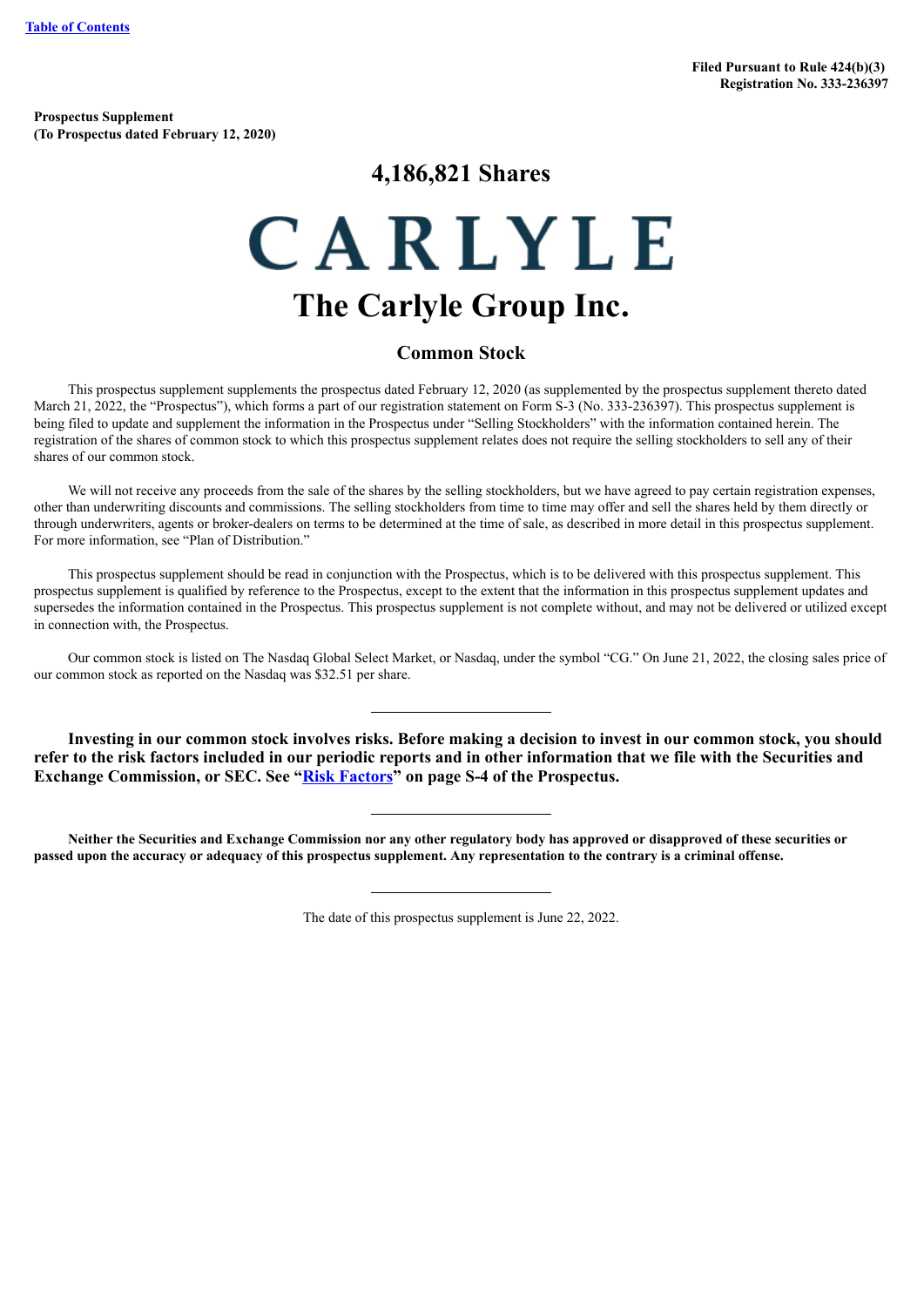#### **SELLING STOCKHOLDERS**

The following table sets forth information with respect to the selling stockholders and the shares of common stock beneficially owned (as determined under Section 13(d) of the Exchange Act, as amended, and the rules and regulations thereunder) by the selling stockholders that are being offered or sold pursuant to this prospectus supplement. The second column lists the numbers of shares of common stock beneficially owned by each selling stockholder, based on its ownership of the common stock as of the date of this prospectus supplement. The third column lists the shares of common stock being offered by this prospectus supplement by the selling stockholders. For purposes of the table below, we assume that each selling stockholder will sell all of its shares of common stock covered by this prospectus supplement.

|                                                    | <b>Shares of Common Stock</b><br><b>Beneficially Owned</b><br>Percent of |                 | <b>Shares of</b><br>Common<br><b>Stock that</b> | <b>Shares of Common Stock</b><br><b>Beneficially Owned After the</b><br><b>Sale of the Maximum Number</b><br>of Shares of Common Stock<br>Percent of |                 |
|----------------------------------------------------|--------------------------------------------------------------------------|-----------------|-------------------------------------------------|------------------------------------------------------------------------------------------------------------------------------------------------------|-----------------|
|                                                    | Number of                                                                | Common<br>Stock | <b>May be</b><br>Offered for                    | Number of                                                                                                                                            | Common<br>Stock |
| <b>Name</b>                                        | <b>Shares</b>                                                            | Outstanding     | Resale                                          | <b>Shares</b>                                                                                                                                        | Outstanding     |
| SBT Investors $LLC(1)$                             | 1,327,035                                                                | $\ast$          | 1,327,035                                       |                                                                                                                                                      |                 |
| Security Benefit Life Insurance Company(2)         | 2,617,691                                                                | $\ast$          | 2,617,691                                       |                                                                                                                                                      |                 |
| EEH 2017, LLC <sup>(3)</sup>                       | 43,822                                                                   | $\ast$          | 43,822                                          |                                                                                                                                                      |                 |
| Echidna Capital, LLC(4)                            | 106.308                                                                  | $\ast$          | 106,308                                         |                                                                                                                                                      |                 |
| Kansas Common I, $LLC(5)$                          | 45.486                                                                   | $\ast$          | 45,486                                          |                                                                                                                                                      |                 |
| Central Valley Administrators, Inc. <sup>(6)</sup> | 33,199                                                                   | $\star$         | 33,199                                          |                                                                                                                                                      |                 |
| Airbo Investments, $LLC(7)$                        | 13,280                                                                   | $\ast$          | 13.280                                          |                                                                                                                                                      |                 |
| Total                                              | 4.186.821                                                                |                 | 4.186.821                                       |                                                                                                                                                      |                 |

Represents less than 1%.

(1) Todd L. Boehly is the indirect controlling person of SBT Investors LLC.

(2) Todd L. Boehly is the indirect controlling person of Security Benefit Life Insurance Company.

(3) Todd L. Boehly is the indirect controlling person of EEH 2017, LLC.

(4) Anthony D. Minella is the controlling person of Echidna Capital, LLC.

(5) Mark R. Walter is the indirect controlling person of Kansas Common I, LLC.

(6) Richard Merkin is the controlling person of Central Valley Administrators, Inc.

(7) Richard Merkin is the controlling person of Aribo Investments, LLC.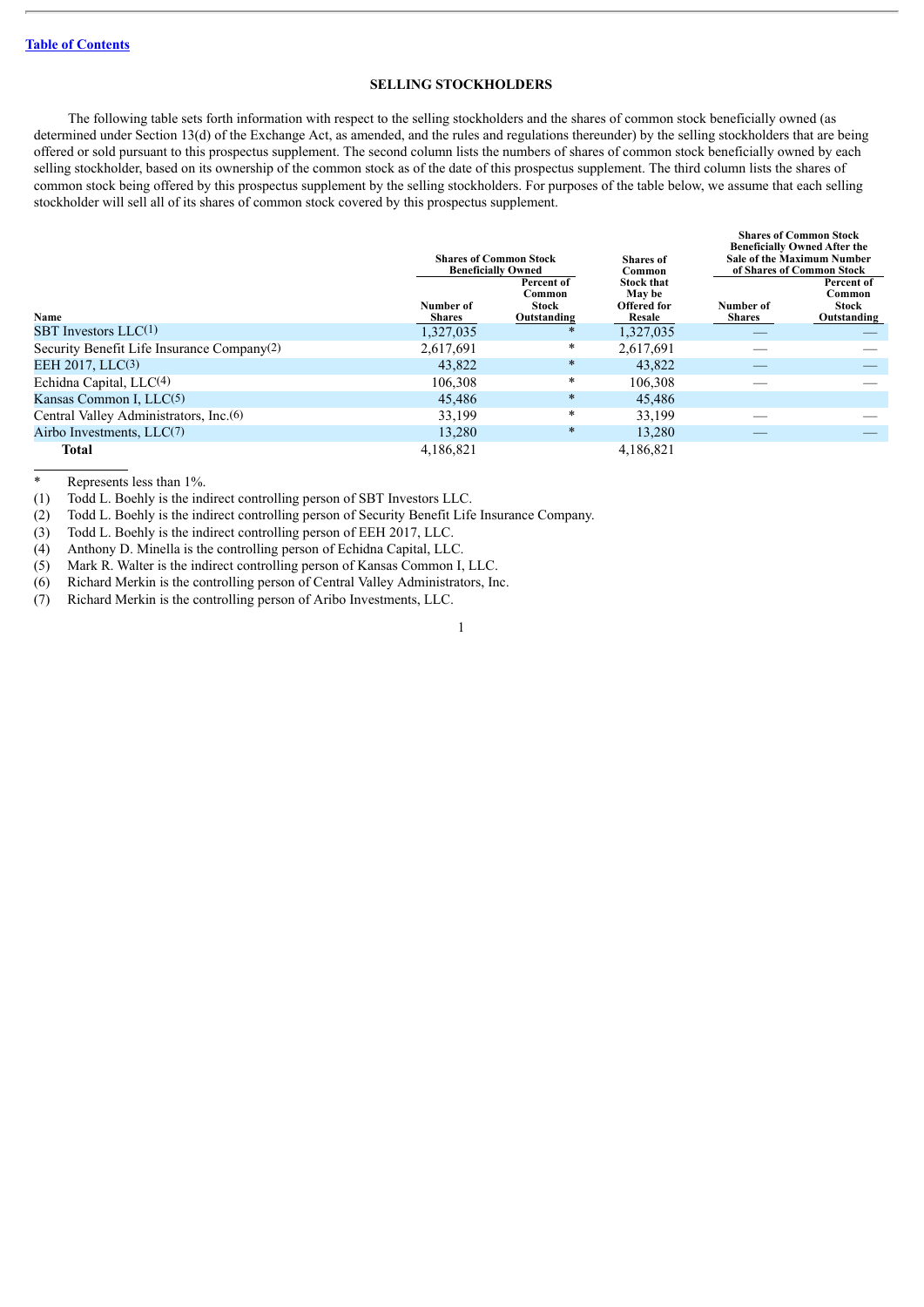**Prospectus Supplement (To Prospectus dated February 12, 2020)**

# **4,188,306 Shares**

# CARLYLE **The Carlyle Group Inc.**

# **Common Stock**

This prospectus supplement relates to the offer and sale from time to time of up to 4,188,306 shares of common stock, \$0.01 par value per share, of The Carlyle Group Inc., by the selling stockholders identified in this prospectus supplement, as it may be further supplemented from time to time. See "Selling Stockholders." The registration of the shares of common stock to which this prospectus supplement relates does not require the selling stockholders to sell any of their shares of our common stock.

We will not receive any proceeds from the sale of the shares by the selling stockholders, but we have agreed to pay certain registration expenses, other than underwriting discounts and commissions. The selling stockholders from time to time may offer and sell the shares held by them directly or through underwriters, agents or broker-dealers on terms to be determined at the time of sale, as described in more detail in this prospectus supplement. For more information, see "Plan of Distribution."

Our common stock is listed on The Nasdaq Global Select Market, or Nasdaq, under the symbol "CG." On March 18, 2022, the closing sales price of our common stock as reported on the Nasdaq was \$47.30 per share.

**Investing in our common stock involves risks. Before making a decision to invest in our common stock, you should refer to the risk factors included in our periodic reports and in other information that we file with the Securities and Exchange Commission, or SEC. See "[Risk Factors](#page-8-0)" on page 4 of this prospectus supplement.**

Neither the Securities and Exchange Commission nor any other regulatory body has approved or disapproved of these securities or passed upon the accuracy or adequacy of this prospectus supplement. Any representation to the contrary is a criminal offense.

**March 21, 2022**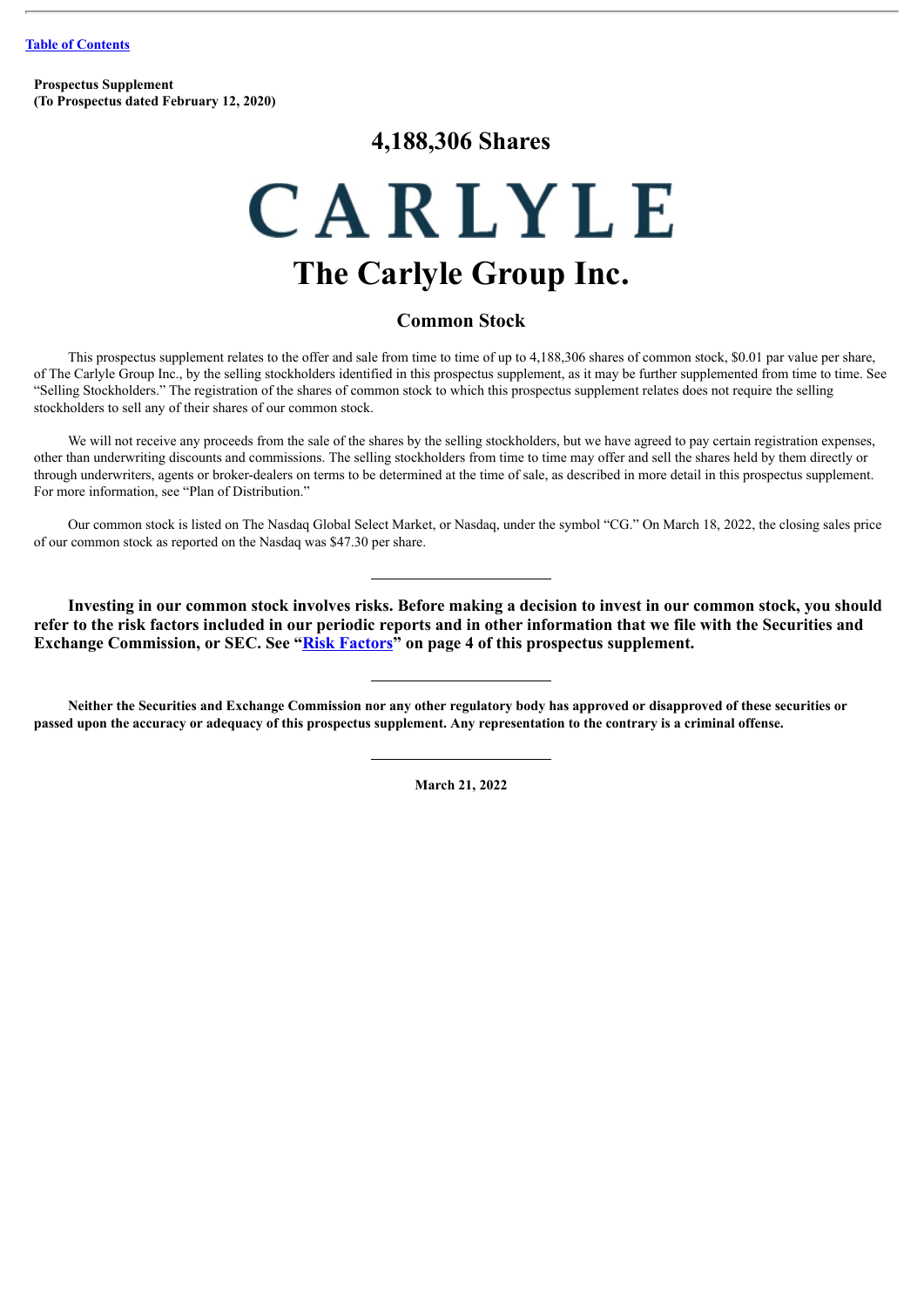$\overline{a}$ 

# **TABLE OF CONTENTS**

<span id="page-3-0"></span>

|                                                                              | Page    |
|------------------------------------------------------------------------------|---------|
| <b>About this Prospectus Supplement</b>                                      | $S$ -ii |
| <b>Summary</b>                                                               | $S-1$   |
| <b>Risk Factors</b>                                                          | $S-4$   |
| <b>Disclosure Regarding Forward-Looking Statements</b>                       | $S-4$   |
| Use of Proceeds                                                              | $S-5$   |
| <b>Selling Stockholders</b>                                                  | $S-6$   |
| Material U.S. Federal Income and Estate Tax Consequences to Non-U.S. Holders | $S-7$   |
| <b>Plan of Distribution</b>                                                  | $S-10$  |
| <b>Legal Matters</b>                                                         | $S-12$  |
| <b>Experts</b>                                                               | $S-12$  |
| Where You Can Find More Information                                          | $S-12$  |
| Information Incorporated by Reference                                        | $S-13$  |
|                                                                              |         |

# S-i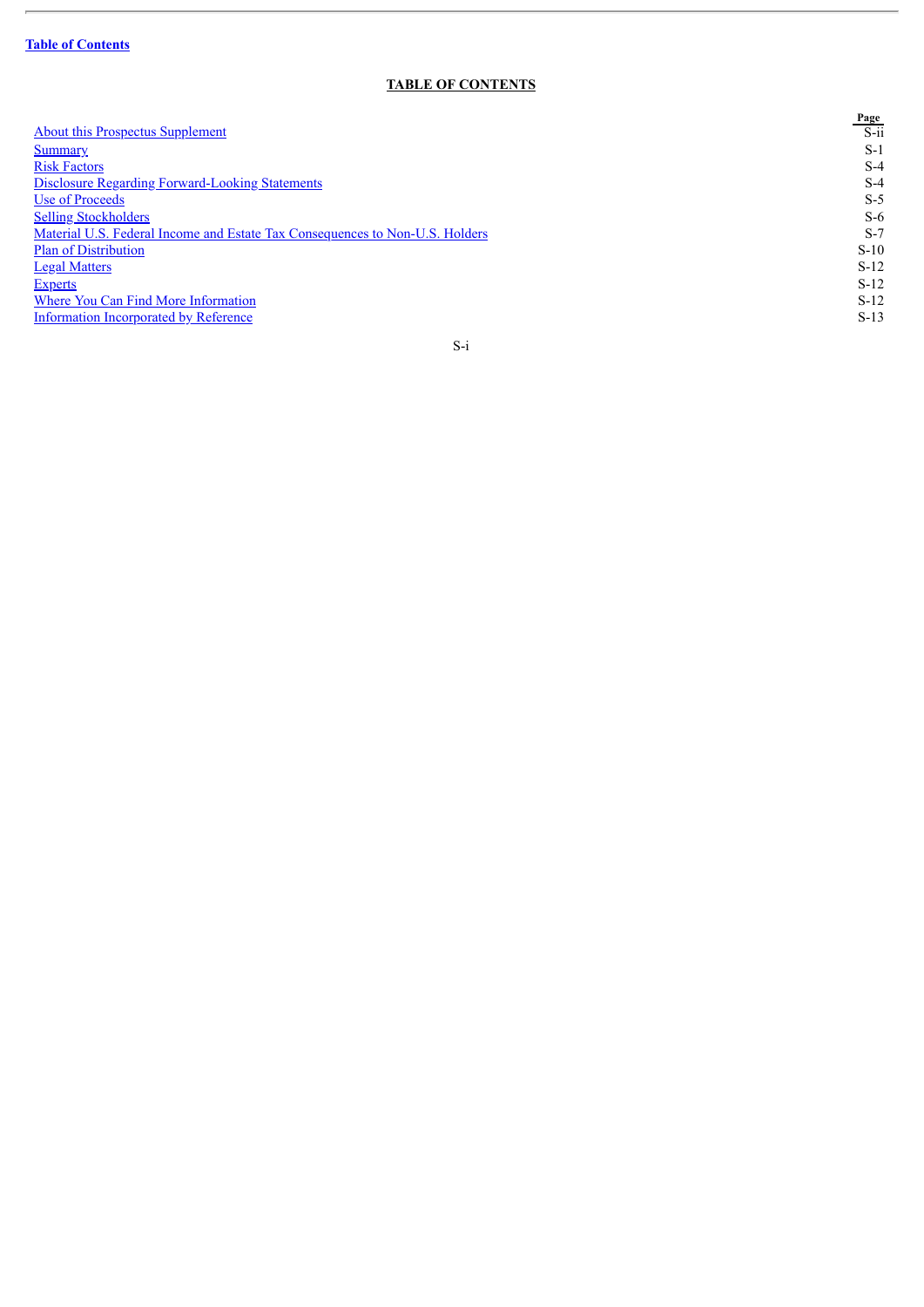# **ABOUT THIS PROSPECTUS SUPPLEMENT**

<span id="page-4-0"></span>This document consists of two parts. The first part is this prospectus supplement, which describes the specific terms of this offering. The second part is the accompanying prospectus, which describes more general information, some of which may not apply to this offering. You should read both this prospectus supplement and the accompanying prospectus, together with additional information described under the heading "Where You Can Find More Information" and "Incorporation by Reference" in this prospectus supplement.

If the description of the offering varies between this prospectus supplement and the accompanying prospectus, you should rely on the information in this prospectus supplement.

Any statement made in this prospectus supplement, the accompanying prospectus or in a document incorporated or deemed to be incorporated by reference in this prospectus supplement will be deemed to be modified or superseded for purposes of this prospectus supplement to the extent that a statement contained in this prospectus supplement or in any other subsequently filed document that is also incorporated or deemed to be incorporated by reference in this prospectus supplement modifies or supersedes that statement. Any statement so modified or superseded will not be deemed, except as so modified or superseded, to constitute a part of this prospectus supplement. See "Where You Can Find More Information" and "Incorporation by Reference" in this prospectus supplement.

Neither we nor the selling stockholders have authorized anyone to provide you with information different from that contained or incorporated by reference in this prospectus supplement, the accompanying prospectus or any free writing prospectus prepared by us or on our behalf. Neither we nor the selling stockholders take any responsibility for, or can provide any assurance as to the reliability of, any information other than the information contained or incorporated by reference in this prospectus supplement, the accompanying prospectus or any free writing prospectus prepared by us or on our behalf. The selling stockholders are not offering to sell shares of our common stock in any jurisdiction where an offer or sale is not permitted. You should assume that the information in this prospectus supplement, the accompanying prospectus, any related free writing prospectus or any document incorporated or deemed incorporated herein by reference is accurate only as of the date on the front cover of those respective documents. Our business, financial condition, results of operations and prospects may have **changed since such dates.**

For investors outside of the United States, neither we nor the selling stockholders have done anything that would permit the offering, possession or distribution of this prospectus supplement in any jurisdiction where action for that purpose is required, other than in the United States. You are required to inform yourselves about and to observe any restrictions relating to the offering, possession or the distribution of this prospectus supplement outside of the United States.

Unless the context suggests otherwise, references in this prospectus supplement to "Carlyle," the "Company," "we," "us" and "our" refer to The Carlyle Group Inc. and its consolidated subsidiaries.

S-ii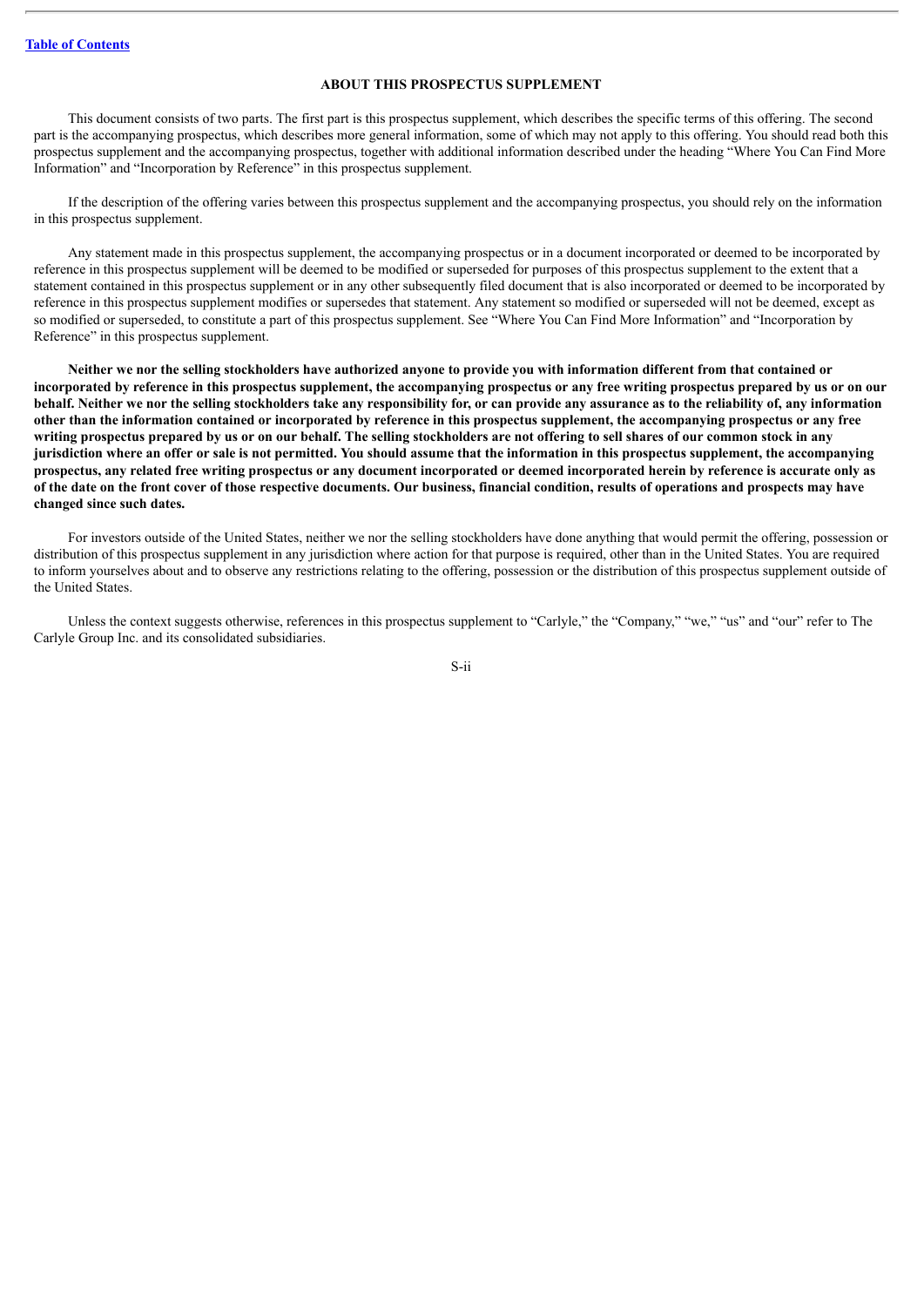# **SUMMARY**

<span id="page-5-0"></span>This summary does not contain all the information you should consider before investing in the shares of common stock offered hereby. You should read this entire prospectus supplement and accompanying prospectus and the documents incorporated by reference herein carefully, including the financial statements and related notes and reconciliations contained or incorporated by reference herein and the section entitled "Risk Factors" in this prospectus supplement and in our Annual Report on Form 10-K for the vear ended December 31, 2021 or in our periodic reports and in other information that we file with the SEC, which are incorporated by reference in this prospectus supplement.

Except where the context requires otherwise, references in this prospectus supplement to "Carlyle," the "Company," "we," "us" and "our" *refer to The Carlyle Group Inc. and its consolidated subsidiaries.*

#### **The Carlyle Group Inc.**

We are a global investment firm that deploys capital across scalable strategies. We advise an array of investment funds and other investment vehicles that invest across the spectrum of private capital asset classes, including private equity, credit, real estate, and natural resources. Our teams invest across a range of strategies that leverage our deep-industry expertise, local insights, and global resources and seek to deliver attractive returns for our investors throughout an investment cycle. Since our firm was founded in Washington, D.C. in 1987, we have grown to manage \$301 billion in AUM as of December 31, 2021. Our experienced and diverse team of over 1,850 employees includes nearly 690 investment professionals in 26 offices across five continents, and we serve more than 2,850 active carry fund investors from 89 countries.

We operate our business across three segments: (1) Global Private Equity, (2) Global Credit, and (3) Global Investment Solutions.

**Global Private Equity**. Our GPE segment advises our buyout, growth, real estate, and natural resources funds. Across our GPE funds, as of December 31, 2021, we had investments in 256 active portfolio companies that employ more than 1,000,000 people around the world. Our GPE teams have the following areas of focus:

*Corporate Private Equity*. Our corporate private equity teams advise a diverse group of 37 active funds that invest in transactions that focus either on a particular geography or strategy. Our buyout funds focus on corporate buyouts and strategic minority investments. The investment mandate for our growth capital funds is to seek out companies with the potential for disruptive growth and operational improvements. Our core strategy seeks longer duration private equity opportunities, targeting stable businesses with sustainable market leadership. These funds are advised by teams of local professionals who live and work in the markets where they invest. In 2021, we invested \$16.2 billion in new and follow-on investments through our corporate private equity funds. As of December 31, 2021, our corporate private equity funds had, in the aggregate, \$109.0 billion in AUM.

*Real Estate*. Our real estate team advises 12 active real estate funds that invest in the U.S. and Europe, with a focus on a broad range of opportunities including residential properties, senior living facilities, industrial properties, and self-storage properties, but have limited our exposure to office buildings, hotels and retail properties. Our real estate funds generally focus on acquiring single-property assets rather than large-cap companies with real estate portfolios and made more than 1,100 investments in more than 620 cities or metropolitan statistical areas around the world as of December 31, 2021. As of December 31, 2021, our real estate funds had, in the aggregate, \$29.3 billion in AUM.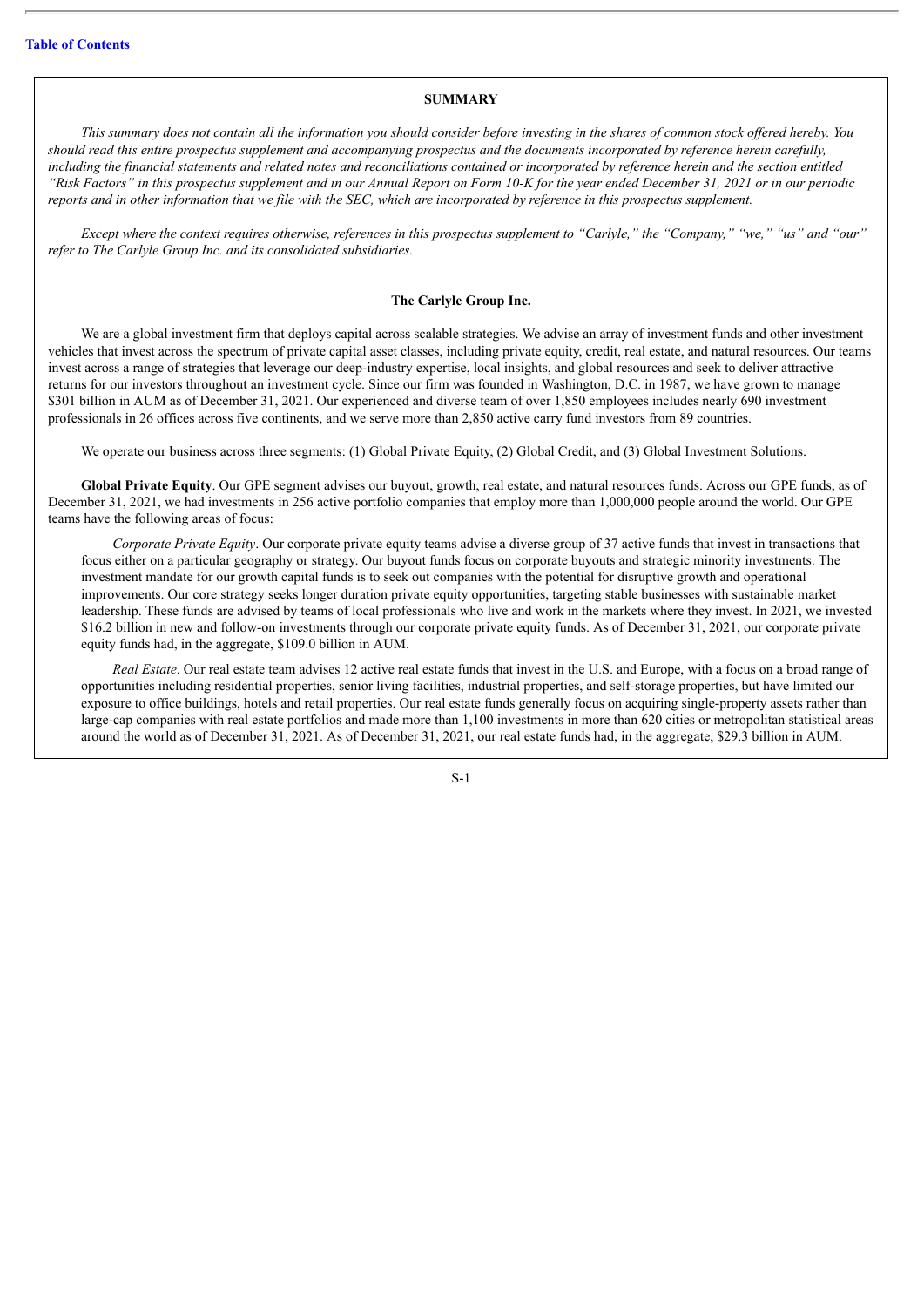*Natural Resources.* Our 14 active natural resources funds focus on infrastructure and energy investing. Our infrastructure business is comprised of teams that invest in six primary sectors: renewables, energy infrastructure, water and waste, transportation, digital infrastructure, and power generation. Our energy activities focus on buyouts, growth capital investments and strategic joint ventures in the midstream, upstream, downstream, energy and oilfield services sectors around the world. Our international energy investment team focuses on investments across the energy value chain outside of North America. We conduct our North American energy investing through our partnership with NGP Energy Capital Management, a Texas-based energy investor. As of December 31, 2021, we managed \$23.6 billion in AUM through our natural resources funds.

**Global Credit**. Our Global Credit segment, which had \$73.4 billion in assets under management as of December 31, 2021, advises a group of 87 active funds that pursue investment strategies across the credit spectrum, including: liquid credit, illiquid credit, and real assets credit, as well as cross-platform vehicles such as Carlyle Tactical Private Credit Fund. Global Credit has been Carlyle's fastest-growing segment in total AUM over the past three years, and we continue to expand our reach into additional areas of focus, such as real estate credit. Since our establishment in 1999, these various capital sources provide the opportunity for Carlyle to offer highly customizable and creative financing solutions to borrowers to meet their specific capital needs. Carlyle draws on the expertise and underwriting capabilities of our 182 investment professionals and leverages the resources and industry expertise of Carlyle's global network to provide creative solutions for borrowers.

**Global Investment Solutions**. Our Global Investment Solutions segment, established in 2011, provides comprehensive investment opportunities and resources for our investors and clients to build private equity portfolios through fund of funds, secondary purchases of existing portfolios and managed co-investment programs. Global Investment Solutions executes these activities through AlpInvest, one of the world's largest investors in private equity.

For a description of our business, financial condition, results of operations, and other important information, we refer you to our filings with the SEC incorporated by reference in this prospectus supplement. For instructions on how to find copies of these documents, see "Where You Can Find More Information" and "Incorporation by Reference."

The Carlyle Group Inc. was formed in Delaware as a partnership on July 18, 2011 and converted to a corporation on January 1, 2020. Our principal executive offices are located at 1001 Pennsylvania Avenue, NW, Washington, D.C. 20004-2505, and our telephone number is (202) 729-5626.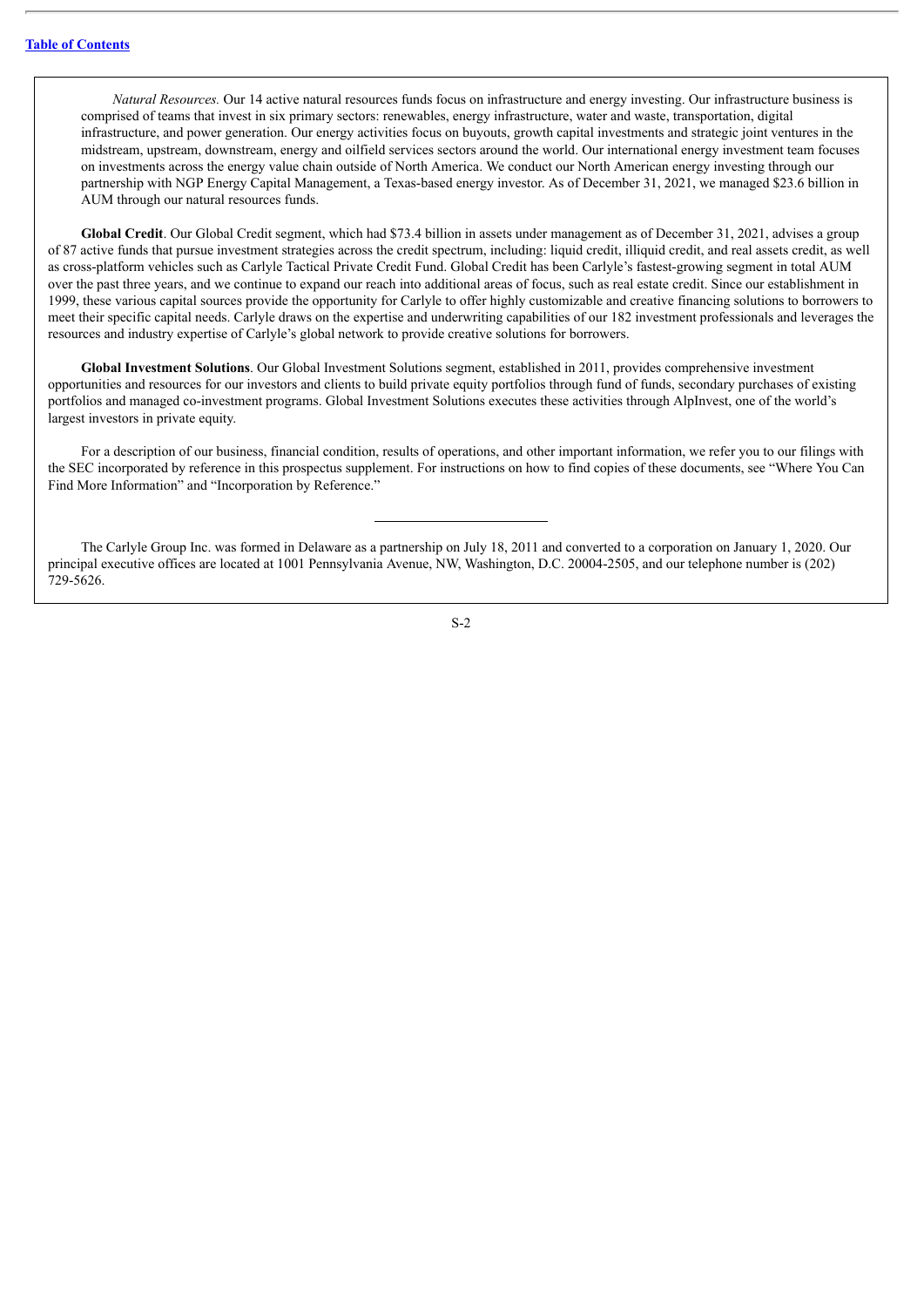j.

| The Offering                                        |                                                                                                                                                                                                                                                                                                                                             |  |  |  |
|-----------------------------------------------------|---------------------------------------------------------------------------------------------------------------------------------------------------------------------------------------------------------------------------------------------------------------------------------------------------------------------------------------------|--|--|--|
| Common stock offered by us                          | We are not selling any shares of common stock pursuant to this prospectus supplement.                                                                                                                                                                                                                                                       |  |  |  |
| Common stock offered by the selling<br>stockholders | Up to 4,188,306 shares of common stock.                                                                                                                                                                                                                                                                                                     |  |  |  |
| Use of proceeds                                     | The selling stockholders will receive all of the proceeds of the sale of shares of common stock<br>offered from time to time pursuant to this prospectus supplement. Accordingly, we will not<br>receive any proceeds from the sale of shares of common stock that may be sold from time to<br>time pursuant to this prospectus supplement. |  |  |  |
| Listing                                             | Our common stock is listed on the Nasdaq under the symbol "CG."                                                                                                                                                                                                                                                                             |  |  |  |
|                                                     |                                                                                                                                                                                                                                                                                                                                             |  |  |  |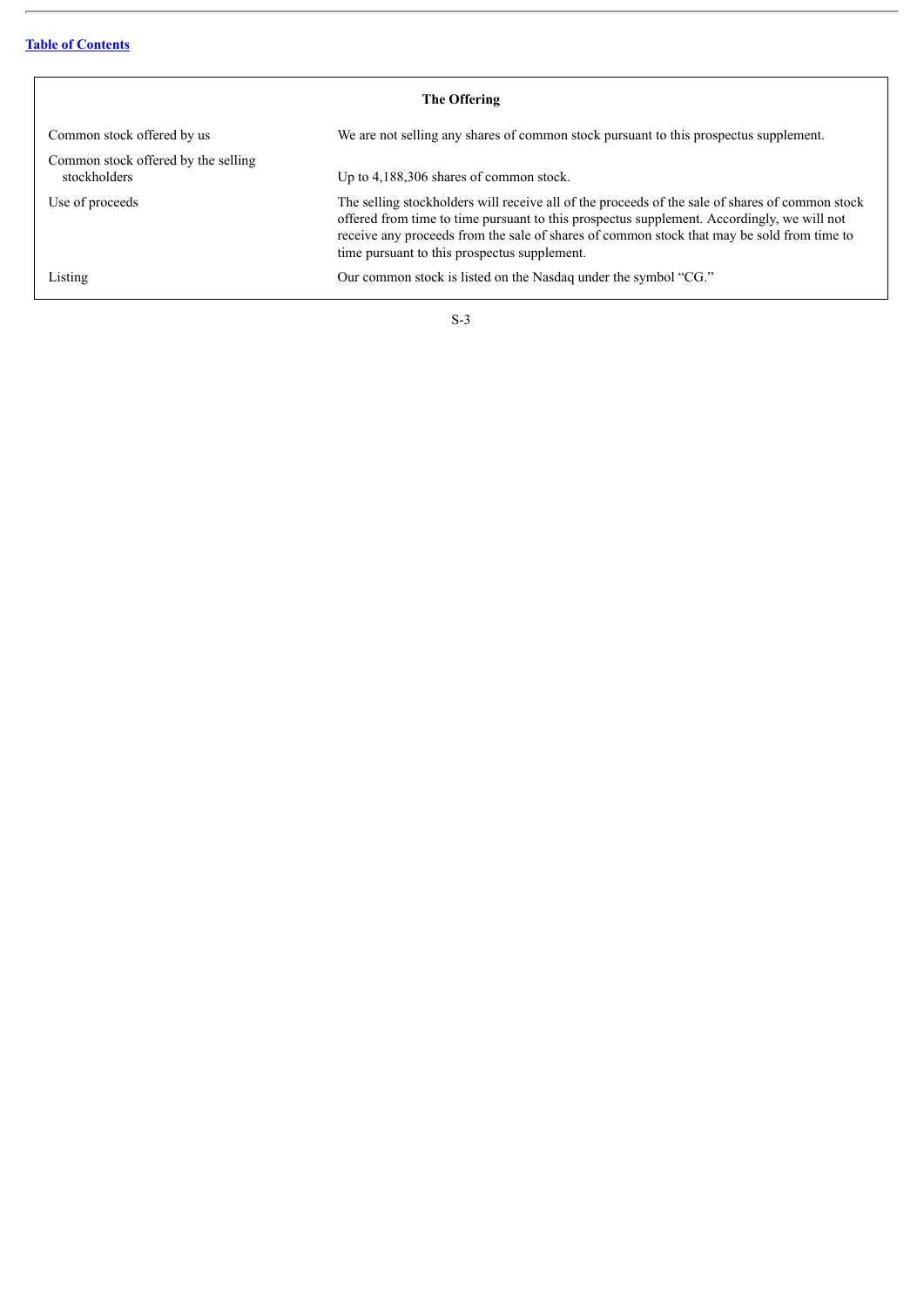#### **RISK FACTORS**

<span id="page-8-0"></span>Investing in our common stock involves risks. You should carefully consider the risks and uncertainties described in our most recent Annual Report on Form 10-K, and any subsequent Quarterly Reports on Form 10-Q, which are incorporated by reference herein, as the same may be updated from time to time by our subsequent filings under the Securities Exchange Act of 1934, as amended (the "Exchange Act"). You should also carefully consider the other information contained in this prospectus supplement and the prospectus, as updated by our subsequent filings under the Exchange Act before acquiring any shares of our common stock. These risks could materially affect our business, results of operations or financial condition and cause the value of our common stock to decline. You could lose all or part of your investment.

#### **DISCLOSURE REGARDING FORWARD-LOOKING STATEMENTS**

<span id="page-8-1"></span>This prospectus supplement may contain or incorporate by reference forward-looking statements within the meaning of Section 27A of the Securities Act of 1933 and Section 21E of the Securities Exchange Act of 1934. These statements include, but are not limited to, statements related to our expectations regarding the performance of our business, our financial results, our liquidity and capital resources, contingencies, our expectations regarding the impact of COVID-19, our dividend policy, our expected future dividend policy, the anticipated benefits from converting to a corporation and other non-historical statements. You can identify these forward-looking statements by the use of words such as "outlook," "believes," "expects," "potential," "continues," "may," "will," "should," "seeks," "approximately," "predicts," "intends," "plans," "estimates," "anticipates" or the negative version of these words or other comparable words. Such forward-looking statements are subject to various risks, uncertainties and assumptions. Accordingly, there are or will be important factors that could cause actual outcomes or results to differ materially from those indicated in these statements including, but not limited to, those listed below and those described under the section entitled "Risk Factors" in our Annual Report on Form 10-K for the year ended December 31, 2021, filed with the SEC on February 10, 2022, and as amended on March 2, 2022, as such factors may be updated from time to time in our periodic filings with the United States Securities and Exchange Commission (the "SEC"), which are accessible on the SEC's website at www.sec.gov. These factors should not be construed as exhaustive and should be read in conjunction with the other cautionary statements that are included or incorporated by reference in this prospectus supplement or the prospectus and in our other periodic filings with the SEC. We undertake no obligation to publicly update or review any forward-looking statements, whether as a result of new information, future developments or otherwise, except as required by applicable law.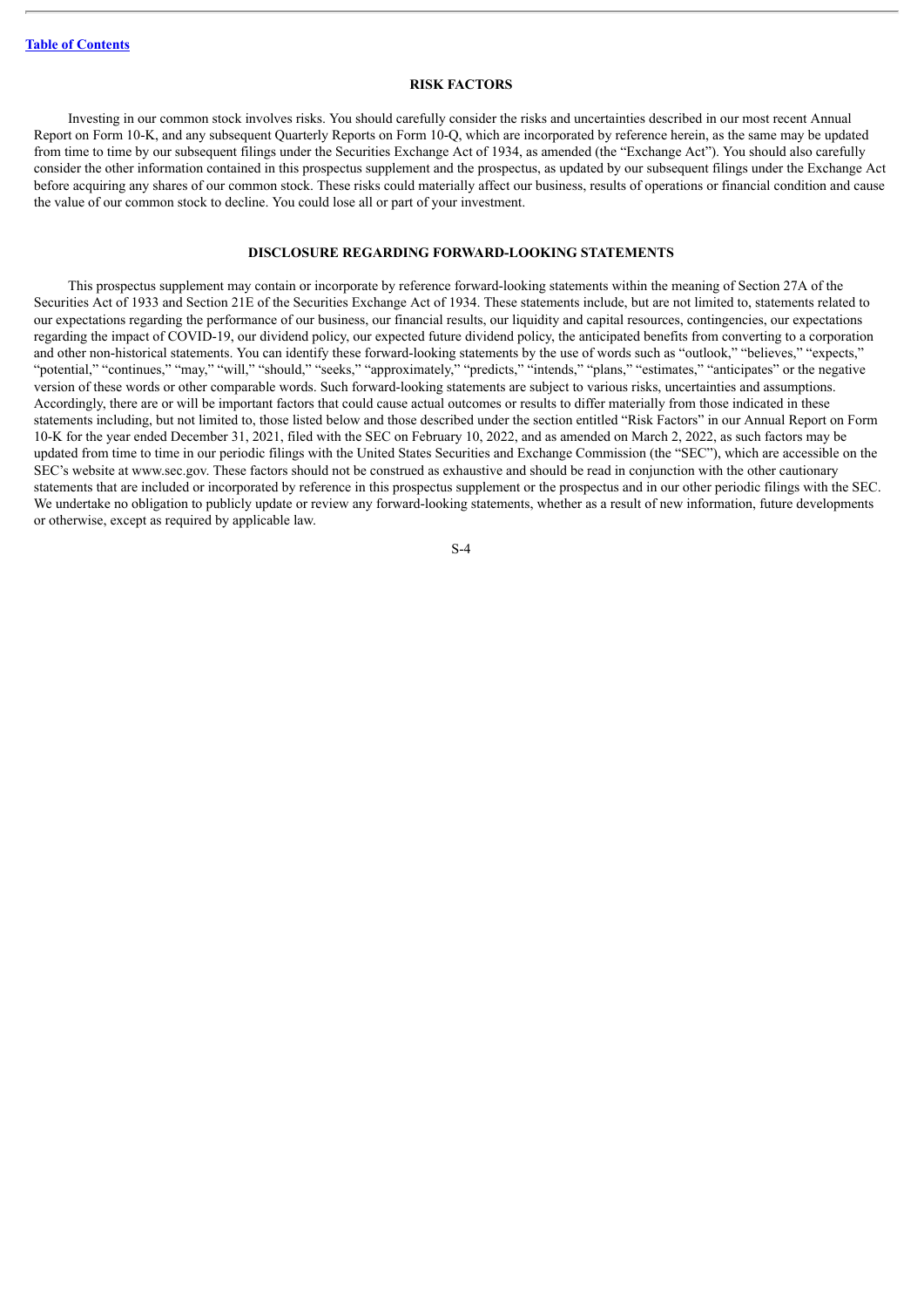# **USE OF PROCEEDS**

<span id="page-9-0"></span>We will not receive any proceeds from the sale of shares of our common stock by the selling stockholders.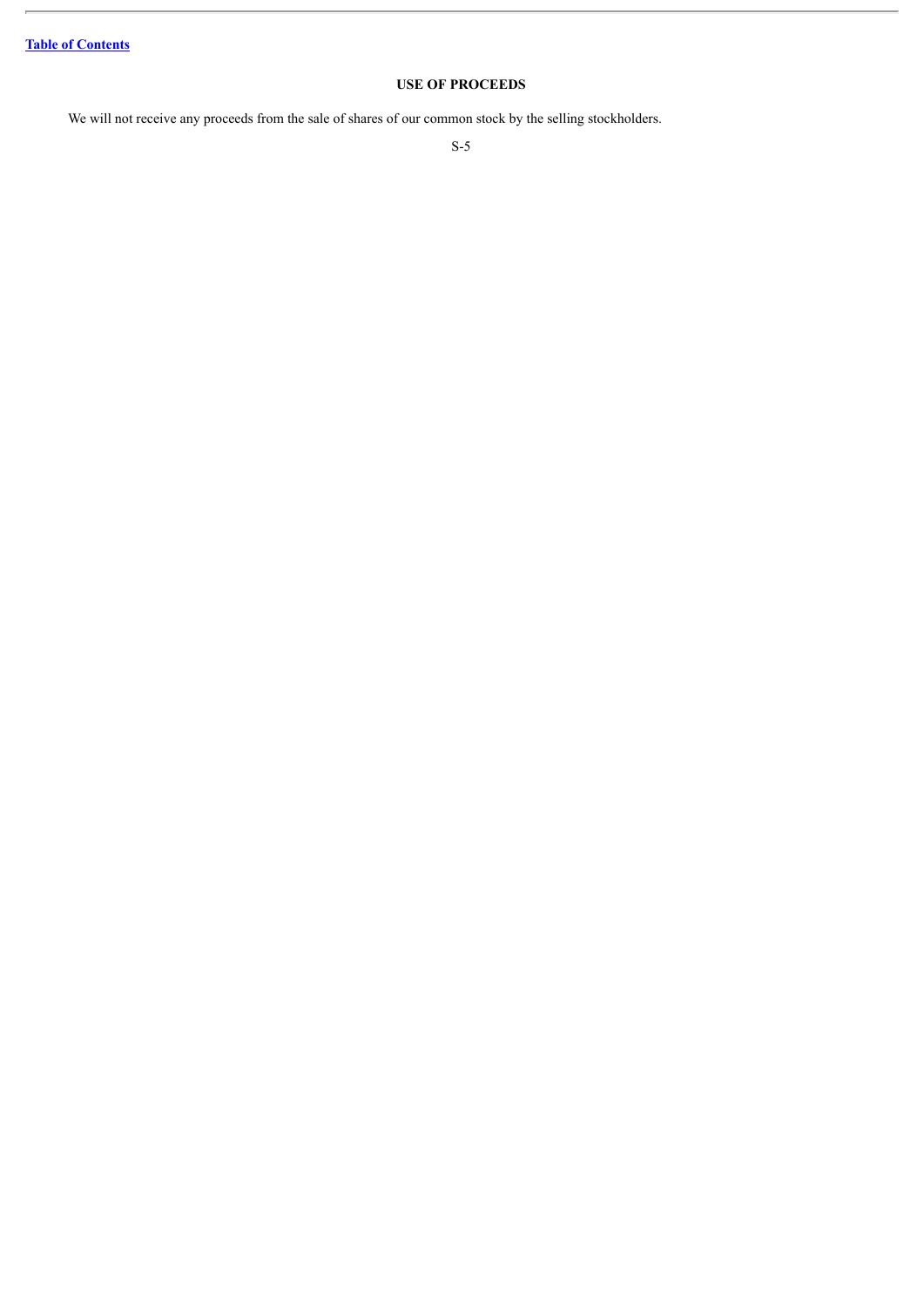#### **SELLING STOCKHOLDERS**

<span id="page-10-0"></span>The following table sets forth information with respect to the selling stockholders and the shares of common stock beneficially owned (as determined under Section 13(d) of the Exchange Act, as amended, and the rules and regulations thereunder) by the selling stockholders that are being offered or sold pursuant to this prospectus supplement. The second column lists the numbers of shares of common stock beneficially owned by each selling stockholder, based on its ownership of the common stock as of the date of this prospectus supplement. The third column lists the shares of common stock being offered by this prospectus supplement by the selling stockholders. For purposes of the table below, we assume that each selling stockholder will sell all of its shares of common stock covered by this prospectus supplement.

|                                       |               | <b>Shares of Common Stock</b><br><b>Beneficially Owned</b> | <b>Shares</b> of<br>Common | <b>Shares of Common Stock</b><br><b>Beneficially Owned After the</b><br><b>Sale of the Maximum Number</b><br>of Shares of Common Stock |             |
|---------------------------------------|---------------|------------------------------------------------------------|----------------------------|----------------------------------------------------------------------------------------------------------------------------------------|-------------|
|                                       |               | Percent of                                                 | <b>Stock that</b>          |                                                                                                                                        | Percent of  |
|                                       |               | Common                                                     | <b>May be</b>              |                                                                                                                                        | Common      |
|                                       | Number of     | <b>Stock</b>                                               | Offered for                | Number of                                                                                                                              | Stock       |
| Name                                  | <b>Shares</b> | Outstanding                                                | Resale                     | <b>Shares</b>                                                                                                                          | Outstanding |
| Eldridge PIPE Holdings, $LLC(1)(2)$   | 1,570,615     | ∗                                                          | 1,570,615                  |                                                                                                                                        |             |
| Security Benefit Corporation $(2)(3)$ | 2.617.691     | $\ast$                                                     | 2.617.691                  |                                                                                                                                        |             |

Represents less than 1%.

(1) Shares are held directly by Eldridge PIPE Holdings, LLC.

(2) Each of Eldridge PIPE Holdings, LLC and Security Benefit Corporation (together, the "Holding Entities") is indirectly controlled by Eldridge Industries, LLC ("Eldridge"). Todd L. Boehly ("Mr. Boehly") is the indirect controlling member of Eldridge, and in such capacity, may be deemed to have voting and dispositive power with respect to the shares of common stock held by the Holding Entities. Eldridge is a private investment firm specializing in providing both equity and debt capital. Mr. Boehly is the Chairman, Chief Executive Officer and controlling member of Eldridge.

(3) Shares are held directly by Security Benefit Corporation.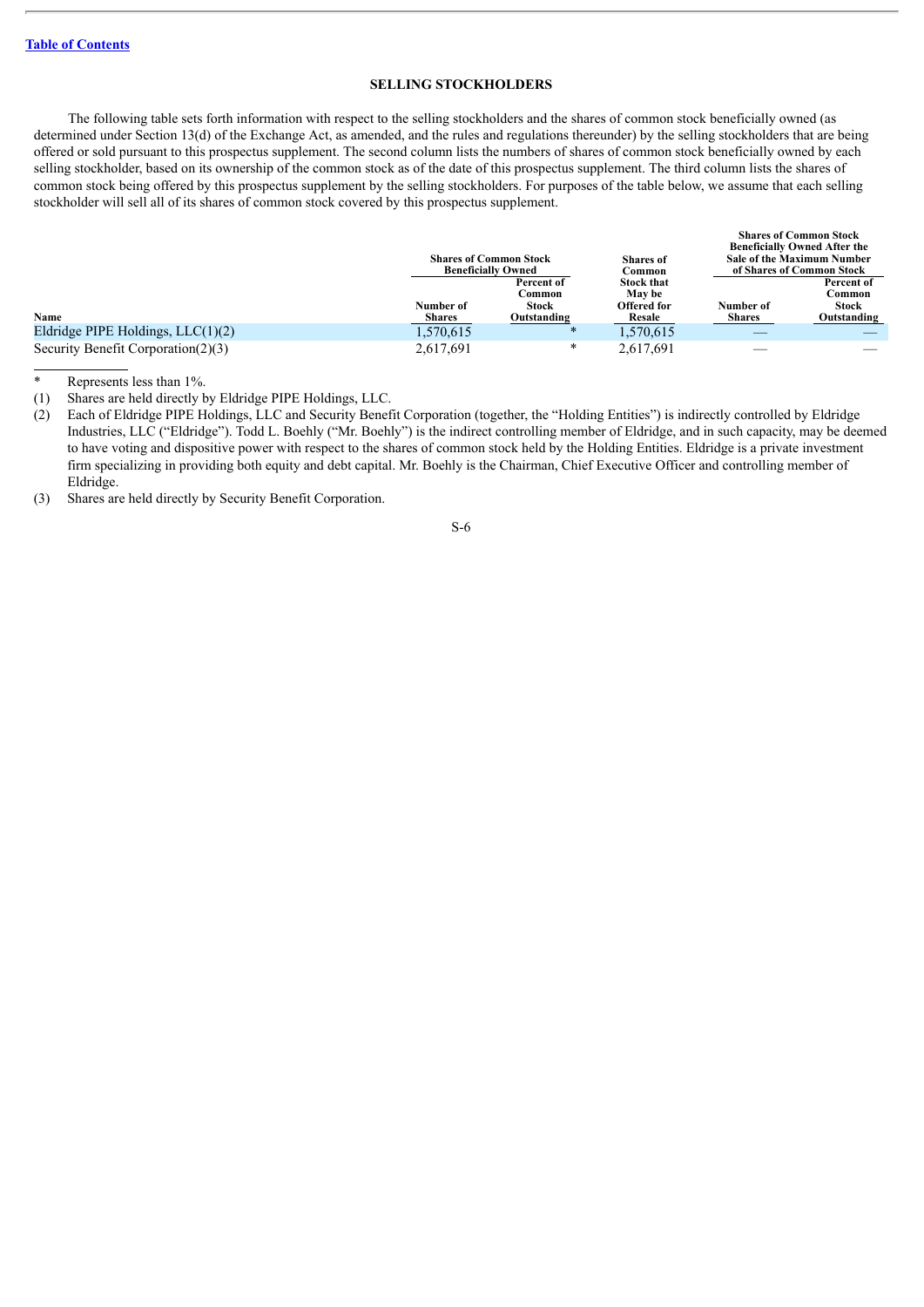#### **MATERIAL U.S. FEDERAL INCOME AND ESTATE TAX CONSEQUENCES TO NON-U.S. HOLDERS**

<span id="page-11-0"></span>The following is a summary of certain material U.S. federal income tax consequences of the purchase, ownership and disposition of shares of our common stock as of the date hereof. Except where noted, this summary deals only with common stock that is held as a capital asset by a non-U.S. holder (as defined below).

A "non-U.S. holder" means a beneficial owner of shares of our common stock (other than an entity treated as a partnership for U.S. federal income tax purposes) that is not, for U.S. federal income tax purposes, any of the following:

- an individual citizen or resident of the United States;
- a corporation (or any other entity treated as a corporation for U.S. federal income tax purposes) created or organized in or under the laws of the United States, any state thereof or the District of Columbia;
- an estate the income of which is subject to U.S. federal income taxation regardless of its source; or
- a trust if it (1) is subject to the primary supervision of a court within the United States and one or more U.S. persons have the authority to control all substantial decisions of the trust or (2) has a valid election in effect under applicable U.S. Treasury regulations to be treated as a U.S. person.

This summary is based upon provisions of the Internal Revenue Code of 1986, as amended (the "Code"), and regulations, rulings and judicial decisions as of the date hereof. Those authorities may be changed, perhaps retroactively, so as to result in U.S. federal income tax consequences different from those summarized below. This summary does not address all aspects of U.S. federal income taxes and does not deal with foreign, state, local or other tax considerations that may be relevant to non-U.S. holders in light of their particular circumstances. In addition, it does not represent a detailed description of the U.S. federal income tax consequences applicable to you if you are subject to special treatment under the U.S. federal income tax laws (including if you are a U.S. expatriate, foreign pension fund, "controlled foreign corporation," "passive foreign investment company" or a partnership or other pass-through entity for U.S. federal income tax purposes). We cannot assure you that a change in law will not alter significantly the tax considerations that we describe in this summary.

If a partnership (or other entity treated as a partnership for U.S. federal income tax purposes) holds shares of our common stock, the tax treatment of a partner will generally depend upon the status of the partner and the activities of the partnership. If you are a partner of a partnership holding our common stock, you should consult your tax advisors.

If you are considering the purchase of our common stock, you should consult your own tax advisors concerning the particular U.S. federal income tax consequences to you of the purchase, ownership and disposition of our common stock, as well as the consequences to you **arising under other U.S. federal tax laws and the laws of any other taxing jurisdiction.**

#### **Dividends**

In the event that we make a distribution of cash or other property (other than certain pro rata distributions of our common stock) in respect of shares of our common stock, the distribution generally will be treated as a dividend for U.S. federal income tax purposes to the extent it is paid from our current or accumulated earnings and profits, as determined under U.S. federal income tax principles. Any portion of a distribution that exceeds our current and accumulated earnings and profits generally will be treated first as a tax-free return of capital, causing a reduction in the adjusted tax basis of a non-U.S. holder's common stock, and to the extent the amount of the distribution exceeds a non-U.S. holder's adjusted tax basis in shares of our common stock, the excess will be treated as gain from the disposition of shares of our common stock (the tax treatment of which is discussed below under "—Gain on Disposition of Common Stock").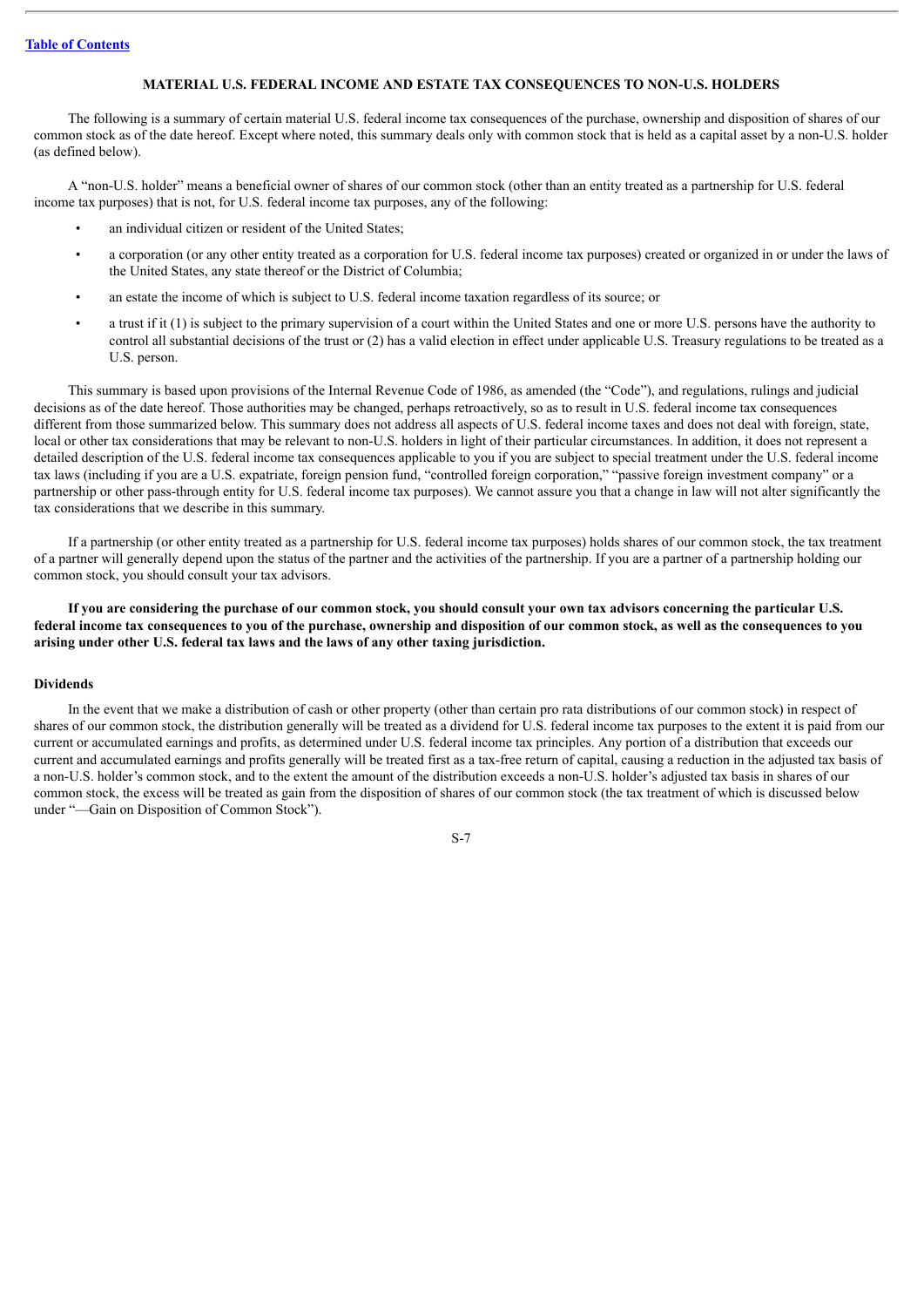Dividends paid to a non-U.S. holder generally will be subject to withholding of U.S. federal income tax at a 30% rate or such lower rate as may be specified by an applicable income tax treaty, subject to the discussion of FATCA below under "—Additional Withholding Requirements." However, dividends that are effectively connected with the conduct of a trade or business by the non-U.S. holder within the United States (and, if required by an applicable income tax treaty, are attributable to a U.S. permanent establishment) are not subject to the withholding tax, provided certain certification and disclosure requirements are satisfied. Instead, such dividends are subject to U.S. federal income tax on a net income basis in the same manner as if the non-U.S. holder were a U.S. person as defined under the Code. Any such effectively connected dividends received by a foreign corporation may be subject to an additional "branch profits tax" at a 30% rate or such lower rate as may be specified by an applicable income tax treaty.

A non-U.S. holder who wishes to claim the benefit of an applicable treaty rate and avoid backup withholding, as discussed below, for dividends will be required (a) to provide the applicable withholding agent with a properly executed Internal Revenue Service ("IRS Form") W-8BEN or Form W-8BEN-E (or other applicable form) certifying under penalty of perjury that such holder is not a U.S. person as defined under the Code and is eligible for treaty benefits or (b) if our common stock is held through certain foreign intermediaries, to satisfy the relevant certification requirements of applicable U.S. Treasury regulations. Special certification and other requirements apply to certain non-U.S. holders that are pass-through entities rather than corporations or individuals.

A non-U.S. holder eligible for a reduced rate of U.S. federal withholding tax pursuant to an income tax treaty may obtain a refund of any excess amounts withheld by timely filing an appropriate claim for refund with the IRS.

#### **Gain on Disposition of Common Stock**

Subject to the discussion of backup withholding below, any gain realized by a non-U.S. holder on the sale or other disposition of our common stock generally will not be subject to U.S. federal income tax unless:

- the gain is effectively connected with a trade or business of the non-U.S. holder in the United States (and, if required by an applicable income tax treaty, is attributable to a U.S. permanent establishment of the non-U.S. holder);
- the non-U.S. holder is an individual who is present in the United States for 183 days or more in the taxable year of that disposition, and certain other conditions are met; or
- we are or have been a "U.S. real property holding corporation" for U.S. federal income tax purposes and certain other conditions are met.

A non-U.S. holder described in the first bullet point immediately above will be subject to tax on the gain derived from the sale or other disposition in the same manner as if the non-U.S. holder were a U.S. person as defined under the Code. In addition, if any non-U.S. holder described in the first bullet point immediately above is a foreign corporation, the gain realized by such non-U.S. holder may be subject to an additional "branch profits tax" at a 30% rate or such lower rate as may be specified by an applicable income tax treaty. An individual non-U.S. holder described in the second bullet point immediately above will be subject to a 30% (or such lower rate as may be specified by an applicable income tax treaty) tax on the gain derived from the sale or other disposition, which gain may be offset by U.S. source capital losses even though the individual is not considered a resident of the United States.

Generally, a corporation is a "U.S. real property holding corporation" if the fair market value of its U.S. real property interests equals or exceeds 50% of the sum of the fair market value of its worldwide real property interests and its other assets used or held for use in a trade or business (all as determined for U.S. federal income tax purposes). We believe we are not and do not anticipate becoming a "U.S. real property holding corporation" for U.S. federal income tax purposes.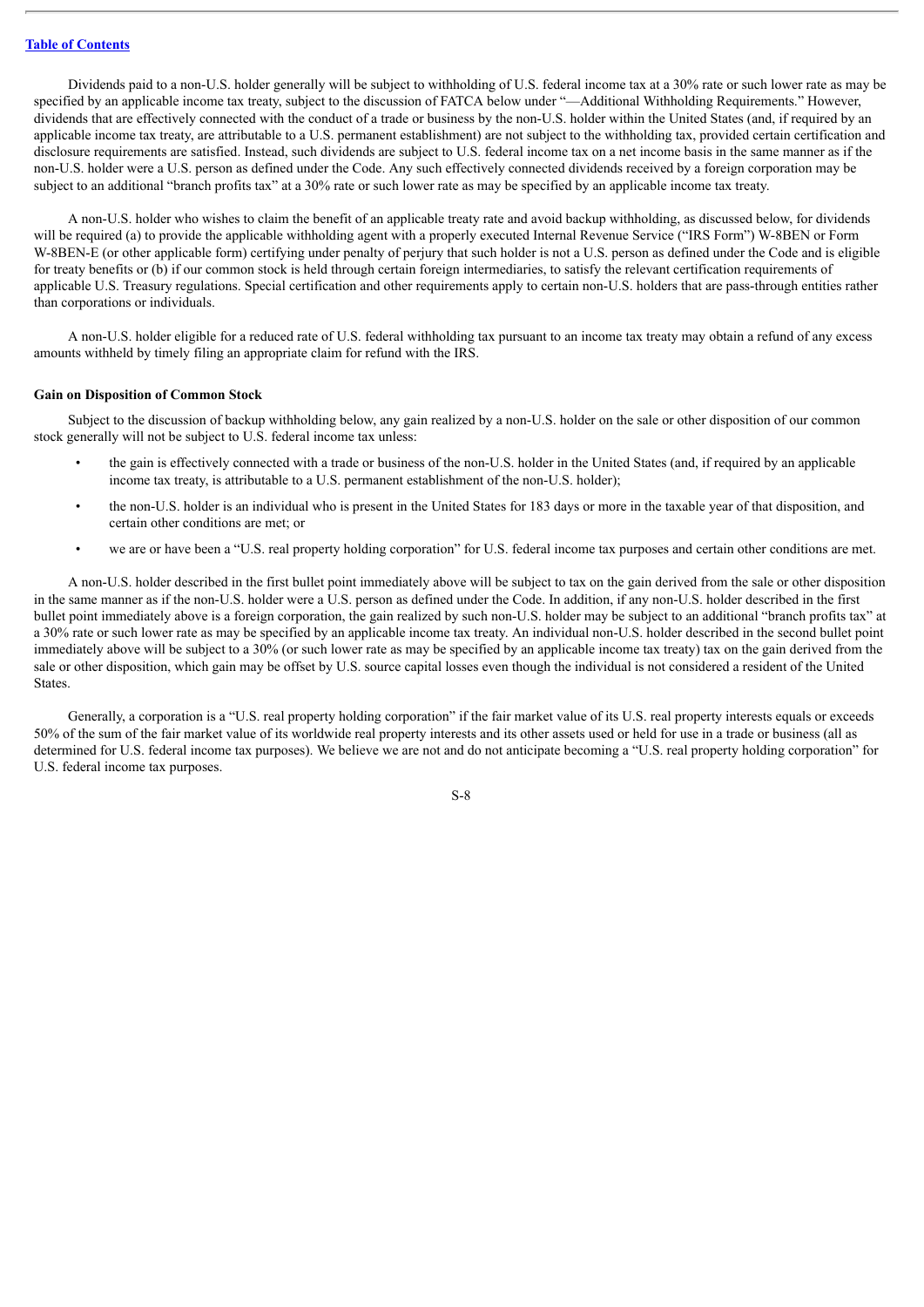# **Information Reporting and Backup Withholding**

Distributions paid to a non-U.S. holder and the amount of any tax withheld with respect to such distributions generally will be reported to the IRS. Copies of the information returns reporting such distributions and any withholding may also be made available to the tax authorities in the country in which the non-U.S. holder resides under the provisions of an applicable income tax treaty.

A non-U.S. holder will not be subject to backup withholding on dividends received if such holder certifies under penalty of perjury that it is a non-U.S. holder (and the payor does not have actual knowledge or reason to know that such holder is a U.S. person as defined under the Code), or such holder otherwise establishes an exemption.

Information reporting and, depending on the circumstances, backup withholding will apply to the proceeds of a sale or other disposition of our common stock made within the United States or conducted through certain U.S.-related financial intermediaries, unless the beneficial owner certifies under penalty of perjury that it is a non-U.S. holder (and the payor does not have actual knowledge or reason to know that the beneficial owner is a U.S. person as defined under the Code), or such owner otherwise establishes an exemption.

Backup withholding is not an additional tax and any amounts withheld under the backup withholding rules will be allowed as a refund or a credit against a non-U.S. holder's U.S. federal income tax liability provided the required information is timely furnished to the IRS.

#### **Additional Withholding Requirements**

Under Sections 1471 through 1474 of the Code (such Sections commonly referred to as FATCA), a 30% U.S. federal withholding tax may apply to any dividends paid on our common stock to (i) a "foreign financial institution" (as specifically defined in the Code) which does not provide sufficient documentation, typically on IRS Form W-8BEN-E, evidencing either (x) an exemption from FATCA or (y) its compliance (or deemed compliance) with FATCA (which may alternatively be in the form of compliance with an intergovernmental agreement with the United States) in a manner which avoids withholding, or (ii) a "non-financial foreign entity" (as specifically defined in the Code) which does not provide sufficient documentation, typically on IRS Form W-8BEN-E, evidencing either (x) an exemption from FATCA or (y) adequate information regarding certain substantial U.S. beneficial owners of such entity (if any). Under proposed U.S. Treasury regulations promulgated by the Treasury Department on December 13, 2018, which state that taxpayers may rely on the proposed Treasury regulations until final Treasury regulations are issued, this withholding tax will not apply to the gross proceeds from the sale or disposition of our common stock. An intergovernmental agreement between the United States and an applicable foreign country may modify these requirements. If a dividend payment is both subject to withholding under FATCA and subject to the withholding tax discussed above under "—Dividends," the withholding under FATCA may be credited against, and therefore reduce, such other withholding tax. You should consult your own tax advisors regarding these requirements and whether they may be relevant to your ownership and disposition of our common stock.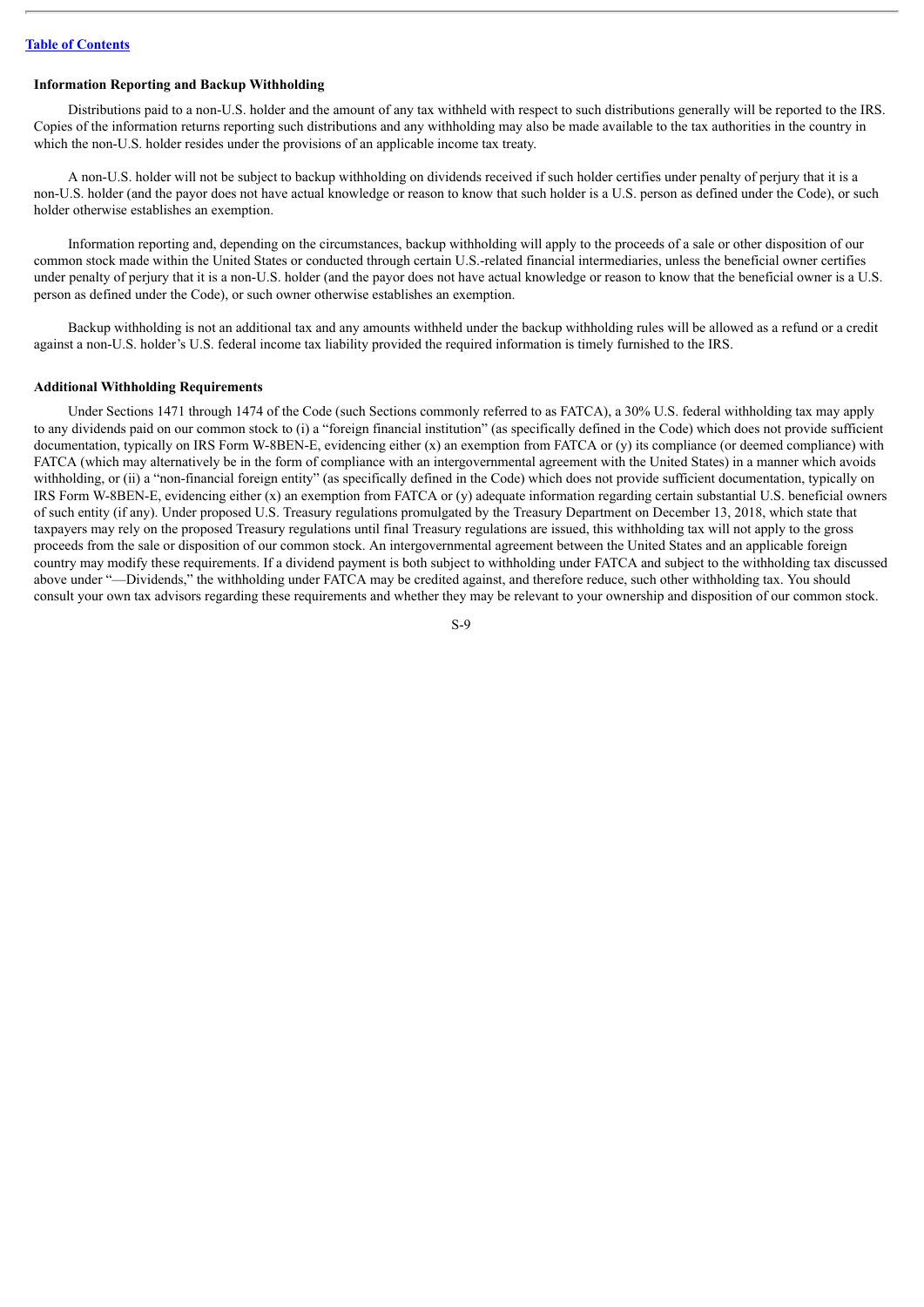# **PLAN OF DISTRIBUTION**

<span id="page-14-0"></span>The selling stockholders, and their pledgees, donees, transferees or other successors in interest, may from time to time offer and sell, separately or together, shares of common stock covered by this prospectus supplement. Registration of the shares of common stock covered by this prospectus supplement does not mean, however, that those shares of common stock necessarily will be offered or sold.

The shares of common stock covered by this prospectus supplement may be sold from time to time, at market prices prevailing at the time of sale, at prices related to market prices, at a fixed price or prices subject to change or at negotiated prices, by a variety of methods including the following:

- on the Nasdaq (including through at the market offerings);
- in the over-the-counter market;
- in privately negotiated transactions;
- through broker-dealers, who may act as agents or principals;
- through one or more underwriters on a firm commitment or best-efforts basis;
- in a block trade in which a broker-dealer will attempt to sell a block of shares of common stock as agent but may position and resell a portion of the block as principal to facilitate the transaction;
- through put or call option transactions relating to the shares of common stock;
- directly to one or more purchasers;
- through agents; or
- in any combination of the above.

In effecting sales, brokers or dealers engaged by us and/or the selling stockholders may arrange for other brokers or dealers to participate. Broker/dealer transactions may include:

- purchases of the shares of common stock by a broker-dealer as principal and resales of the shares of common stock by the broker-dealer for its account pursuant to this prospectus supplement;
- ordinary brokerage transactions; or
- transactions in which the broker/dealer solicits purchasers on a best efforts basis.

The selling stockholders have not entered into any agreements, understandings or arrangements with any underwriters or broker-dealers regarding the sale of the common stock covered by this prospectus supplement. At any time a particular offer of the shares of common stock covered by this prospectus supplement is made, a revised prospectus or prospectus supplement, if required, will set forth the aggregate amount of shares of common stock covered by this prospectus supplement being offered and the terms of the offering, including the name or names of any underwriters, dealers, brokers or agents. In addition, to the extent required, any discounts, commissions, concessions and other items constituting underwriters' or agents' compensation, as well as any discounts, commissions or concessions allowed or reallowed or paid to dealers, will be set forth in such prospectus supplement. To the extent required, any such prospectus supplement, and, if necessary, a post-effective amendment to the registration statement of which this prospectus supplement is a part, will be filed with the SEC to reflect the disclosure of additional information with respect to the distribution of the shares of common stock covered by this prospectus supplement.

To the extent required, the applicable prospectus supplement will set forth whether or not underwriters may over-allot or effect transactions that stabilize, maintain or otherwise affect the market price of the common stock at levels above those that might otherwise prevail in the open market, including, for example, by entering stabilizing bids, effecting syndicate covering transactions or imposing penalty bids.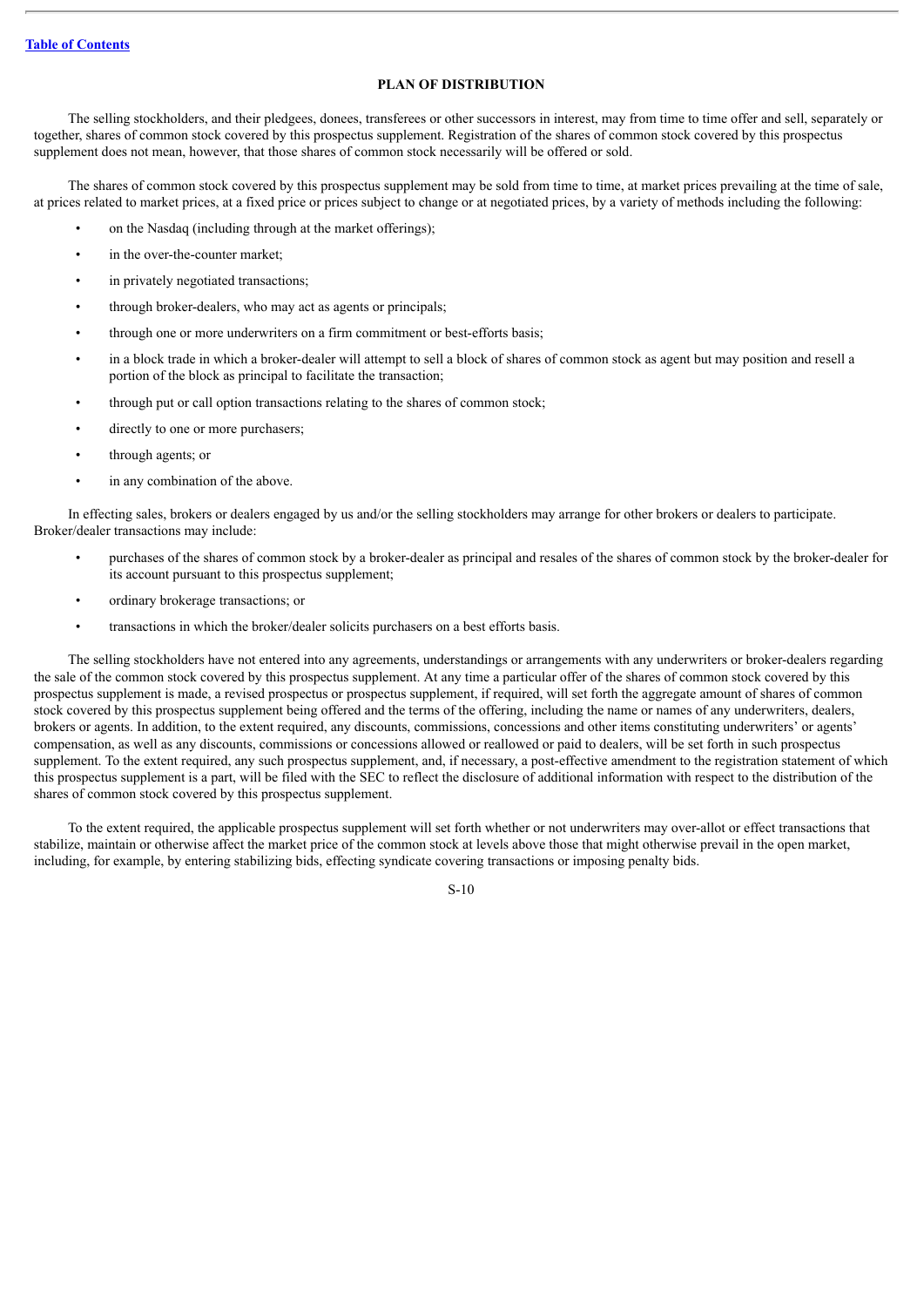If the selling stockholders utilize a dealer in the sale of the securities being offered pursuant to this prospectus supplement, the selling stockholders will sell the securities to the dealer, as principal. The dealer may then resell the securities to the public at varying prices to be determined by the dealer at the time of resale.

The selling stockholders may also authorize agents or underwriters to solicit offers by certain types of institutional investors to purchase securities at the public offering price set forth in the revised prospectus or prospectus supplement pursuant to delayed delivery contracts providing for payment and delivery on a specified date in the future. The conditions to these contracts and the commission that the selling stockholders must pay for solicitation of these contracts will be described in a revised prospectus or prospectus supplement, to the extent such revised prospectus or prospectus supplement is required.

In connection with the sale of the shares of common stock covered by this supplement through underwriters, underwriters may receive compensation in the form of underwriting discounts or commissions and may also receive commissions from purchasers of shares of common stock for whom they may act as agent. Underwriters may sell to or through dealers, and such dealers may receive compensation in the form of discounts, concessions or commissions from the underwriters and/or commissions from the purchasers for whom they may act as agent.

Any underwriters, broker/dealers or agents participating in the distribution of the shares of common stock covered by this prospectus supplement may be deemed to be "underwriters" within the meaning of the Securities Act, and any commissions received by any of those underwriters, broker/dealers or agents may be deemed to be underwriting commissions under the Securities Act.

We and the selling stockholders may agree to indemnify underwriters, broker-dealers or agents against certain liabilities, including liabilities under the Securities Act, and may also agree to contribute to payments which the underwriters, broker/dealers or agents may be required to make.

Certain of the underwriters, broker/dealers or agents who may become involved in the sale of the shares of common stock may engage in transactions with and perform other services for us in the ordinary course of their business for which they receive customary compensation.

Some of the shares of common stock covered by this prospectus supplement may be sold by selling stockholders in private transactions or under Rule 144 under the Securities Act rather than pursuant to this prospectus supplement.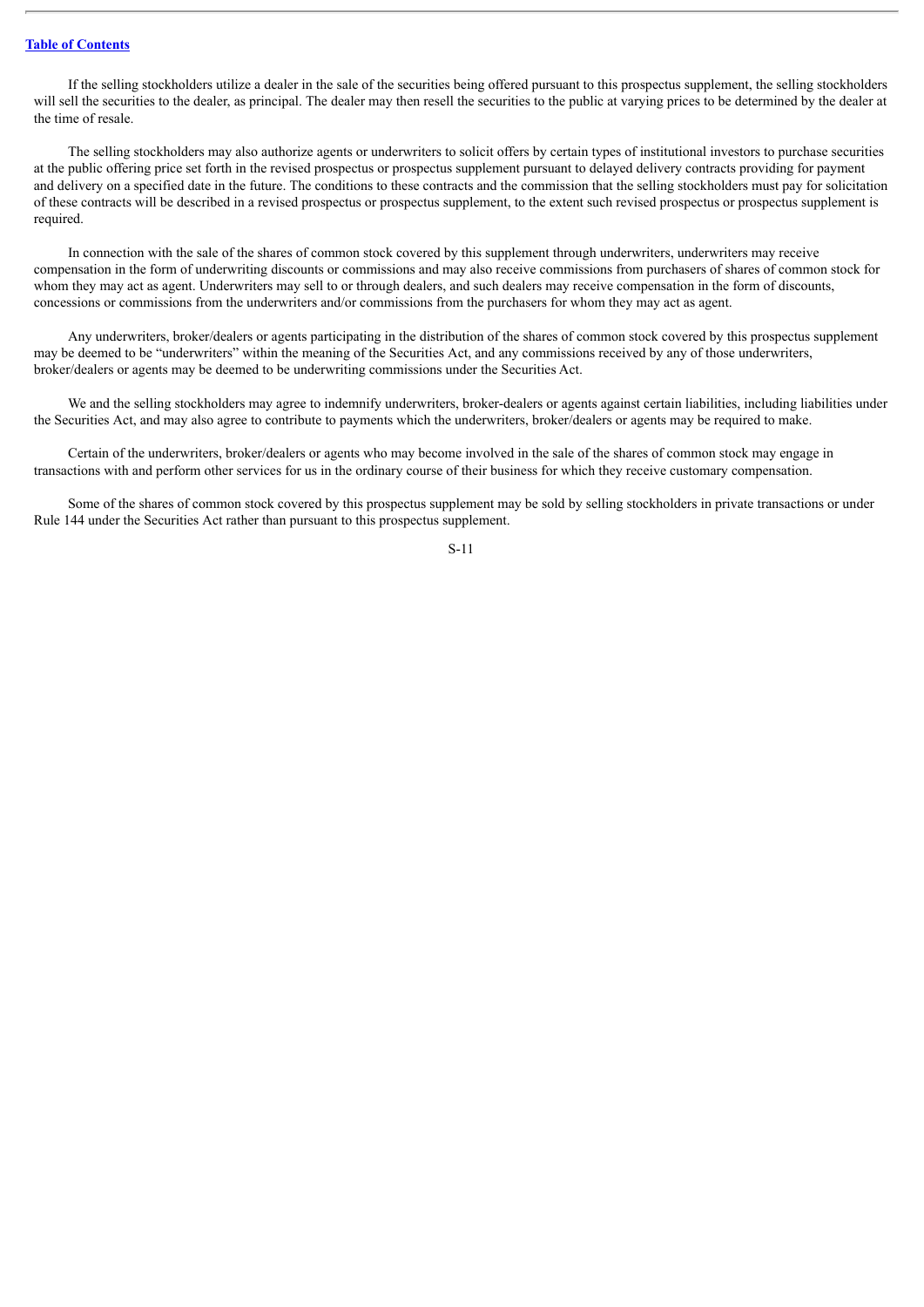#### **LEGAL MATTERS**

<span id="page-16-0"></span>The validity of the shares of common stock of The Carlyle Group Inc. has been passed upon for us by Simpson Thacher & Bartlett LLP, Washington, D.C. An investment vehicle composed of certain partners of Simpson Thacher & Bartlett LLP, members of their families, related parties and others owns interests representing less than 1% of the capital commitments of certain investment funds advised by Carlyle.

#### **EXPERTS**

<span id="page-16-1"></span>The consolidated financial statements of The Carlyle Group, Inc. appearing in The Carlyle Group Inc.'s Annual Report (Form 10-K) for the year ended December 31, 2021, and the effectiveness of The Carlyle Group Inc.'s internal control over financial reporting as of December 31, 2021, have been audited by Ernst & Young LLP, independent registered public accounting firm, as set forth in their reports thereon, included therein, and incorporated herein by reference.

# **WHERE YOU CAN FIND MORE INFORMATION**

<span id="page-16-2"></span>We have filed with the SEC a registration statement on Form S-3 under the Securities Act with respect to the shares of common stock offered by this prospectus supplement. This prospectus supplement, and any document incorporated by reference into this prospectus supplement, filed as part of the registration statement, does not contain all of the information set forth in the registration statement and its exhibits and schedules, portions of which have been omitted as permitted by the rules and regulations of the SEC. For further information about us and shares of our common stock, we refer you to the registration statement and to its exhibits. Statements in this prospectus supplement about the contents of any contract, agreement or other document are not necessarily complete, and in each instance we refer you to the copy of such contract, agreement or document filed as an exhibit to the registration statement, with each such statement being qualified in all respects by reference to the document to which it refers. Anyone may inspect the registration statement and its exhibits and schedules without charge at the public reference facilities the SEC maintains at 100 F Street, N.E., Washington, D.C. 20549. You may obtain copies of all or any part of these materials from the SEC upon the payment of certain fees prescribed by the SEC. You may obtain further information about the operation of the SEC's Public Reference Room by calling the SEC at 1-800-SEC-0330. You may also inspect these reports and other information without charge at a website maintained by the SEC. The address of this site is *http://www.sec.gov.*

We are subject to the informational requirements of the Exchange Act, and we are required to file annual, quarterly and current reports, proxy statements and other information with the SEC. You may inspect and copy these reports, proxy statements and other information at the public reference facilities maintained by the SEC at the address noted above. You may also obtain copies of this material from the Public Reference Room of the SEC as described above, or inspect them without charge at the SEC's website. We also make available to our common stockholders annual reports containing consolidated financial statements audited by an independent registered public accounting firm.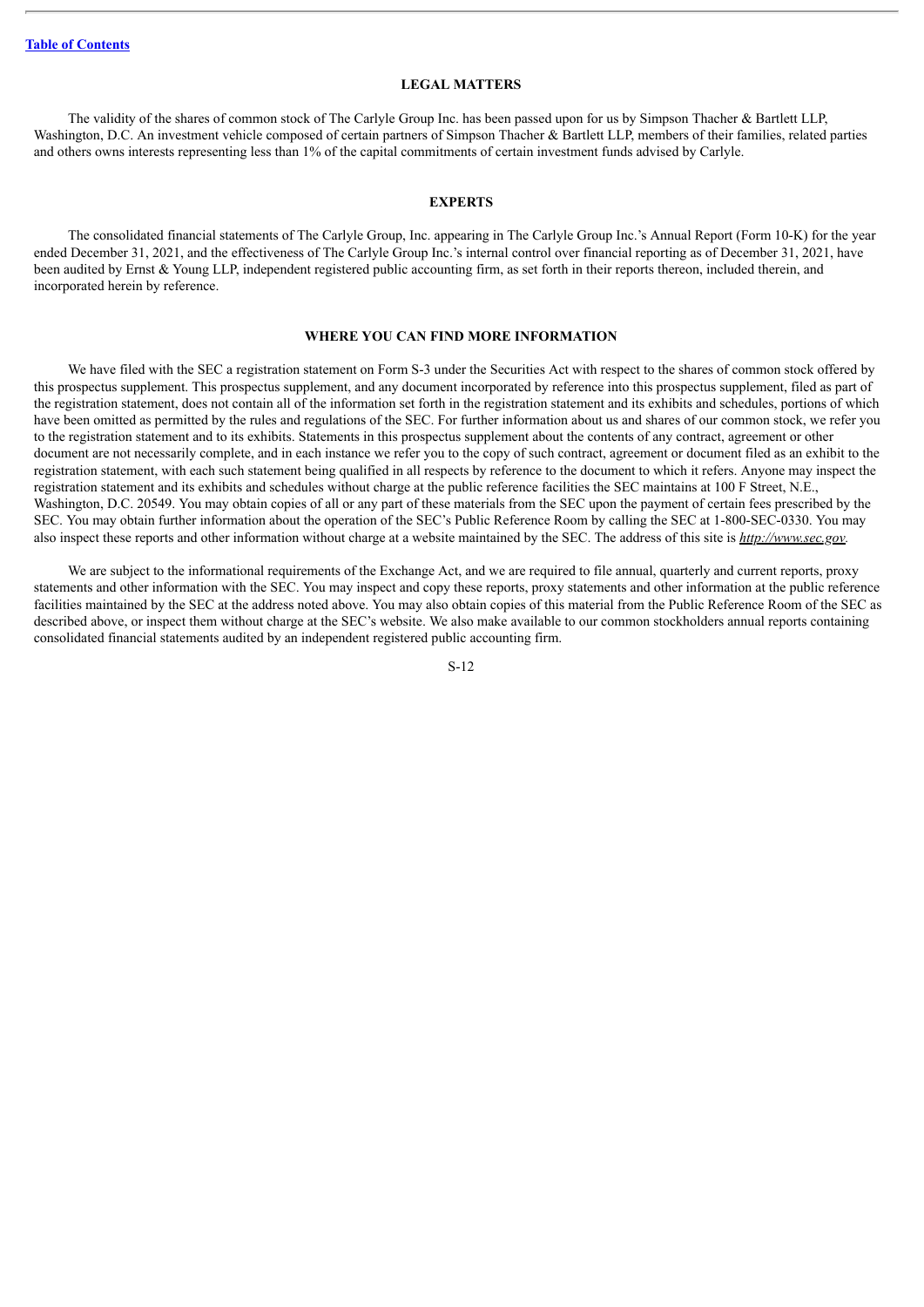# **INFORMATION INCORPORATED BY REFERENCE**

<span id="page-17-0"></span>The SEC's rules allow us to "incorporate by reference" information into this prospectus. This means that we can disclose important information to you by referring you to another document. The information incorporated by reference is considered to be a part of this prospectus. This prospectus supplement incorporates by reference the documents listed below:

- our Annual Report on Form 10-K for the year ended December 31, 2021, filed on [February](http://www.sec.gov/ix?doc=/Archives/edgar/data/1527166/000152716622000007/cg-20211231.htm) 10, 2022 and as amended on [March](http://www.sec.gov/ix?doc=/Archives/edgar/data/1527166/000152716622000012/cg-20211231.htm) 2, 2022 (File No. 001-35538);
- the information in our definitive proxy [statement](http://www.sec.gov/Archives/edgar/data/1527166/000152716621000025/a2021cgproxystatement.htm) filed on April 14, 2021 that is incorporated by reference in our Annual Report on Form 10-K for the fiscal year ended December 31, 2020 (File No. 001-35538);
- our Current Reports on Form 8-K filed on [February](http://www.sec.gov/ix?doc=/Archives/edgar/data/1527166/000152716622000009/cg-20220211.htm) 16, 2022, [March](http://www.sec.gov/ix?doc=/Archives/edgar/data/1527166/000119312522080563/d312910d8k.htm) 8, 2022 and March 21, 2022;
- the description of our common stock contained in [Exhibit](http://www.sec.gov/Archives/edgar/data/1527166/000152716622000012/cg_20211231x10-kaxex414.htm) 4.14 to our Annual Report on Form 10-K for the year ended December 31, 2021, including all amendments and reports filed for the purpose of updating such description; and
- all other documents filed by us under sections 13(a), 13(c), 14 or 15(d) of the Exchange Act after the date of this prospectus supplement and before the termination of the offerings to which this prospectus supplement relates (other than documents and information furnished and not filed in accordance with SEC rules, unless expressly stated otherwise therein).

Any statement made in this prospectus supplement or in a document incorporated by reference into this prospectus supplement will be deemed to be modified or superseded for purposes of this prospectus supplement to the extent that a statement contained in this prospectus supplement modifies or supersedes that statement. Any statement so modified or superseded will not be deemed, except as so modified or superseded, to constitute a part of this prospectus supplement.

You can obtain any of the filings incorporated by reference into this prospectus supplement through us or from the SEC through the SEC's website at *http://www.sec.gov*. We will provide, without charge, to each person, including any beneficial owner, to whom a copy of this prospectus supplement is delivered, upon written or oral request of such person, a copy of any or all of the reports and documents referred to above which have been or may be incorporated by reference into this prospectus supplement. You should direct requests for those documents to:

> The Carlyle Group Inc. 1001 Pennsylvania Avenue, NW, Washington, D.C. 20004 Attn: Investor Relations Tel.: (202) 729-5626

Our reports and documents incorporated by reference herein may also be found in the "Financial Info" section of our website at *https://ir.carlyle.com/sec-filings*. Our website and the information contained in it or connected to it shall not be deemed to be incorporated into this prospectus supplement or any registration statement of which it forms a part.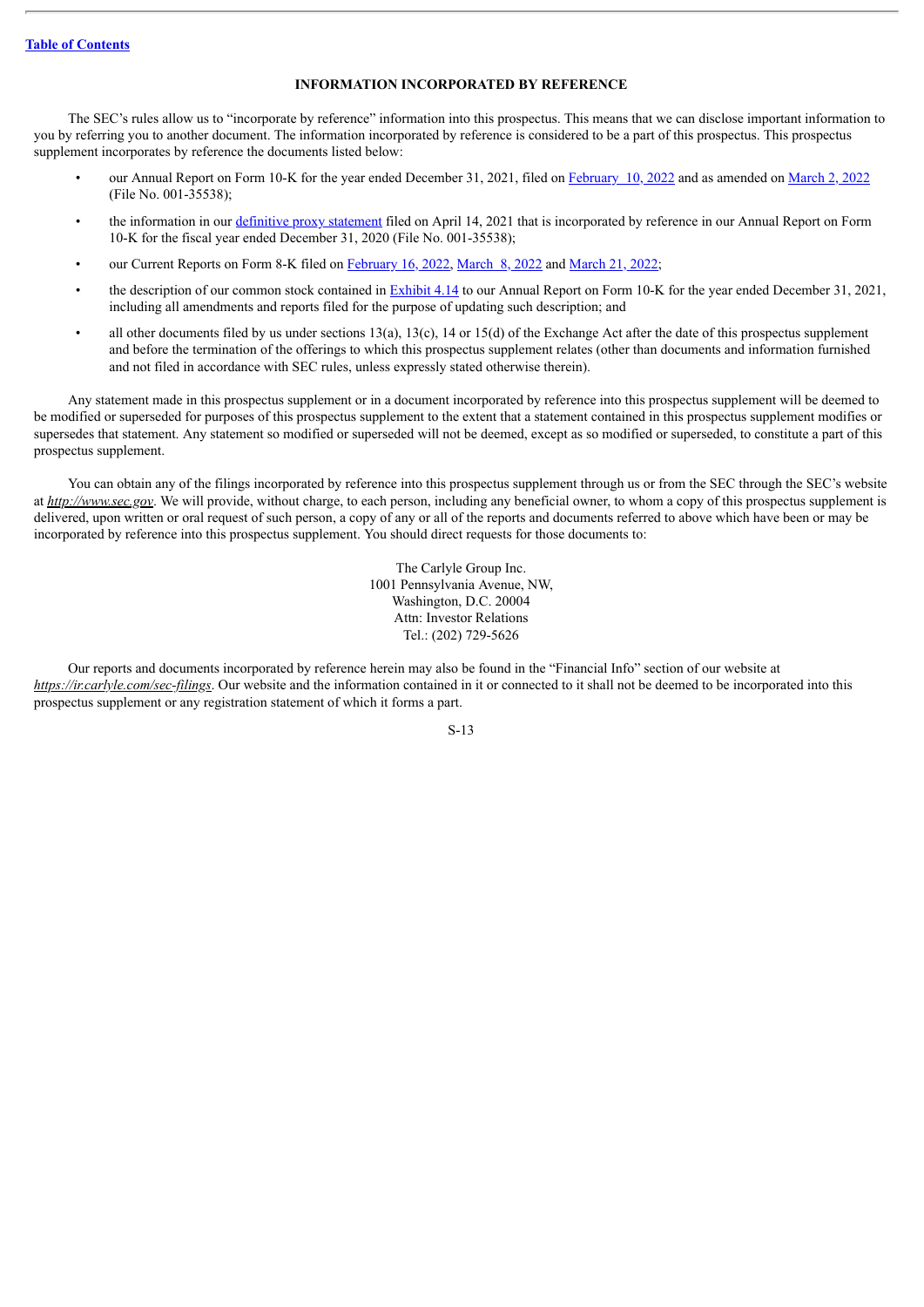**PROSPECTUS**

# THE CARLYLE GROUP

# **Common Stock, Preferred Stock, Depositary Shares, Debt Securities, Warrants, Subscription Rights, Purchase Contracts and Units**

We and any selling securityholders identified in this prospectus or in supplements to this prospectus may from time to time offer and sell, in one or more series or classes, separately or together, the following securities:

- common stock;
- preferred stock:
- depositary shares;
- debt securities:
- warrants;
- subscription rights;
- purchase contracts; and
- units.

We will offer our securities in amounts, at prices and on terms to be determined at the time we offer those securities. We will provide the specific terms of these securities in supplements to this prospectus when we offer these securities.

The securities may be offered on a delayed or continuous basis directly by us and/or selling securityholders, through agents, underwriters or dealers as designated from time to time, through a combination of these methods or any other method as provided in the applicable prospectus supplement. You should read this prospectus and any applicable prospectus supplement carefully before you invest.

Our common stock is listed on the Nasdaq Global Select Market, or Nasdaq, under the symbol "CG." The last reported sale price of our common stock on the Nasdaq on February 11, 2020 was \$33.60 per share.

**Investing in our securities involves risks. Before making a decision to invest in our securities, you should refer to the risk factors included in our periodic reports, in prospectus supplements relating to specific offerings and in other information that we file with the Securities and Exchange Commission. See "Risk [Factors"](#page-22-0) on page 3.**

None of the Securities and Exchange Commission, any state securities commission, or any other regulatory body has approved or disapproved of these securities or passed upon the accuracy or adequacy of this prospectus. Any representation to the contrary is a criminal **offense.**

**The date of this prospectus is February 12, 2020.**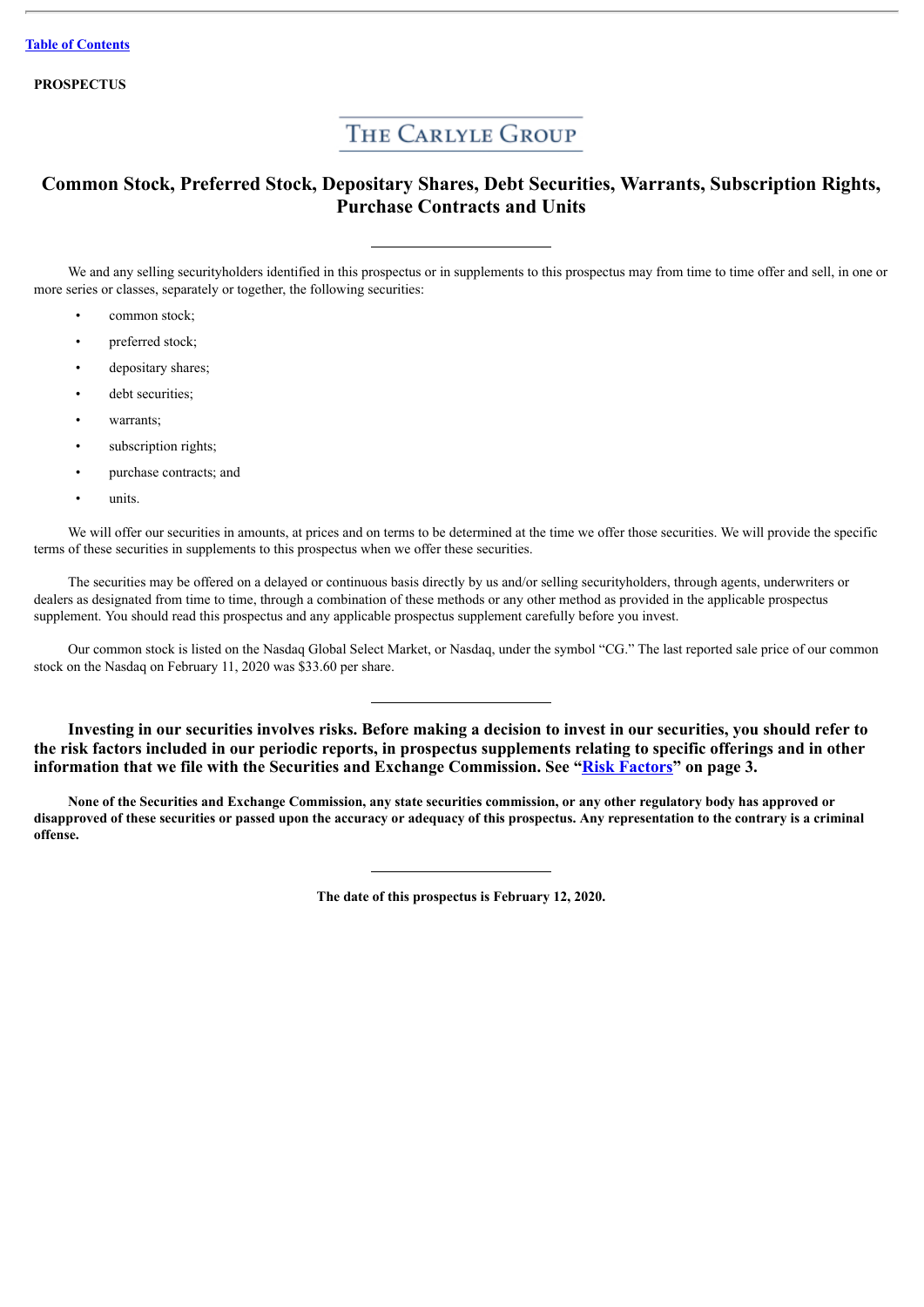$\overline{a}$ 

# **TABLE OF CONTENTS**

|                                                         | Page |
|---------------------------------------------------------|------|
| <b>About This Prospectus</b>                            |      |
| Carlyle                                                 |      |
| <b>Risk Factors</b>                                     | 3    |
| <b>Forward-Looking Information</b>                      | 4    |
| Use of Proceeds                                         | 5    |
| <b>Selling Securityholders</b>                          | 6    |
| <b>Description of Capital Stock</b>                     |      |
| <b>Description of Depositary Shares</b>                 | 14   |
| <b>Description of Debt Securities</b>                   | 17   |
| <b>Description of Warrants</b>                          | 20   |
| <b>Description of Subscription Rights</b>               | 21   |
| <b>Description of Purchase Contracts</b>                | 22   |
| <b>Description of Units</b>                             | 23   |
| <b>Book-Entry; Delivery and Form; Global Securities</b> | 24   |
| Material U.S. Federal Income Tax Considerations         | 27   |
| <b>Plan of Distribution</b>                             | 40   |
| <b>Legal Matters</b>                                    | 45   |
| <b>Experts</b>                                          | 45   |
| <b>Where You Can Find More Information</b>              | 45   |
| <b>Information Incorporated by Reference</b>            | 46   |

i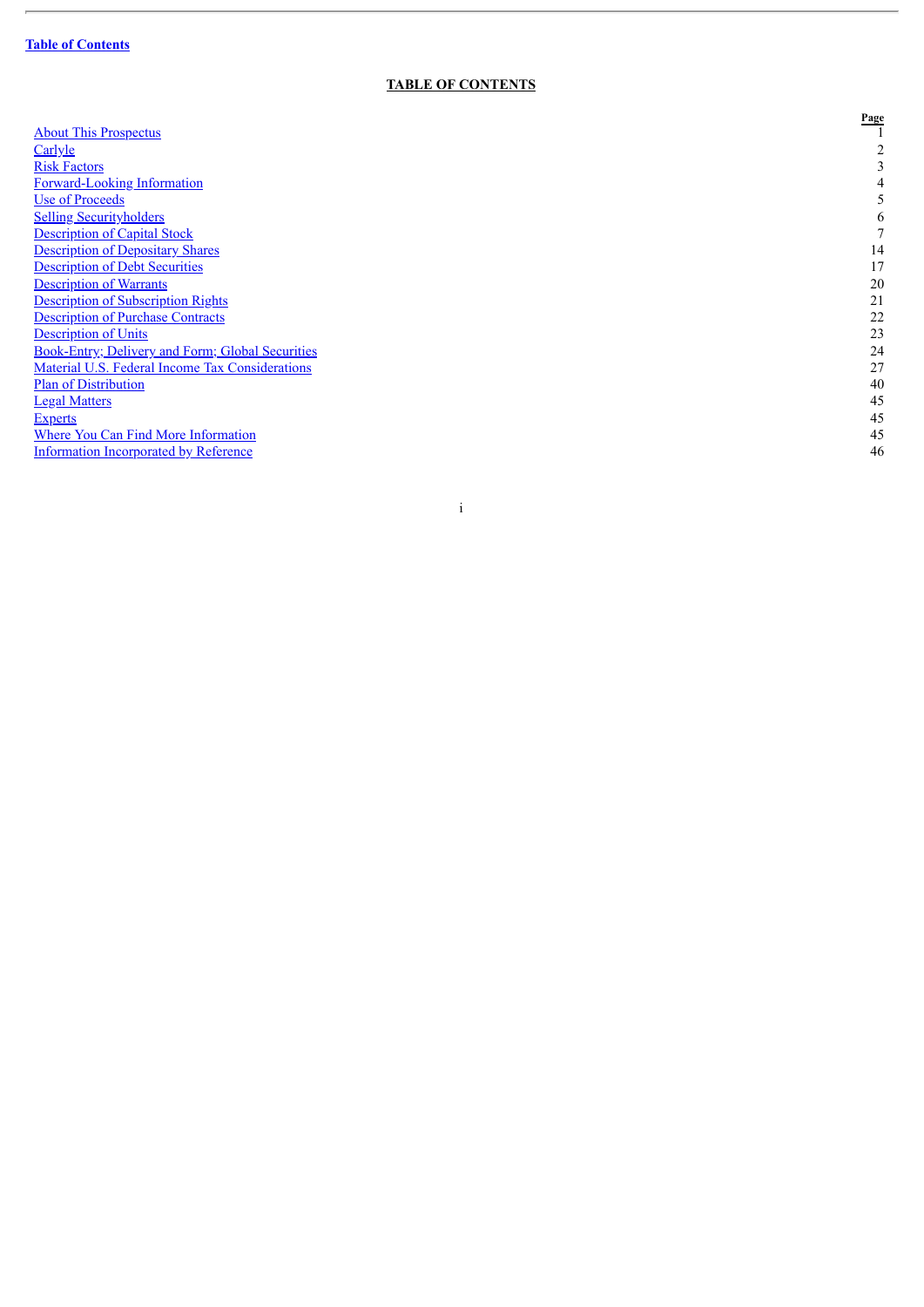# **ABOUT THIS PROSPECTUS**

<span id="page-20-0"></span>We have not authorized anyone to provide you with information different from that contained in or incorporated by reference into this prospectus. any applicable prospectus supplement or any applicable free writing prospectus. You should assume that the information appearing in this prospectus, any applicable prospectus supplement, any applicable free writing prospectus or the documents incorporated by reference herein or therein is accurate only as of the respective dates of such documents or on the date or dates which are specified in such documents. Our business, financial condition, liquidity, results of operations and prospects may have changed since those dates.

This prospectus is part of an automatic "shelf" registration statement that we filed with the Securities and Exchange Commission (the "SEC") as a "well-known seasoned issuer" as defined in Rule 405 under the Securities Act of 1933, as amended (the "Securities Act") utilizing a "shelf" registration process. By using this shelf registration process, we and/or any selling securityholders may sell any of our common stock, preferred stock, debt securities, depositary shares, subscription rights, units and warrants to purchase debt or equity securities described in this prospectus, from time to time in one or more offerings. This prospectus only provides you with a general description of the securities we may offer and such description is not meant to be a complete description of each security. Each time we or any selling securityholders sell securities, we will if required provide a prospectus supplement that will contain specific information about the terms of the offering and the securities being offered and information regarding the selling securityholders, if any. The prospectus supplement or a free writing prospectus may also add to, update or change information contained in this prospectus. If there is any inconsistency between information in this prospectus and any prospectus supplement or free writing prospectus, you should rely on the information in the prospectus supplement or free writing prospectus. Before purchasing any securities, you should carefully read both this prospectus and any supplement or free writing prospectus, together with the information incorporated herein by reference.

Unless the context otherwise indicates, references in this prospectus to the terms "company," "we," "us," "our," and "Carlyle" refer to The Carlyle Group Inc., a Delaware corporation, and its consolidated subsidiaries.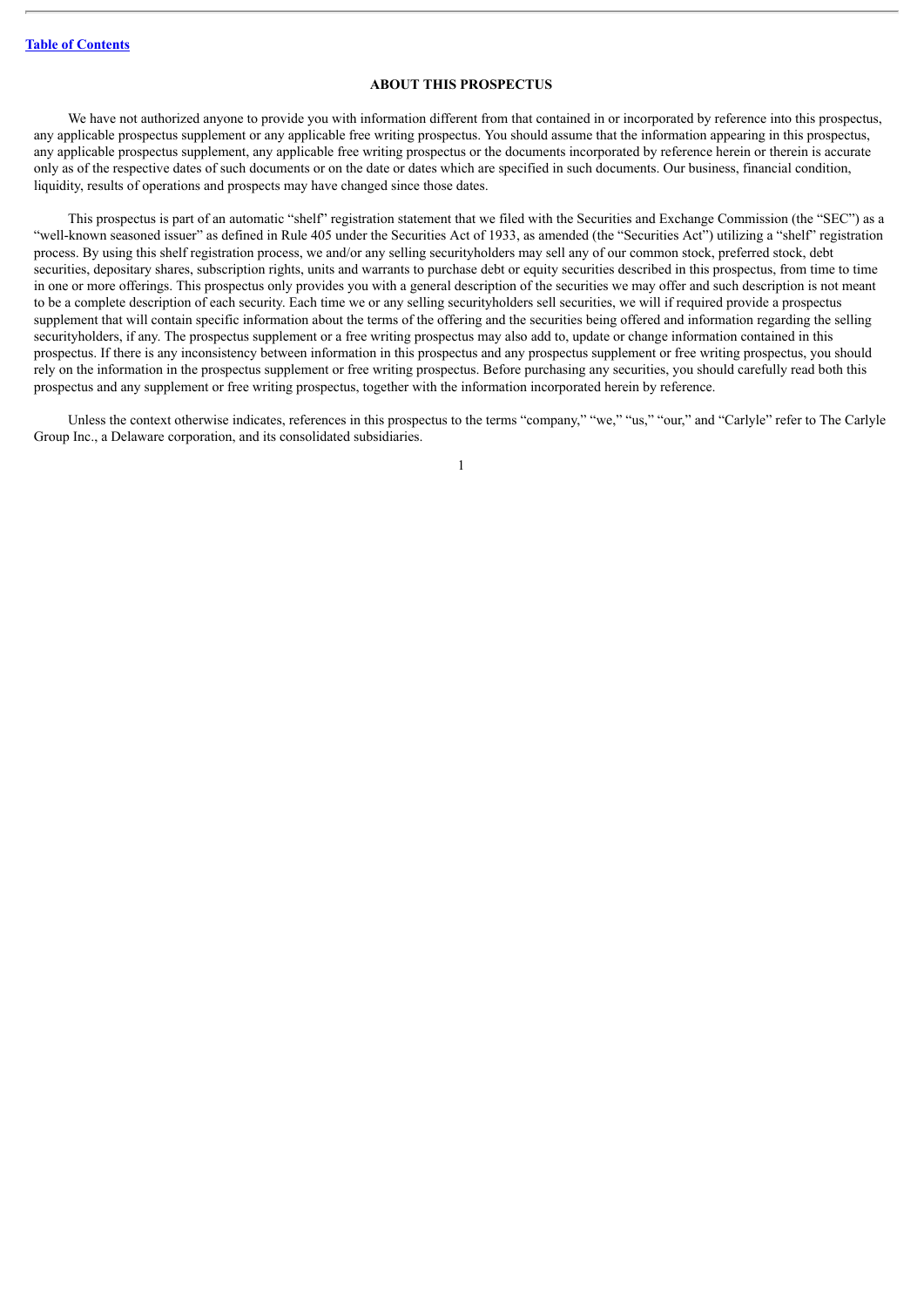# **CARLYLE**

<span id="page-21-0"></span>We are one of the world's largest and most diversified global investment firms. We advise an array of specialized investment funds and other investment vehicles that predominantly invest across the spectrum of private capital asset classes, including private equity, credit, energy and power, real estate, and infrastructure. Our teams invest across a range of industries, geographies, asset classes and investment strategies and seek to deliver attractive returns for our investors throughout an investment cycle. Since our firm was founded in Washington, D.C. in 1987, we have grown to manage more than \$224 billion in AUM as of December 31, 2019. We have more than 1,775 employees, including 671 investment professionals in 32 offices across six continents, and we serve more than 2,600 active carry fund investors from 94 countries. Across our Corporate Private Equity and Real Assets segments, as of December 31, 2019, we had investments in 267 active portfolio companies that employ more than 950,000 people.

For a description of our business, financial condition, results of operations and other important information regarding Carlyle, we refer you to our filings with the SEC incorporated by reference in this prospectus. For instructions on how to find copies of these documents, see "Where You Can Find More Information."

The Carlyle Group L.P. was formed in Delaware on July 18, 2011. The Carlyle Group L.P. converted from a Delaware limited partnership to a Delaware corporation named The Carlyle Group Inc. on January 1, 2020. Our principal executive offices are located at 1001 Pennsylvania Avenue, NW, Washington, D.C. 20004-2505 and our telephone number is (202) 729-5626.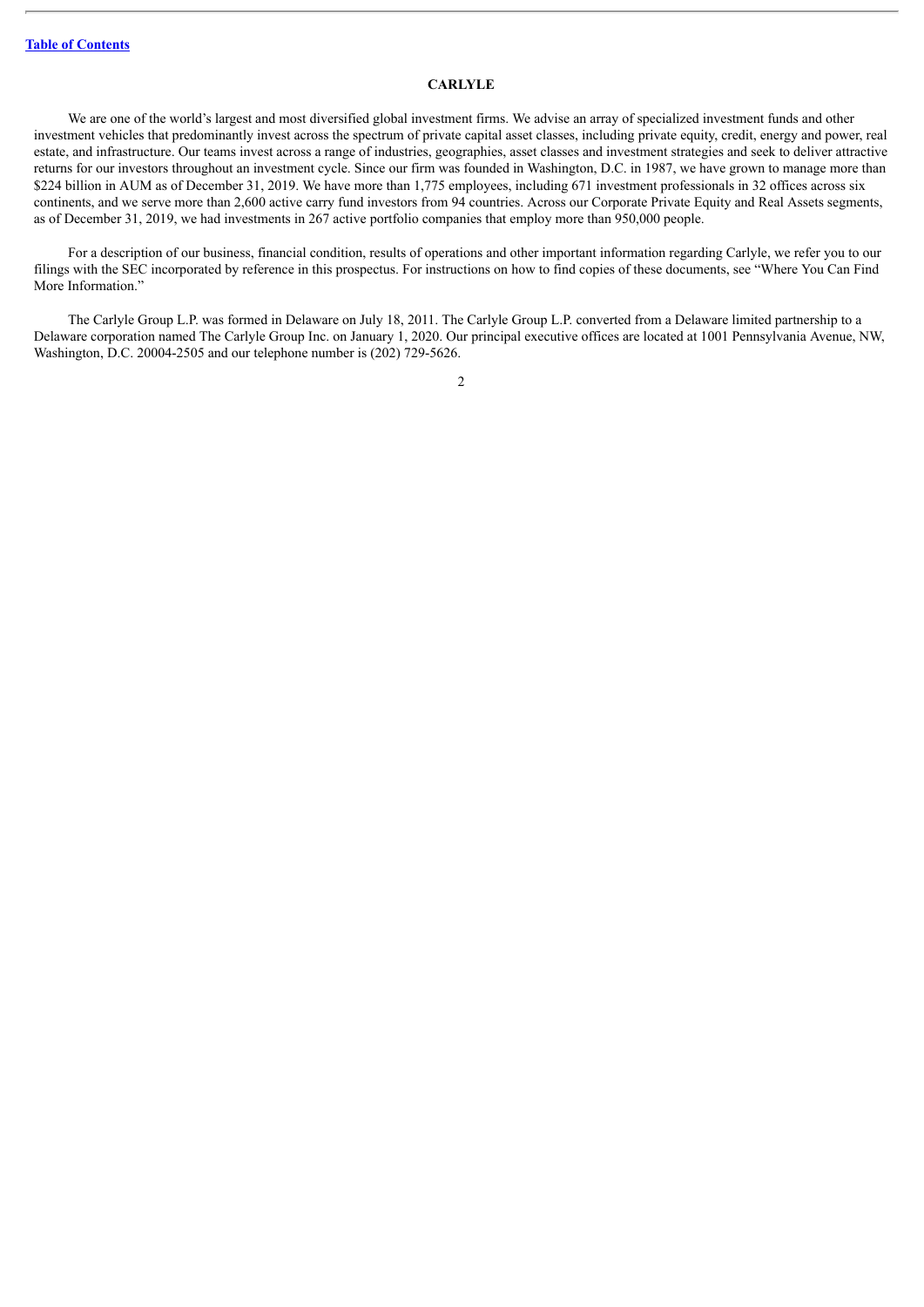# **RISK FACTORS**

<span id="page-22-0"></span>Before you invest in any of our securities, in addition to the other information in this prospectus and any applicable prospectus supplement or free writing prospectus, you should carefully read and consider the risk factors under the heading "Risk Factors" contained in Part I, Item 1A in our most recent Annual Report on Form 10-K as well as any risk factors contained in our subsequent Quarterly Reports on Form 10-Q, which are incorporated by reference into this prospectus and any applicable prospectus supplement, as the same may be updated from time to time by our future filings under the Securities Exchange Act of 1934, as amended (the "Exchange Act"). Each of the risks described in these documents could materially and adversely affect our business, financial condition, liquidity, results of operations and prospects, and could result in a partial or complete loss of your investment.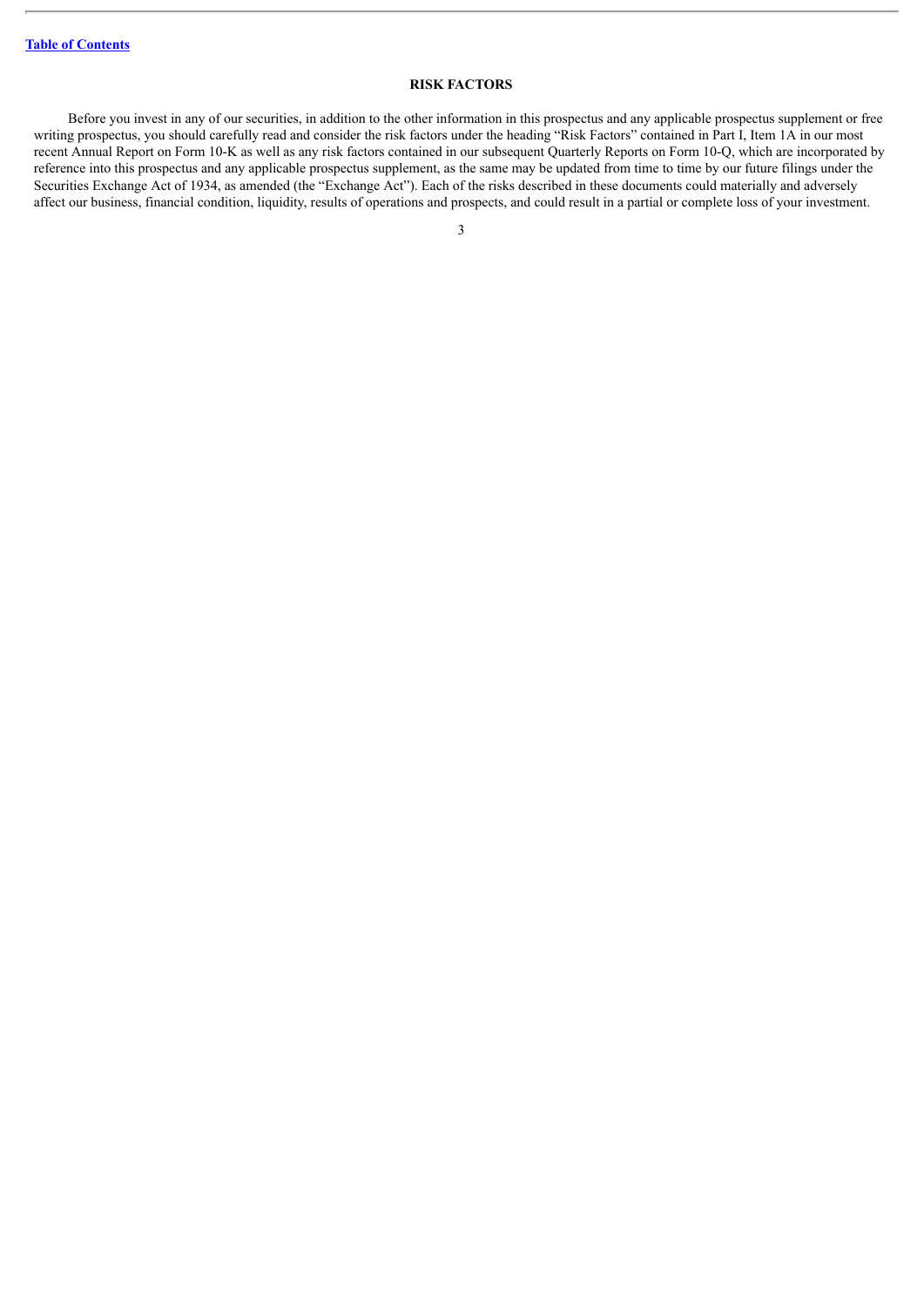# **FORWARD-LOOKING INFORMATION**

<span id="page-23-0"></span>This prospectus may contain or incorporate by reference forward-looking statements within the meaning of Section 27A of the Securities Act and Section 21E of the Exchange Act. These statements include, but are not limited to, statements related to our expectations regarding the performance of our business, our financial results, our liquidity and capital resources, contingencies, our dividend policy, and other non-historical statements. You can identify these forward-looking statements by the use of words such as "outlook," "believes," "expects," "potential," "continues," "may," "will," "should," "seeks," "approximately," "predicts," "intends," "plans," "estimates," "anticipates" or the negative version of these words or other comparable words. Such forward-looking statements are subject to various risks, uncertainties and assumptions. Accordingly, there are or will be important factors that could cause actual outcomes or results to differ materially from those indicated in these statements including, but not limited to, those described under the section entitled "Risk Factors" in our Annual Report on Form 10-K for the year ended December 31, 2019 filed with the SEC on February 12, 2020, as such factors may be updated from time to time in our periodic filings with the SEC, which are accessible on the SEC's website at www.sec.gov. These factors should not be construed as exhaustive and should be read in conjunction with the other cautionary statements that are included or incorporated by reference in this prospectus or in any prospectus supplement hereto and in our other periodic filings with the SEC. We undertake no obligation to publicly update or review any forward-looking statements, whether as a result of new information, future developments or otherwise, except as required by applicable law.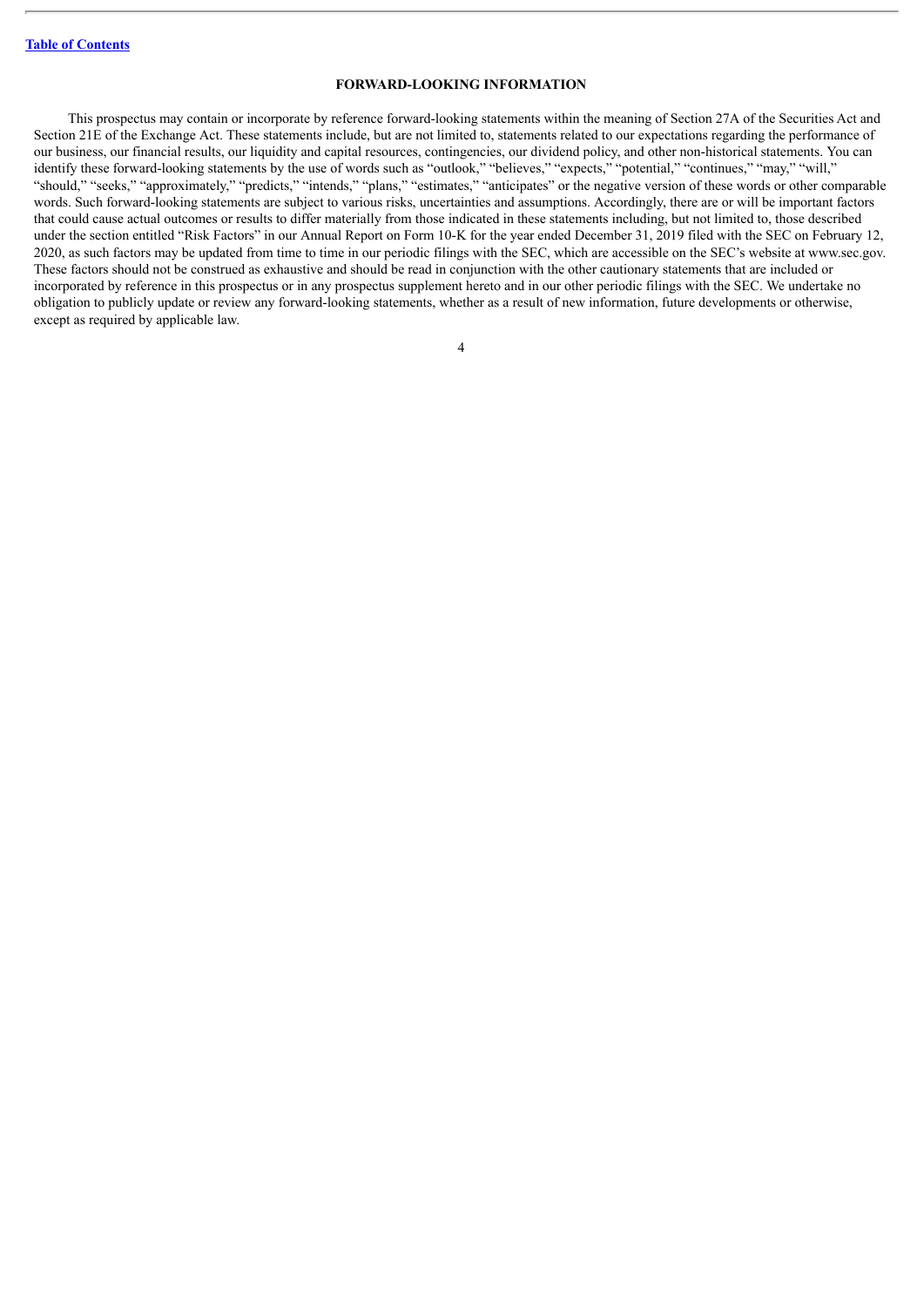# **USE OF PROCEEDS**

<span id="page-24-0"></span>Unless otherwise indicated in the prospectus supplement, we intend to use the net proceeds we receive from the offering of securities under this prospectus for general corporate purposes. Further details relating to the use of net proceeds we receive from the offering of securities under this prospectus will be set forth in any prospectus supplement, where applicable.

We will not receive any of the proceeds from the sale of securities to which this prospectus relates that are offered by any selling securityholders.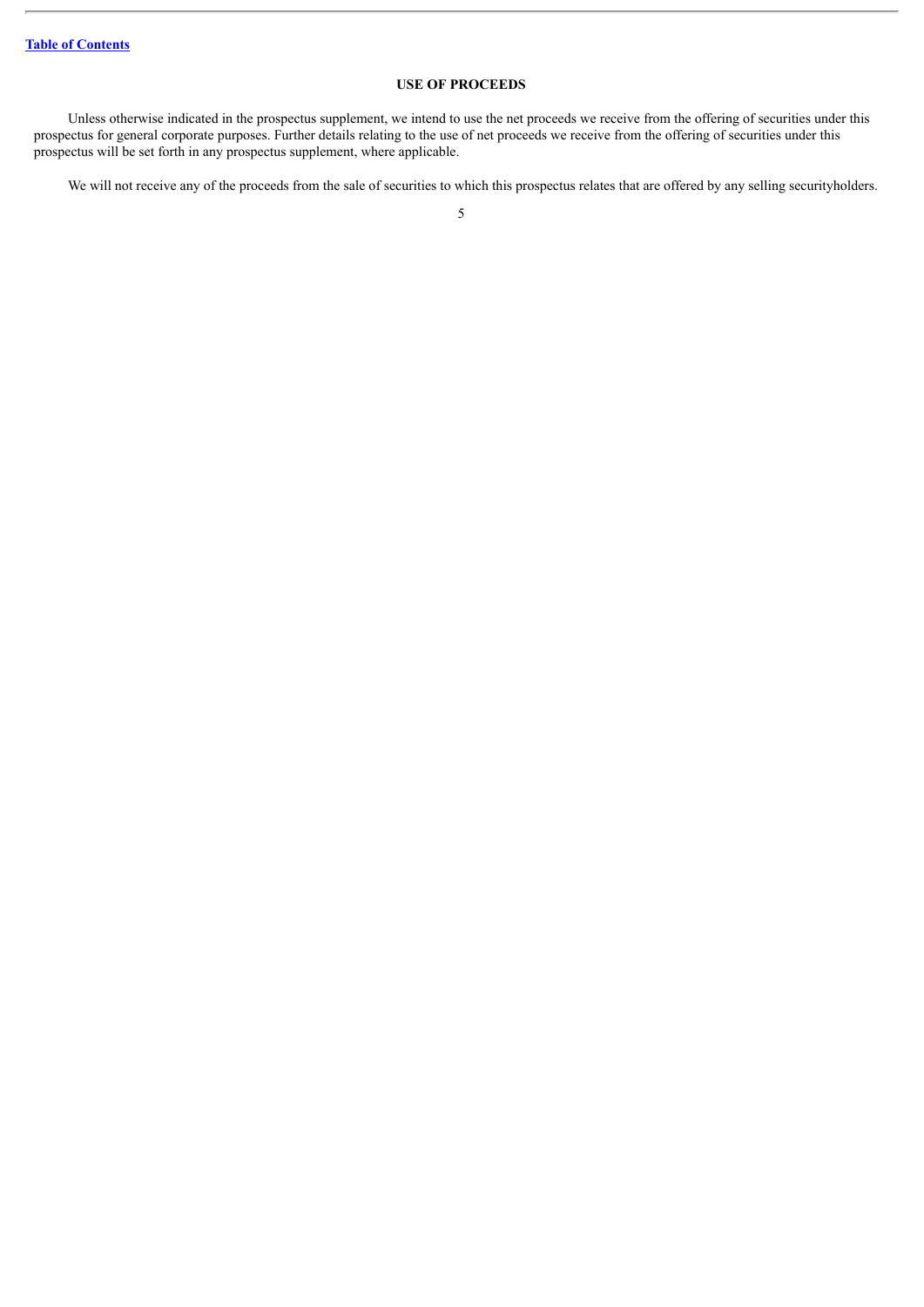# **SELLING SECURITYHOLDERS**

<span id="page-25-0"></span>Information about selling securityholders, where applicable, will be set forth in a prospectus supplement, in a post-effective amendment or in filings we make with the SEC which are incorporated into this prospectus by reference.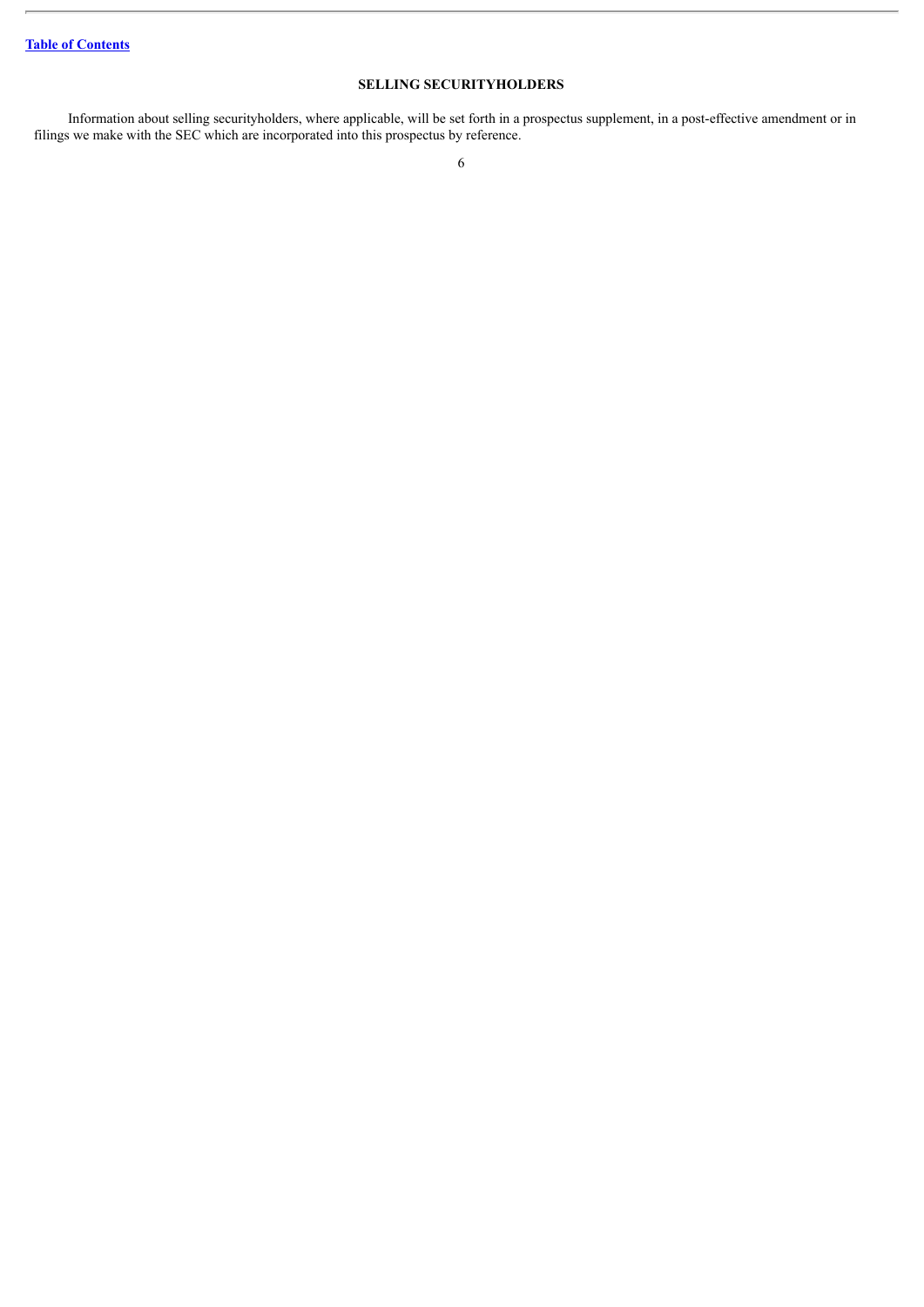# **DESCRIPTION OF CAPITAL STOCK**

<span id="page-26-0"></span>The following description summarizes important terms of our capital stock. This summary does not purport to be complete and is qualified in its entirety by the provisions of our certificate of incorporation and bylaws, copies of which have been filed by us with the SEC and are incorporated herein by reference, and applicable provisions of Delaware law. As used in this section, "we," "us" and "our" mean The Carlyle Group Inc., a Delaware corporation, but not any of its subsidiaries.

Our purpose is to engage directly or indirectly in any business activity that is approved by our board of directors in its sole discretion and that lawfully may be conducted by a corporation organized pursuant to the Delaware General Corporation Law (the "DGCL"). Our authorized capital stock consists of 100,000,000,000 shares of common stock, par value \$0.01 per share, and 1,000,000,000 shares of preferred stock, par value \$0.01 per share. Unless our board of directors determines otherwise, we will issue all shares of our capital stock in uncertificated form.

#### **Common Stock**

Except as otherwise required by law or as expressly provided in our certificate of incorporation, holders of shares of our common stock are entitled to one vote for each share held of record on all matters on which stockholders are entitled to vote generally, including the election or removal of directors. The holders of our common stock do not have cumulative voting rights in the election of directors.

Holders of shares of our common stock are entitled to receive dividends when, as and if declared by our board of directors out of funds legally available therefor, subject to applicable law and any contractual restrictions on the payment of dividends and to the rights of the holders of one or more outstanding series of our preferred stock.

Upon our liquidation, dissolution or winding up and after payment in full of all amounts required to be paid to creditors, and subject to the rights of the holders of one or more outstanding series of preferred stock having liquidation preferences senior to or on parity with our common stock, the holders of shares of our common stock will be entitled to receive a pro rata portion of our remaining assets available for distribution.

The common stock will not be subject to further calls or assessments by us. Holders of shares of our common stock do not have preemptive, subscription, redemption or conversion rights. There will be no redemption or sinking fund provisions applicable to the common stock. The rights, powers, preferences and privileges of holders of our common stock will be subject to those of the holders of any shares of our preferred stock or any other series or class of stock we may authorize and issue in the future.

#### **Preferred Stock**

Our certificate of incorporation authorizes our board of directors to establish one or more series of preferred stock out of our authorized and unissued shares of preferred stock. Unless required by law or by any stock exchange, and subject to the terms of our certificate of incorporation, any shares of preferred stock may be so designated and the rights, powers and preferences thereof may be fixed as described below by our board of directors, and such shares will be available for issuance, without further action by holders of our common stock. Our board of directors is able to determine, with respect to any series of preferred stock, the powers (including voting powers), preferences and relative, participating, optional and other special rights, and the qualifications, limitations or restrictions thereof, including, without limitation:

- the designation of the series;
- the number of shares of the series, which our board of directors may, except where otherwise provided in any preferred stock designation, increase (but not above the total number of authorized shares of the class) or decrease (but not below the number of shares then outstanding);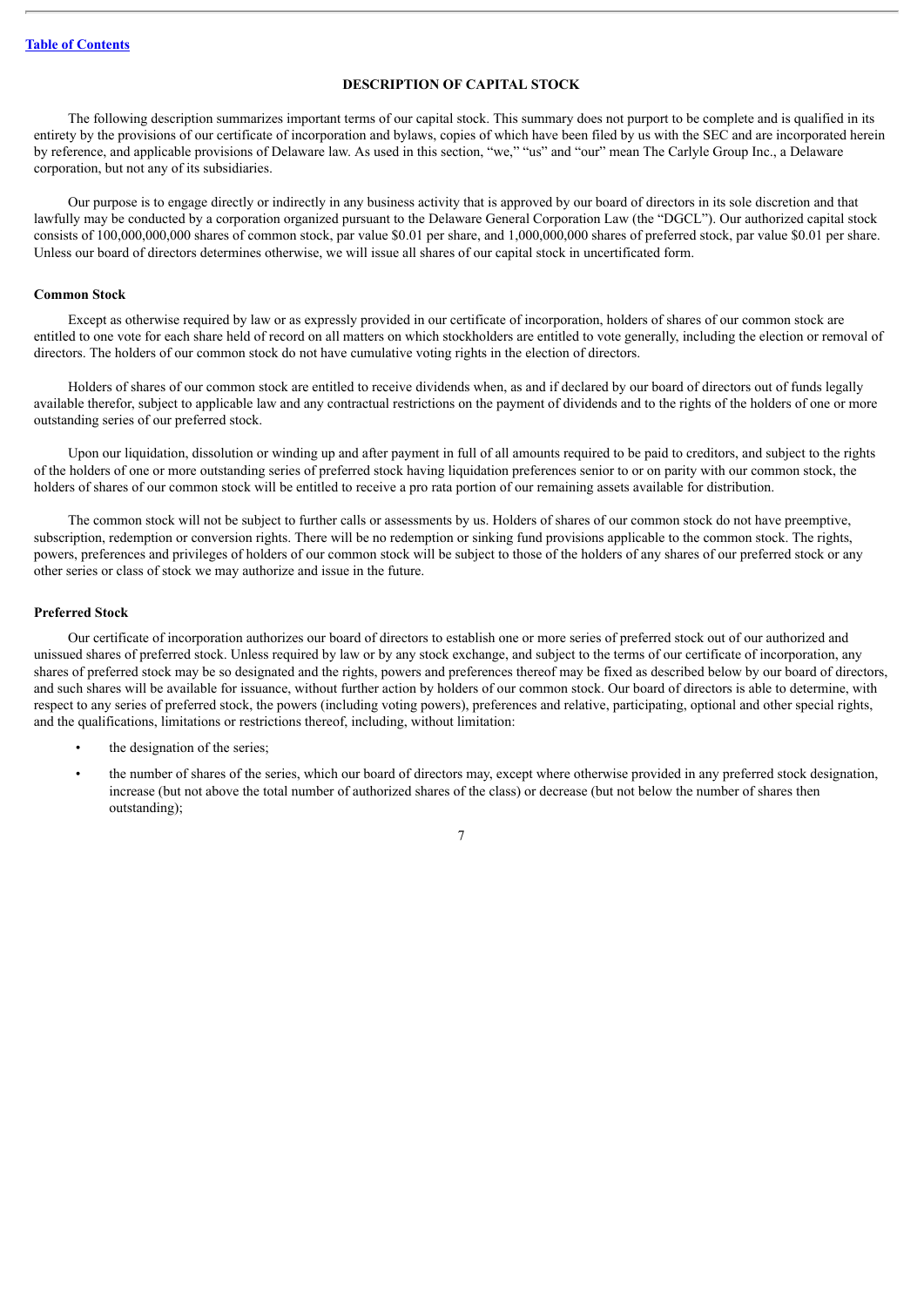- whether dividends, if any, will be cumulative or non-cumulative and the dividend rate of the series;
- the dates at which dividends, if any, will be payable on shares of such series;
- the redemption rights and price or prices, if any, for shares of the series;
- the terms and amounts of any sinking fund provided for the purchase or redemption of shares of the series;
- the amounts payable on shares of the series in the event of any voluntary or involuntary liquidation, dissolution or winding-up of our affairs or other event;
- whether the shares of the series will be convertible into shares of any other class or series, or any other security, of us or any other entity, and, if so, the specification of the other class or series or other security, the conversion price or prices or rate or rates, any rate adjustments, the date or dates as of which the shares will be convertible and all other terms and conditions upon which the conversion may be made;
- restrictions on the issuance of shares of the same series or of any other class or series of our capital stock; and
- the voting powers, if any, of the holders of the series.

We could issue a series of preferred stock that could, depending on the terms of the series, impede or discourage an acquisition attempt or other transaction that some, or a majority, of the holders of our common stock might believe to be in their best interests or in which the holders of our common stock might receive a premium over the market price of the shares of our common stock. Additionally, the issuance of preferred stock may adversely affect the rights of holders of our common stock by restricting dividends on the common stock, diluting the voting power of the common stock or subordinating the rights of the common stock to distributions upon a liquidation, dissolution or winding up or other event. As a result of these or other factors, the issuance of preferred stock could have an adverse impact on the market price of our common stock.

#### **Dividends**

The DGCL permits a corporation to declare and pay dividends out of "surplus" or, if there is no "surplus," out of its net profits for the fiscal year in which the dividend is declared and/or the preceding fiscal year. "Surplus" is defined as the excess of the net assets of the corporation over the amount determined to be the capital of the corporation by its board of directors. The capital of the corporation is typically calculated to be (and cannot be less than) the aggregate par value of all issued shares of capital stock. Net assets equals the fair value of the total assets minus total liabilities. The DGCL also provides that dividends may not be paid out of net profits if, after the payment of the dividend, the remaining capital would be less than the capital represented by the outstanding stock of all classes having a preference upon the distribution of assets. In either case, the corporation must also have sufficient lawfully available funds to pay the dividend. Declaration and payment of any dividend will be subject to the discretion of our board of directors.

#### **Annual Stockholder Meetings**

Our certificate of incorporation and bylaws provide that annual stockholder meetings will be held at a date, time and place, if any, as exclusively selected by our board of directors. To the extent permitted under applicable law and determined by our board of directors, we may conduct meetings solely by means of remote communications, including by webcast.

# **Anti-Takeover Effects of Our Certificate of Incorporation and Bylaws and Certain Provisions of Delaware Law**

Our certificate of incorporation, bylaws, and the DGCL contain provisions that are summarized in the following paragraphs and that are intended to enhance the likelihood of continuity and stability in the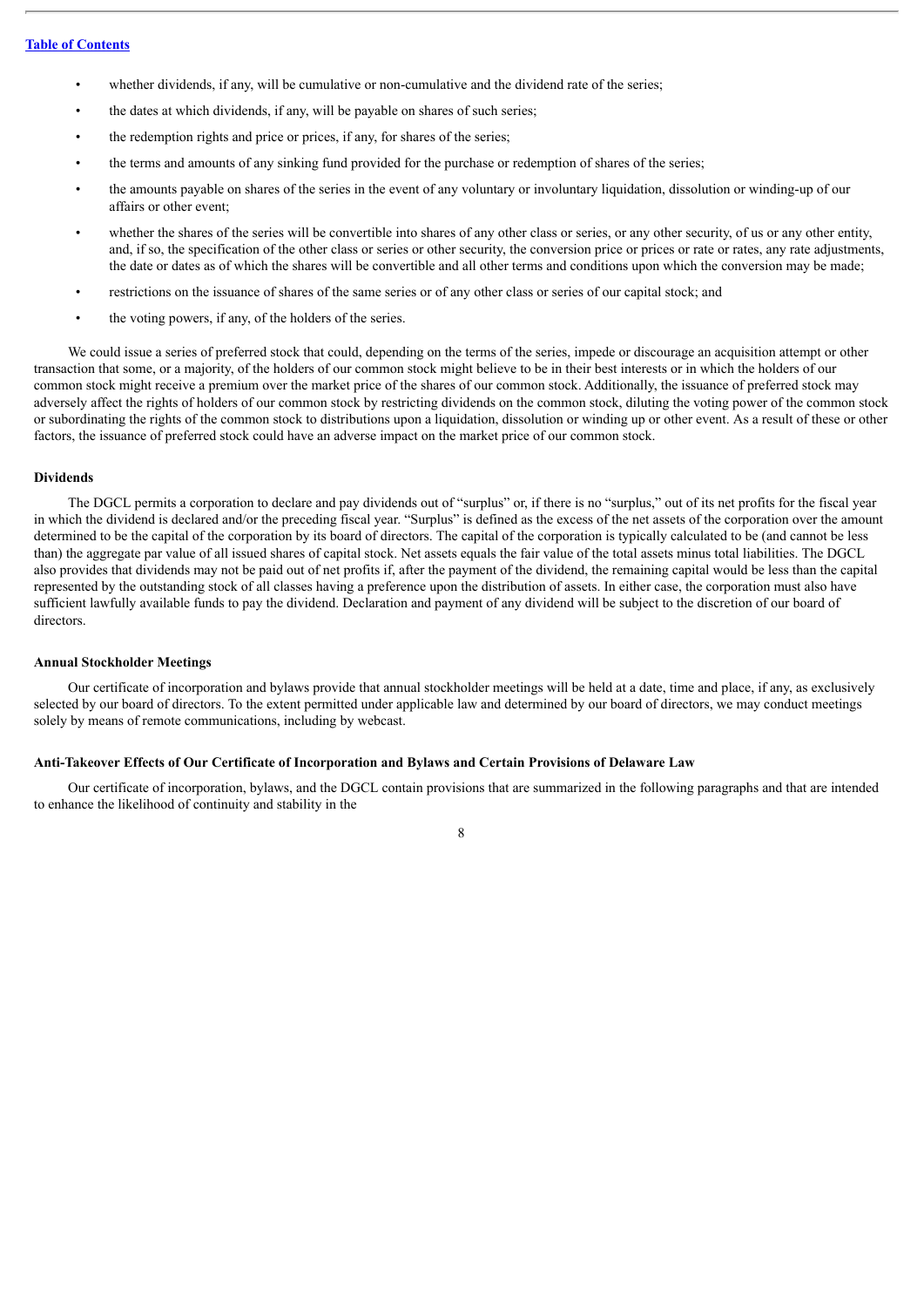composition of our board of directors. These provisions are intended to avoid costly takeover battles, reduce our vulnerability to a hostile or abusive change of control and enhance the ability of our board of directors to maximize stockholder value in connection with any unsolicited offer to acquire us. However, these provisions may have an anti-takeover effect and may delay, deter or prevent a merger or acquisition of us by means of a tender offer, a proxy contest or other takeover attempt that a stockholder might consider in its best interest, including those attempts that might result in a premium over the prevailing market price for the shares of common stock held by stockholders.

#### *Authorized but Unissued Capital Stock*

Delaware law does not require stockholder approval for any issuance of shares that are authorized and available for issuance. However, the listing requirements of Nasdaq, which would apply so long as the shares of common stock remain listed on Nasdaq, require stockholder approval of certain issuances equal to or exceeding 20% of the then outstanding voting power or the then outstanding number of shares of common stock. These additional shares may be used for a variety of corporate purposes, including future public offerings, to raise additional capital or to facilitate acquisitions.

Our board of directors may generally issue shares of one or more series of preferred stock on terms designed to discourage, delay or prevent a change of control of us or the removal of our management. Moreover, our authorized but unissued shares of preferred stock will be available for future issuances in one or more series without stockholder approval and could be utilized for a variety of corporate purposes, including future offerings to raise additional capital, to facilitate acquisitions and employee benefit plans.

One of the effects of the existence of authorized and unissued and unreserved common stock or preferred stock may be to enable our board of directors to issue shares to persons friendly to current management, which issuance could render more difficult or discourage an attempt to obtain control of us by means of a merger, tender offer, proxy contest or otherwise, and thereby protect the continuity of our management and possibly deprive our stockholders of opportunities to sell their shares of common stock at prices higher than prevailing market prices.

#### *Classified Board of Directors*

Our certificate of incorporation provides that, subject to the right of holders of any series of preferred stock, our board of directors will be divided into three classes of directors, as nearly equal in number as possible, and with the directors serving staggered three-year terms, with only one class of directors being elected at each annual meeting of stockholders. The classification of directors will have the effect of making it more difficult for stockholders to change the composition of our board of directors. Our certificate of incorporation provides that, subject to any rights of holders of preferred stock to elect additional directors under specified circumstances, the number of directors will be fixed from time to time exclusively pursuant to a resolution adopted by our board of directors.

#### *Business Combinations*

We are subject to Section 203 of the DGCL. In general, Section 203 prohibits a publicly-held Delaware corporation from engaging, under certain circumstances, in a "business combination" with an "interested stockholder" for a period of three years following the time that the stockholder became an interested stockholder, unless:

- prior to such time, the board of directors of the corporation approved either the business combination or the transaction that resulted in the stockholder becoming an interested stockholder;
- upon consummation of the transaction that resulted in the stockholder becoming an interested stockholder, the interested stockholder owned at least 85% of the voting stock of the corporation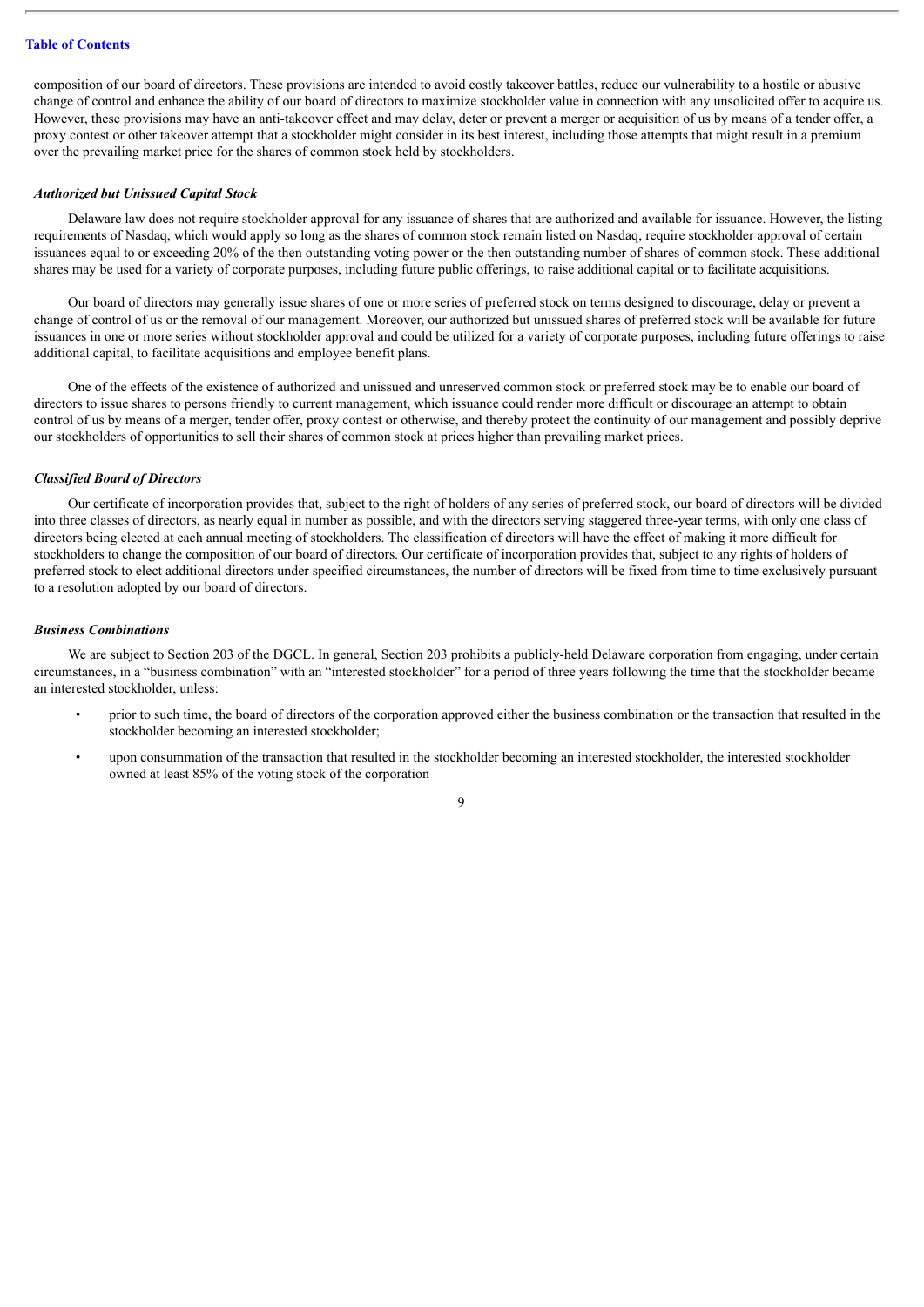outstanding at the time the transaction commenced, excluding for purposes of determining the number of shares outstanding (but not for purposes of determining the number of shares owned by the interested stockholder) (1) shares owned by persons who are directors and also officers and (2) shares owned by employee stock plans in which employee participants do not have the right to determine confidentially whether shares held subject to the plan will be tendered in a tender or exchange offer; or

at or subsequent to such time, the business combination is approved by the board and authorized at an annual or special meeting of stockholders, and not by written consent, by the affirmative vote of at least 66 2/3% of the outstanding voting stock which is not owned by the interested stockholder.

Generally, a "business combination" includes a merger, asset or stock sale, or other transaction resulting in a financial benefit to the interested stockholder (other than on other than a pro rata basis with other stockholders). Subject to certain exceptions, an "interested stockholder" is a person who, together with that person's affiliates and associates, owns or if such person is an affiliate or associate of the corporation, within three years prior to the determination of interested stockholder status, did own 15% or more of a corporation's outstanding voting stock.

Under certain circumstances, Section 203 makes it more difficult for a person who would be an "interested stockholder" to effect various business combinations with a corporation for a three-year period. Accordingly, Section 203 could have an anti-takeover effect with respect to certain transactions our board of directors does not approve in advance. The provisions of Section 203 may encourage companies interested in acquiring us to negotiate in advance with our board of directors to avoid the restrictions on business combinations that would apply if the stockholder became an interested stockholder. However, Section 203 also could discourage attempts that might result in a premium over the market price for the shares of common stock held by stockholders. These provisions also may have the effect of preventing changes in our board of directors and may make it more difficult to accomplish transactions that stockholders may otherwise deem to be in their best interests.

#### *Removal of Directors; Vacancies and Newly Created Directorships*

Under the DGCL, unless otherwise provided in our certificate of incorporation, directors serving on a classified board may be removed by the stockholders only for cause. Our certificate of incorporation provides that, subject to the rights granted to one or more series of preferred stock then outstanding, the directors divided into classes may be removed only for cause upon the affirmative vote of a majority in voting power of all outstanding shares of stock entitled to vote generally in the election of directors, voting together as a single class. If, at the same meeting at which a director is so removed, the stockholders holding a majority in voting power of all outstanding shares of stock entitled to vote generally in the election of directors nominate a replacement director, such nomination shall not be subject to the nomination procedures that otherwise apply and stockholders holding a majority in voting power of all outstanding shares of stock entitled to vote on the election of such director may vote to elect a replacement director. Subject to the foregoing, our certificate of incorporation also provides that, subject to the rights granted to one or more series of preferred stock then outstanding, any newly-created directorship on the board of directors that results from an increase in the number of directors and any vacancies on our board of directors will be filled only by the affirmative vote of a majority of the remaining directors, even if less than a quorum, or by a sole remaining director.

#### *Loss of Voting Rights*

If at any time any person or group (other than our former general partner and its affiliates, a direct or indirect transferee of our former general partner or its affiliates (provided that, with respect to any indirect transferee, our board of directors shall have provided such transferee with written notification that this limitation shall not apply) or a person or group that has acquired such stock with the prior approval of our board of directors or our former general partner) beneficially owns 20% or more of any class of our stock then outstanding, that person or group will lose voting rights on all of its shares our stock and such shares of stock may not be voted on any matter as to which the holders of such shares of stock may be entitled to vote and will not be considered to be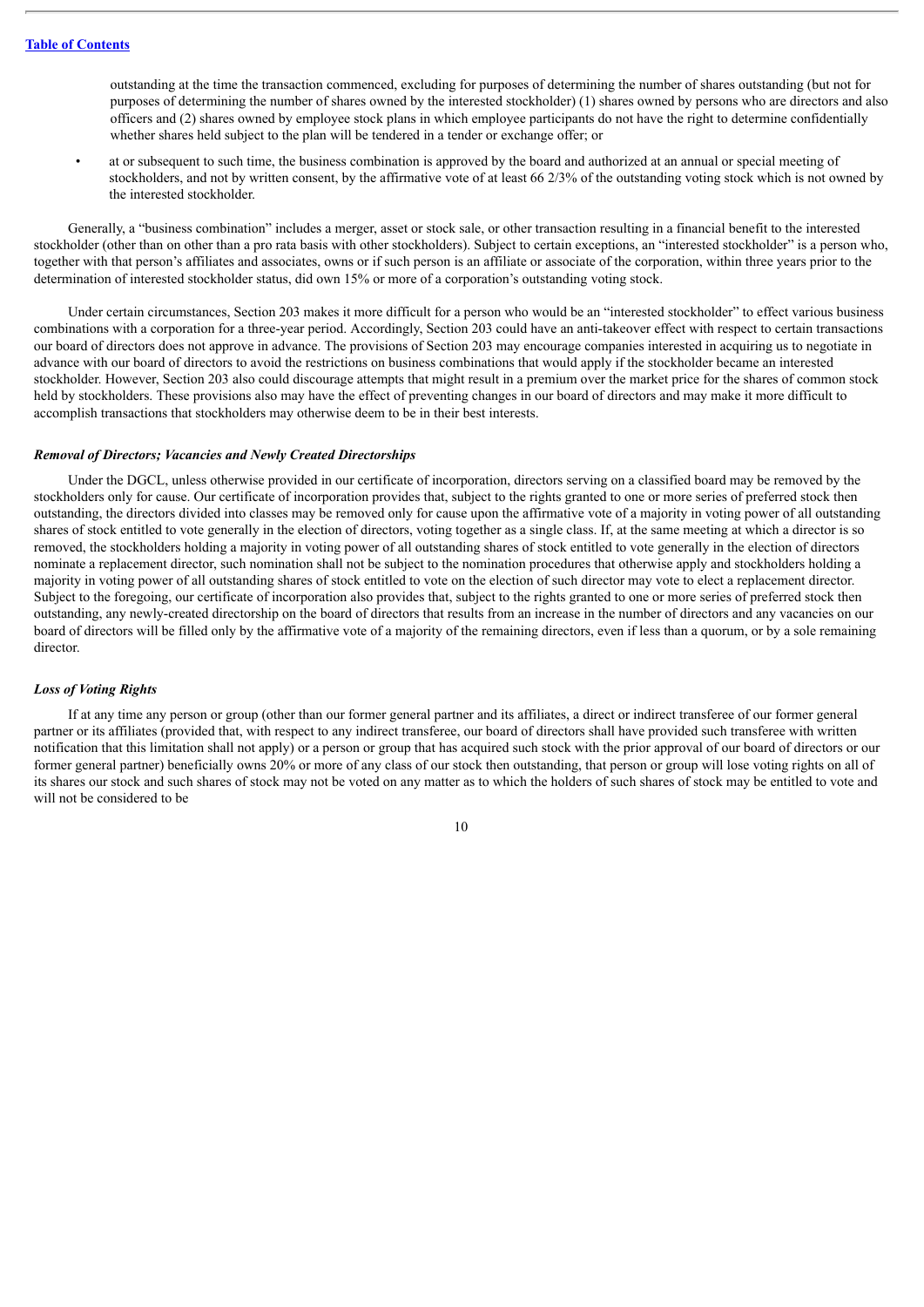outstanding when sending notices of a meeting of stockholders, calculating required votes, determining the presence of a quorum or for other similar purposes, in each case, as applicable and to the extent the holders of such shares of stock are entitled to any vote.

#### *No Cumulative Voting*

Under Delaware law, the right to vote cumulatively does not exist unless the certificate of incorporation specifically authorizes cumulative voting. Our certificate of incorporation does not authorize cumulative voting. Therefore, stockholders holding a majority in voting power of the shares of our stock entitled to vote generally in the election of directors will be able to elect all of our directors up for election at each annual meeting.

#### *Special Stockholder Meetings*

Our certificate of incorporation provides that special meetings of our stockholders may be called at any time only by or at the direction of our board of directors or stockholders representing 50% or more of the voting power of the outstanding stock of the class or classes for which a meeting is proposed. The DGCL and our bylaws prohibit the conduct of any business at a special meeting other than as specified in the notice for such meeting. These provisions may have the effect of deterring, delaying or discouraging hostile takeovers, or changes in control or management of the Company.

#### *Director Nominations and Stockholder Proposals*

Our certificate of incorporation establishes advance notice procedures with respect to stockholder proposals and the nomination of candidates for election as directors, other than nominations made by or at the direction of our board of directors or a committee of our board of directors or with respect to any directors elected by the holders of one or more series of our preferred stock. In order for any matter to be properly brought before a meeting, a stockholder will have to comply with advance notice requirements and provide us with certain information. Generally, to be timely, a stockholder's notice must be received at our principal office no later than the close of business on the 90th day, nor earlier than the closer of business on the than 120th day, prior to the first anniversary date of the immediately preceding annual meeting of stockholders. Our certificate of incorporation also specifies requirements as to the form and content of a stockholder's notice. Our certificate of incorporation allows our board of directors to adopt rules and regulations for the conduct of meetings of stockholders which may have the effect of precluding the conduct of certain business at a meeting if the rules and regulations are not followed. These provisions may also defer, delay or discourage a potential acquirer from conducting a solicitation of proxies to elect the acquirer's own slate of directors or otherwise attempting to influence or obtain control of the Company.

#### *Stockholder Action by Written Consent*

Pursuant to Section 228 of the DGCL, any action required to be taken at any annual or special meeting of the stockholders may be taken without a meeting, without prior notice, and without a vote if a consent or consents in writing, setting forth the action so taken, is or are signed by the holders of outstanding stock having not less than the minimum number of votes that would be necessary to authorize or take such action at a meeting at which all shares of our stock entitled to vote thereon were present and voted, unless our certificate of incorporation provides otherwise. Our certificate of incorporation does not permit our common stockholders to act by consent in writing, unless such action is consented to by our board of directors in writing or by electronic transmission.

The combination of the classification of our board of directors, the lack of cumulative voting and the loss of voting rights by any person or group that beneficially owns 20% or more of any class of our stock then outstanding (subject to certain exceptions) will make it more difficult for our existing stockholders to replace our board of directors as well as for another party to obtain control of us by replacing our board of directors. Because our board of directors has the power to retain and discharge our officers, these provisions could also make it more difficult for existing stockholders or another party to effect a change in management.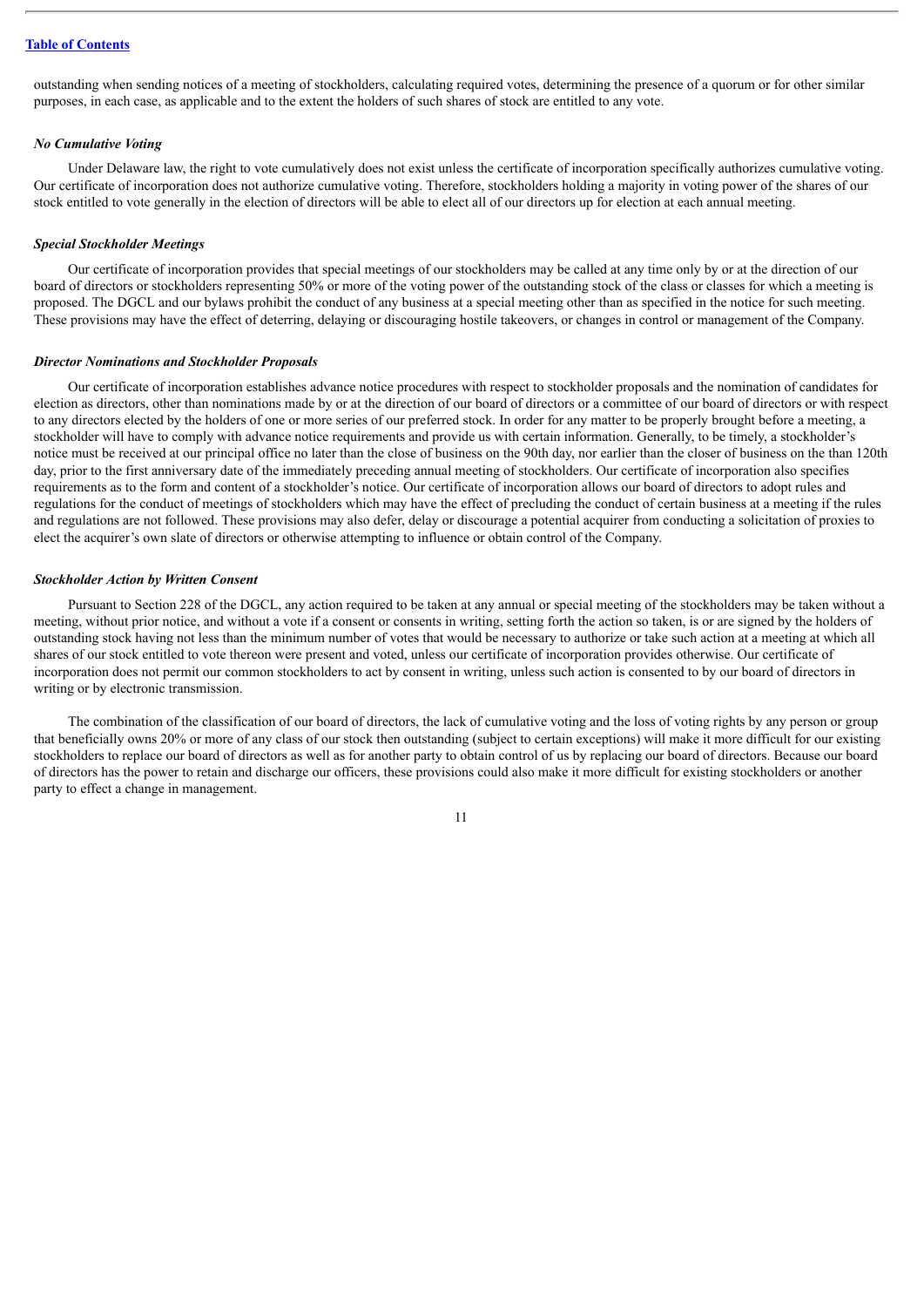These provisions may have the effect of deterring hostile takeovers or delaying or preventing changes in control of us or our management, such as a merger, reorganization or tender offer. These provisions are intended to enhance the likelihood of continued stability in the composition of our board of directors and its policies and to discourage certain types of transactions that may involve an actual or threatened acquisition of the Company. These provisions are designed to reduce our vulnerability to an unsolicited acquisition proposal. The provisions are also intended to discourage certain tactics that may be used in proxy fights. However, such provisions could have the effect of discouraging others from making tender offers for our shares and, as a consequence, they also may inhibit fluctuations in the market price of our shares that could result from actual or rumored takeover attempts. Such provisions may also have the effect of preventing changes in management.

#### **Dissenters' Rights of Appraisal and Payment**

Under the DGCL, with certain exceptions, our stockholders will have appraisal rights in connection with a merger or consolidation in which we are a constituent entity. Subject to certain exceptions, pursuant to the DGCL, stockholders who properly demand and perfect appraisal rights in connection with such merger or consolidation will have the right to receive payment of the fair value of their shares as determined by the Delaware Court of Chancery, plus interest, if any, on the amount determined to be the fair value, from the effective time of the merger or consolidation through the date of payment of the judgment.

#### **Stockholders' Derivative Actions**

Under the DGCL, any of our stockholders may bring an action in our name to procure a judgment in our favor, also known as a derivative action, in certain circumstances. Among other things, either the stockholder bringing any such action must be a holder of our shares at the time of the transaction to which the action relates or such stockholder's stock must have thereafter devolved by operation of law, and such stockholder must continuously hold shares through the resolution of such action. To bring such an action, the stockholder must otherwise comply with Delaware law regarding derivative actions.

#### **Exclusive Forum**

Our certificate of incorporation provides that, unless we consent otherwise in writing, any (1) derivative action or proceeding brought on behalf of our Company, (2) action asserting a claim of breach of a fiduciary duty owed by any director, officer, stockholder or employee of our Company to our Company or our Company's stockholders, (3) action asserting a claim arising pursuant to any provision of the DGCL, our certificate of incorporation or our bylaws (as either may be amended or restated) or (4) action asserting a claim governed by the internal affairs doctrine, shall, to the fullest extent permitted by law, be exclusively brought in the Court of Chancery of the State of Delaware or, if such court does not have subject matter jurisdiction thereof, any other court located in the State of Delaware with subject matter jurisdiction. Any person who acquires an interest in any shares of capital stock of our company shall be deemed to have notice of and consented to the forum provisions in our certificate of incorporation. However, it is possible that a court could find our forum selection provisions to be inapplicable or unenforceable.

#### **Conflicts of Interest**

Delaware law permits corporations to adopt provisions renouncing any interest or expectancy in certain opportunities that are presented to the corporation or its officers, directors or stockholders. Our certificate of incorporation, to the maximum extent permitted from time to time by Delaware law, renounces any interest or expectancy that we have in any business ventures of (a) our former general partner, (b) any person who is or was a "tax matters partner" (as defined in the U.S. Internal Revenue Code of 1986, as amended, the "Code" as in effect prior to 2018) or "partnership representative" (as defined in the Code), as applicable, officer or director of Carlyle or our former general partner, (c) any officer or director of Carlyle or our former general partner who is or was serving at the request of Carlyle or our former general partner as an officer, director, employee, member, partner, "tax matters partner" (as defined in the Code as in effect prior to 2018) or "partnership representative"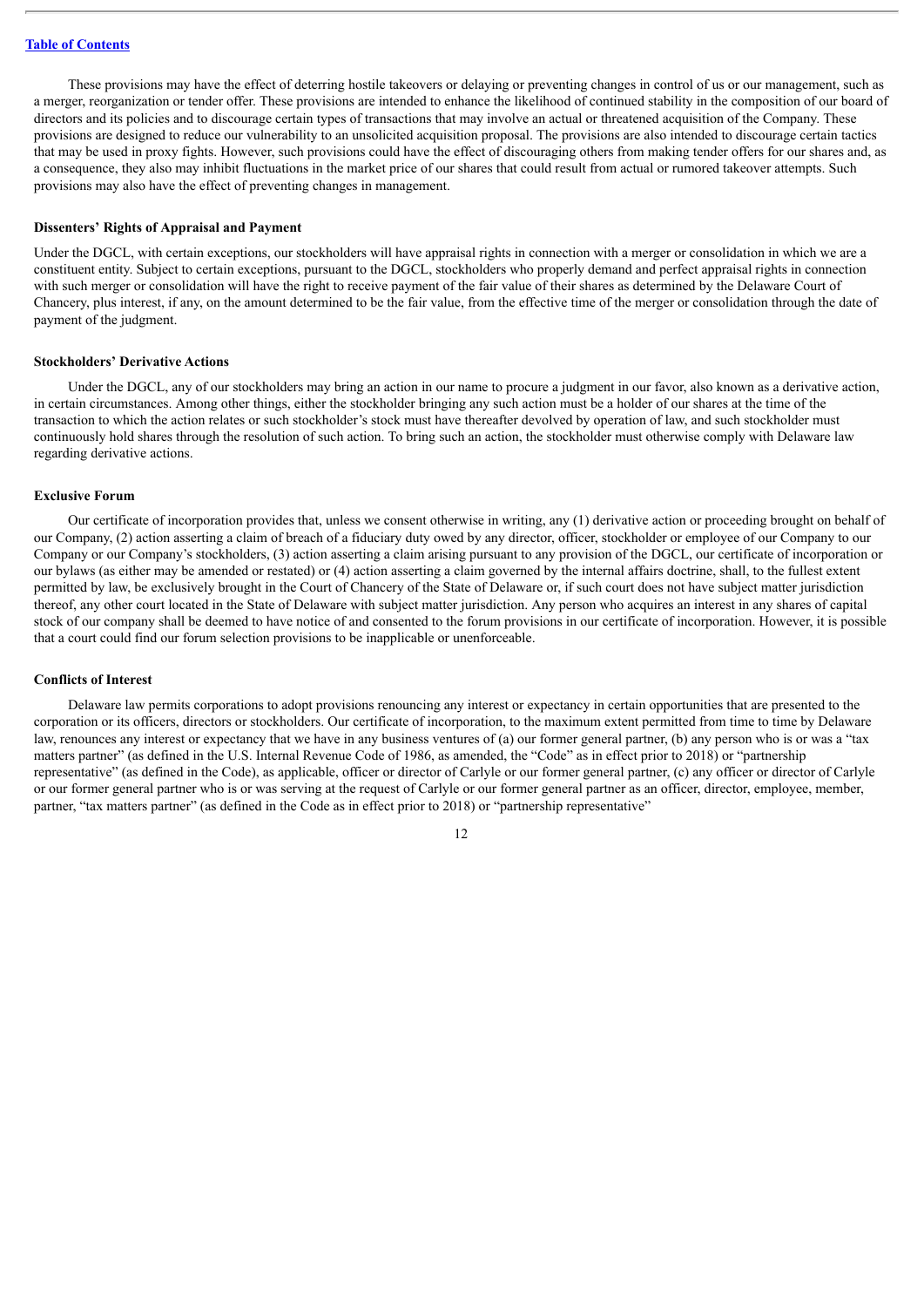(as defined in the Code), as applicable, agent, fiduciary or trustee of another person (subject to certain limitations), (d) any person who controls our former general partner, and (e) certain other persons designated by the Corporation (collectively, the "Indemnitees"), except with respect to any corporate opportunity expressly offered to any Indemnitee solely through their service to us or our subsidiaries. Our certificate of incorporation provides that each Indemnitee has the right to engage in businesses of every type and description, including business interests and activities in direct competition with our business and activities. Our certificate of incorporation also waives and renounces any interest or expectancy that we may have in, or right to be offered an opportunity to participate in, business opportunities that are from time to time presented to the Indemnitees. Our certificate of incorporation also provides that the Indemnitees shall not be liable to us, any of our stockholders or any other person who acquires an interest in any shares of capital stock of our company by reason that such Indemnitee(s) pursues or acquires a business opportunity for itself, directs such opportunity to another person, does not communicate such opportunity or information to us or our subsidiaries or, to the fullest extent permitted by applicable law, uses information in the possession of us or our subsidiaries to acquire or operate a business opportunity.

#### **Limitations on Liability and Indemnification of Officers and Directors**

The DGCL authorizes corporations to limit or eliminate the personal liability of directors to corporations and their stockholders for monetary damages for breaches of directors' fiduciary duties, subject to certain exceptions. Our certificate of incorporation includes a provision that eliminates the personal liability of directors for monetary damages to the corporation or its stockholders for any breach of fiduciary duty as a director, except to the extent such exemption from liability or limitation thereof is not permitted under the DGCL. The effect of these provisions is to eliminate the rights of us and our stockholders, directly or through stockholders' derivative suits on our behalf, to recover monetary damages from a director for breach of fiduciary duty as a director, including breaches resulting from grossly negligent behavior. However, exculpation does not apply to any director if the director has breached such director's duty of loyalty, acted in bad faith, knowingly or intentionally violated the law, authorized illegal dividends, redemptions or repurchases or derived an improper benefit from his or her actions as a director.

Our certificate of incorporation generally provides that we must indemnify and advance expenses to our directors and officers to the fullest extent authorized by the DGCL in actions, suits or proceedings not commenced by them. There is currently no pending material litigation or proceeding involving any of our directors, officers or employees for which indemnification by us pursuant to our certificate of incorporation is sought. We also are expressly authorized to carry directors' and officers' liability insurance providing indemnification for our directors, officers and certain employees for some liabilities. We believe that these indemnification and advancement provisions and insurance are useful to attract and retain qualified directors and executive officers.

The limitation of liability, indemnification and advancement provisions in our certificate of incorporation may discourage stockholders from bringing a lawsuit against directors for breach of their fiduciary duty. These provisions also may have the effect of reducing the likelihood of derivative litigation against directors and officers, even though such an action, if successful, might otherwise benefit us and our stockholders. In addition, your investment may be adversely affected to the extent we pay the costs of settlement and damage awards against directors and officers pursuant to these indemnification provisions.

#### **Transfer Agent and Registrar**

The transfer agent and registrar for common stock is American Stock Transfer & Trust Company, LLC. The transfer agent and registrar's address is 6201 15th Avenue, Brooklyn, New York 11219, and its telephone number is (718) 921-8300 or (800) 937-5449.

#### **Listing**

Our common stock is listed on Nasdaq under the symbol "CG."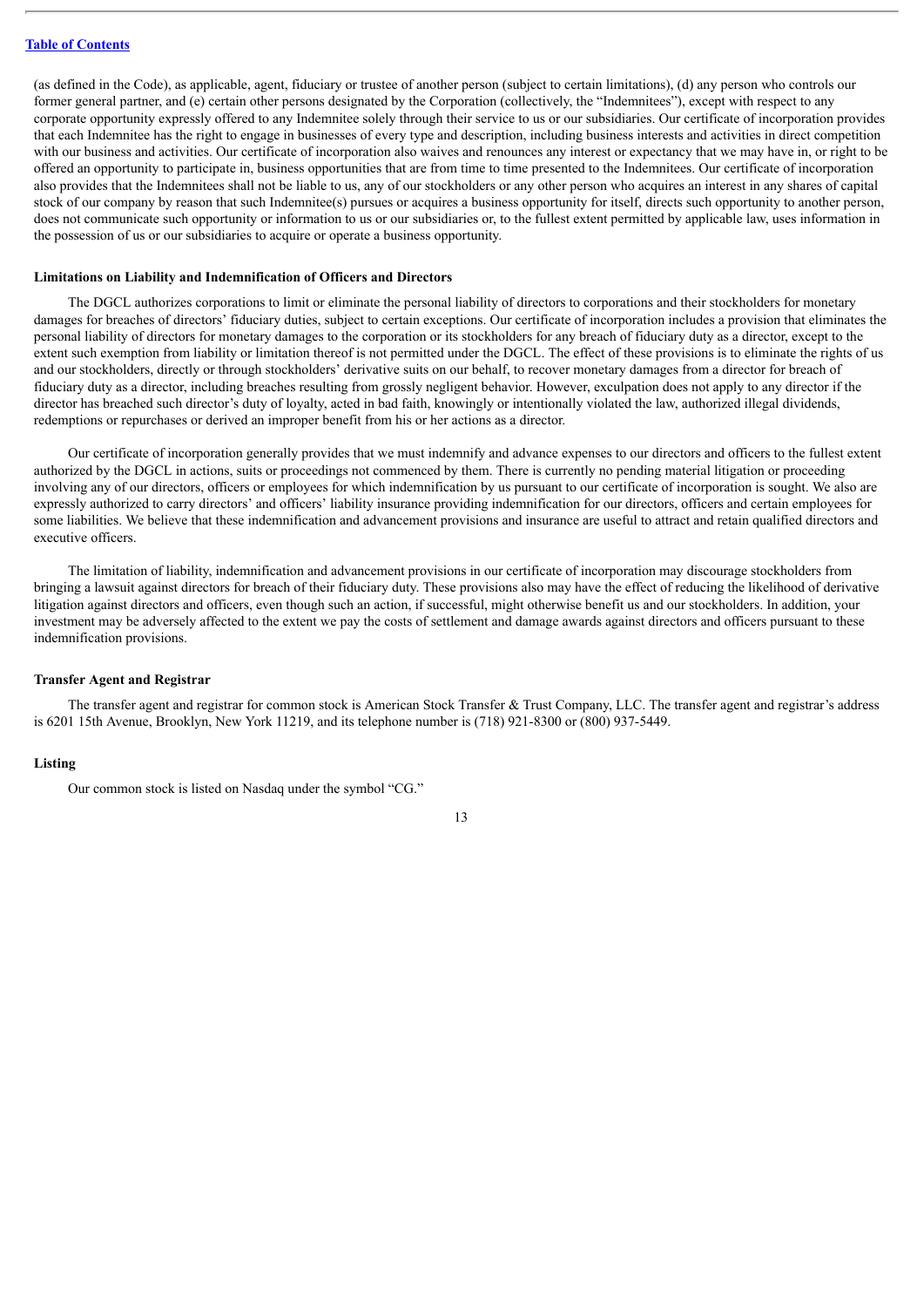# **DESCRIPTION OF DEPOSITARY SHARES**

<span id="page-33-0"></span>The following description contains general terms and provisions of the depositary shares to which any prospectus supplement may relate. The particular terms of the depositary shares offered by any prospectus supplement and the extent, if any, to which such general provisions may not apply to the depositary shares so offered will be described in the prospectus supplement relating to such securities. For more information, please refer to the provisions of the deposit agreement we will enter into with a depositary to be selected, our amended and restated certificate of incorporation and the certificate of designation for the applicable series of preferred stock.

#### **General**

We may, at our option, elect to offer depositary shares rather than full shares of preferred stock. In the event such option is exercised, each of the depositary shares will represent ownership of and entitlement to all rights and preferences of a fraction of a share of preferred stock of a specified series (including dividend, voting, redemption and liquidation rights). The applicable fraction will be specified in a prospectus supplement. The shares of preferred stock represented by the depositary shares will be deposited with a depositary named in the applicable prospectus supplement, under a deposit agreement, among Carlyle, the depositary and the holders of the certificates evidencing depositary shares, or "depositary receipts." Depositary receipts will be delivered to those persons purchasing depositary shares in the offering. The depositary will be the transfer agent, registrar and dividend disbursing agent for the depositary shares. Holders of depositary receipts agree to be bound by the deposit agreement, which requires holders to take certain actions such as filing proof of residence and paying certain charges.

#### **Dividends**

The depositary will distribute all cash dividends or other cash distributions received in respect of the series of preferred stock represented by the depositary shares to the record holders of depositary receipts in proportion to the number of depositary shares owned by such holders on the relevant record date, which will be the same date as the record date fixed by Carlyle for the applicable series of preferred stock. The depositary, however, will distribute only such amount as can be distributed without attributing to any depositary share a fraction of one cent, and any balance not so distributed will be added to and treated as part of the next sum received by the depositary for distribution to record holders of depositary receipts then outstanding.

In the event of a distribution other than in cash, the depositary will distribute property received by it to the record holders of depositary receipts entitled thereto, in proportion, as nearly as may be practicable, to the number of depositary shares owned by such holders on the relevant record date, unless the depositary determines (after consultation with Carlyle) that it is not feasible to make such distribution, in which case the depositary may (with the approval of Carlyle) adopt any other method for such distribution as it deems equitable and appropriate, including the sale of such property (at such place or places and upon such terms as it may deem equitable and appropriate) and distribution of the net proceeds from such sale to such holders.

#### **Liquidation Preference**

In the event of the liquidation, dissolution or winding up of the affairs of Carlyle, whether voluntary or involuntary, the holders of each depositary share will be entitled to the fraction of the liquidation preference accorded each share of the applicable series of preferred stock as set forth in the prospectus supplement.

#### **Redemption**

If the series of preferred stock represented by the applicable series of depositary shares is redeemable, such depositary shares will be redeemed from the proceeds received by the depositary resulting from the redemption,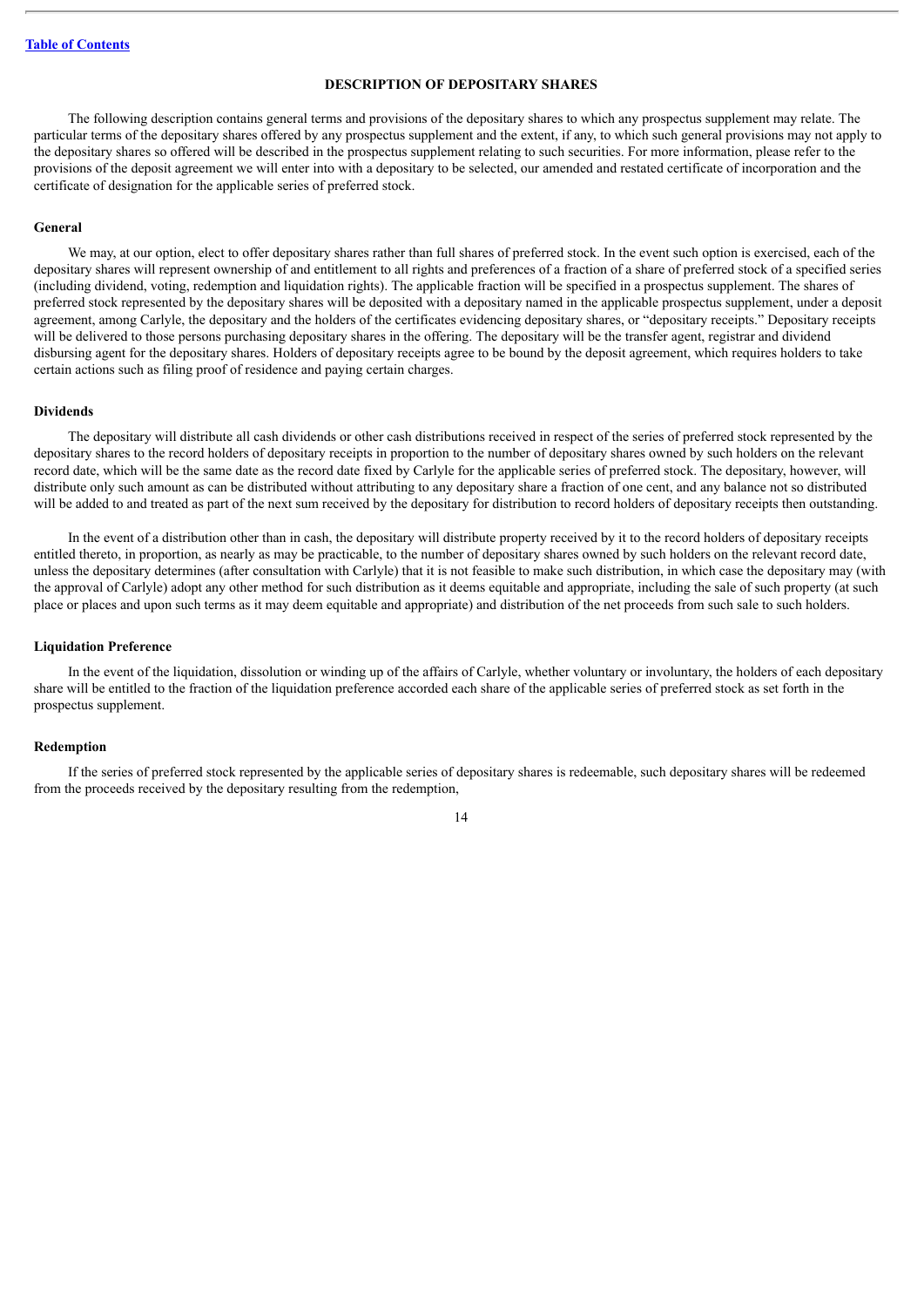in whole or in part, of preferred stock held by the depositary. Whenever we redeem any preferred stock held by the depositary, the depositary will redeem as of the same redemption date the number of depositary shares representing the preferred stock so redeemed. The depositary will mail the notice of redemption promptly upon receipt of such notice from us and not less than 30 nor more than 60 days prior to the date fixed for redemption of the preferred stock and the depositary shares to the record holders of the depositary receipts.

#### **Voting**

Promptly upon receipt of notice of any meeting at which the holders of the series of preferred stock represented by the applicable series of depositary shares are entitled to vote, the depositary will mail the information contained in such notice of meeting to the record holders of the depositary receipts as of the record date for such meeting. Each such record holder of depositary receipts will be entitled to instruct the depositary as to the exercise of the voting rights pertaining to the number of shares of preferred stock represented by such record holder's depositary shares. The depositary will endeavor, insofar as practicable, to vote such preferred stock represented by such depositary shares in accordance with such instructions, and we will agree to take all action which may be deemed necessary by the depositary in order to enable the depositary to do so. The depositary will abstain from voting any of the preferred stock to the extent that it does not receive specific instructions from the holders of depositary receipts.

#### **Withdrawal of Preferred Stock**

Upon surrender of depositary receipts at the principal office of the depositary, upon payment of any unpaid amount due the depositary, and subject to the terms of the deposit agreement, the owner of the depositary shares evidenced thereby is entitled to delivery of the number of whole shares of preferred stock and all money and other property, if any, represented by such depositary shares. Partial shares of preferred stock will not be issued. If the depositary receipts delivered by the holder evidence a number of depositary shares in excess of the number of depositary shares representing the number of whole shares of preferred stock to be withdrawn, the depositary will deliver to such holder at the same time a new depositary receipt evidencing such excess number of depositary shares. Holders of preferred stock thus withdrawn will not thereafter be entitled to deposit such shares under the deposit agreement or to receive depositary receipts evidencing depositary shares therefor.

#### **Amendment and Termination of Deposit Agreement**

The form of depositary receipt evidencing the depositary shares and any provision of the deposit agreement may at any time and from time to time be amended by agreement between Carlyle and the depositary. However, any amendment which materially and adversely alters the rights of the holders (other than any change in fees) of depositary shares will not be effective unless such amendment has been approved by at least a majority of the depositary shares then outstanding. No such amendment may impair the right, subject to the terms of the deposit agreement, of any owner of any depositary shares to surrender the depositary receipt evidencing such depositary shares with instructions to the depositary to deliver to the holder of the preferred stock and all money and other property, if any, represented thereby, except in order to comply with mandatory provisions of applicable law.

The deposit agreement will be permitted to be terminated by Carlyle upon not less than 30 days prior written notice to the applicable depositary if a majority of each series of preferred stock affected by such termination consents to such termination, whereupon such depositary will be required to deliver or make available to each holder of depositary receipts, upon surrender of the depositary receipts held by such holder, such number of whole or fractional shares of preferred stock as are represented by the depositary shares evidenced by such depositary receipts together with any other property held by such depositary with respect to such depositary receipts. In addition, the deposit agreement will automatically terminate if (i) all outstanding depositary shares thereunder shall have been redeemed, (ii) there shall have been a final distribution in respect of the related preferred stock in connection with any liquidation, dissolution or winding-up of Carlyle and such distribution shall have been distributed to the holders of depositary receipts evidencing the depositary shares representing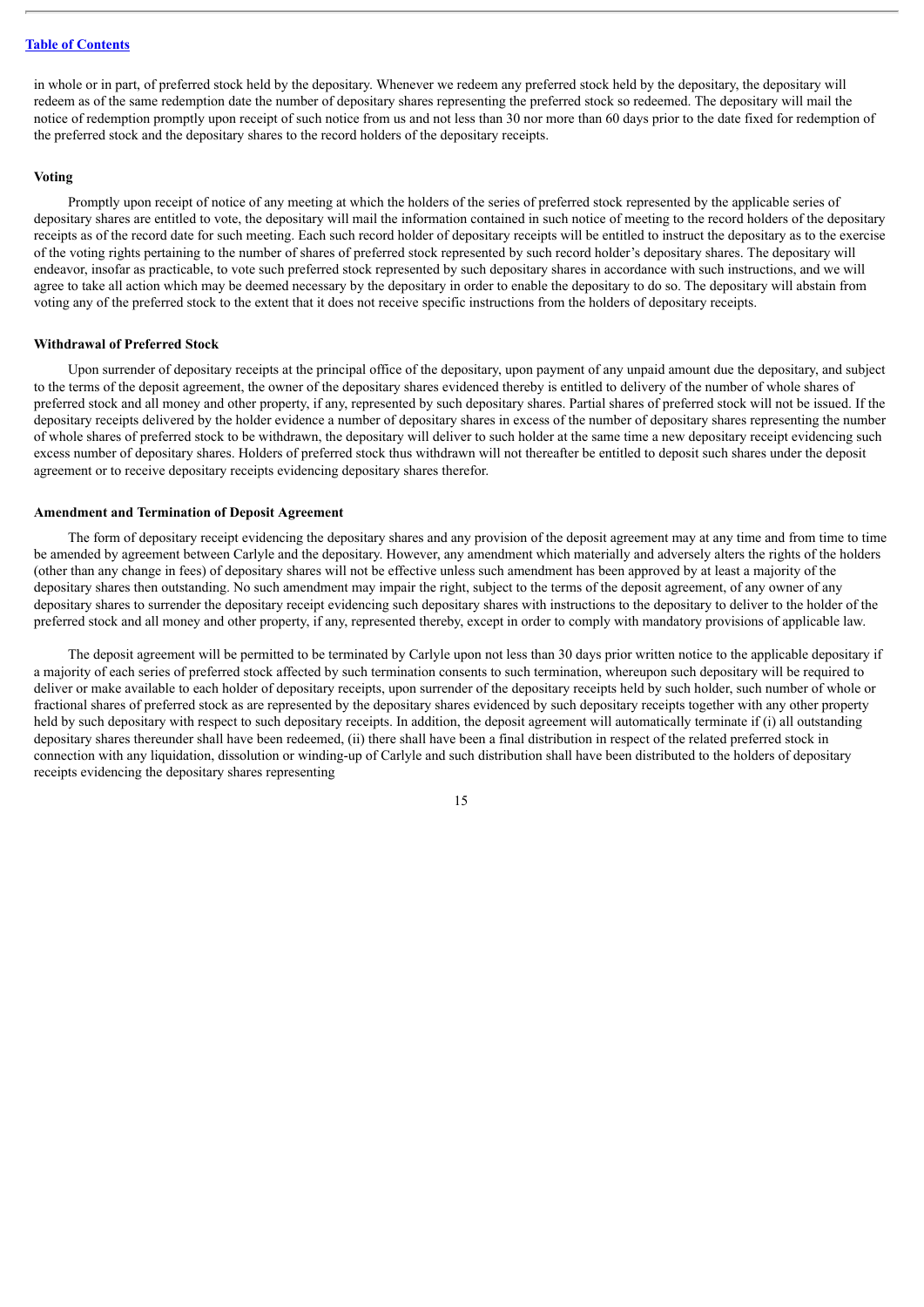such preferred stock or (iii) each share of the related preferred stock shall have been converted into stock of Carlyle not so represented by depositary shares.

# **Charges of Depositary**

We will pay all transfer and other taxes and governmental charges arising solely from the existence of the depositary arrangements. We will pay charges of the depositary in connection with the initial deposit of the preferred stock and initial issuance of the depositary shares, and redemption of the preferred stock and all withdrawals of preferred stock by owners of depositary shares. Holders of depositary receipts will pay transfer, income and other taxes and governmental charges and certain other charges as are provided in the deposit agreement to be for their accounts. In certain circumstances, the depositary may refuse to transfer depositary shares, may withhold dividends and distributions and sell the depositary shares evidenced by such depositary receipt if such charges are not paid.

#### **Miscellaneous**

The depositary will forward to the holders of depositary receipts all reports and communications from us which are delivered to the depositary and which we are required to furnish to the holders of the preferred stock. In addition, the depositary will make available for inspection by holders of depositary receipts at the principal office of the depositary, and at such other places as it may from time to time deem advisable, any reports and communications received from us which are received by the depositary as the holder of preferred stock.

Neither the depositary nor Carlyle assumes any obligation or will be subject to any liability under the deposit agreement to holders of depositary receipts other than for its gross negligence or willful misconduct. Neither the depositary nor Carlyle will be liable if it is prevented or delayed by law or any circumstance beyond its control in performing its obligations under the deposit agreement. The obligations of Carlyle and the depositary under the deposit agreement will be limited to performance in good faith of their duties thereunder, and they will not be obligated to prosecute or defend any legal proceeding in respect of any depositary shares or preferred stock unless satisfactory indemnity is furnished. Carlyle and the depositary may rely on written advice of counsel or accountants, on information provided by holders of the depositary receipts or other persons believed in good faith to be competent to give such information and on documents believed to be genuine and to have been signed or presented by the proper party or parties.

In the event the depositary shall receive conflicting claims, requests or instructions from any holders of depositary receipts, on the one hand, and Carlyle, on the other hand, the depositary shall be entitled to act on such claims, requests or instructions received from Carlyle.

#### **Resignation and Removal of Depositary**

The depositary may resign at any time by delivering to us notice of its election to do so, and we may at any time remove the depositary, any such resignation or removal to take effect upon the appointment of a successor depositary and its acceptance of such appointment. Such successor depositary must be appointed within 60 days after delivery of the notice for resignation or removal and must be a bank or trust company having its principal office in the United States of America and having a combined capital and surplus of at least \$150 million.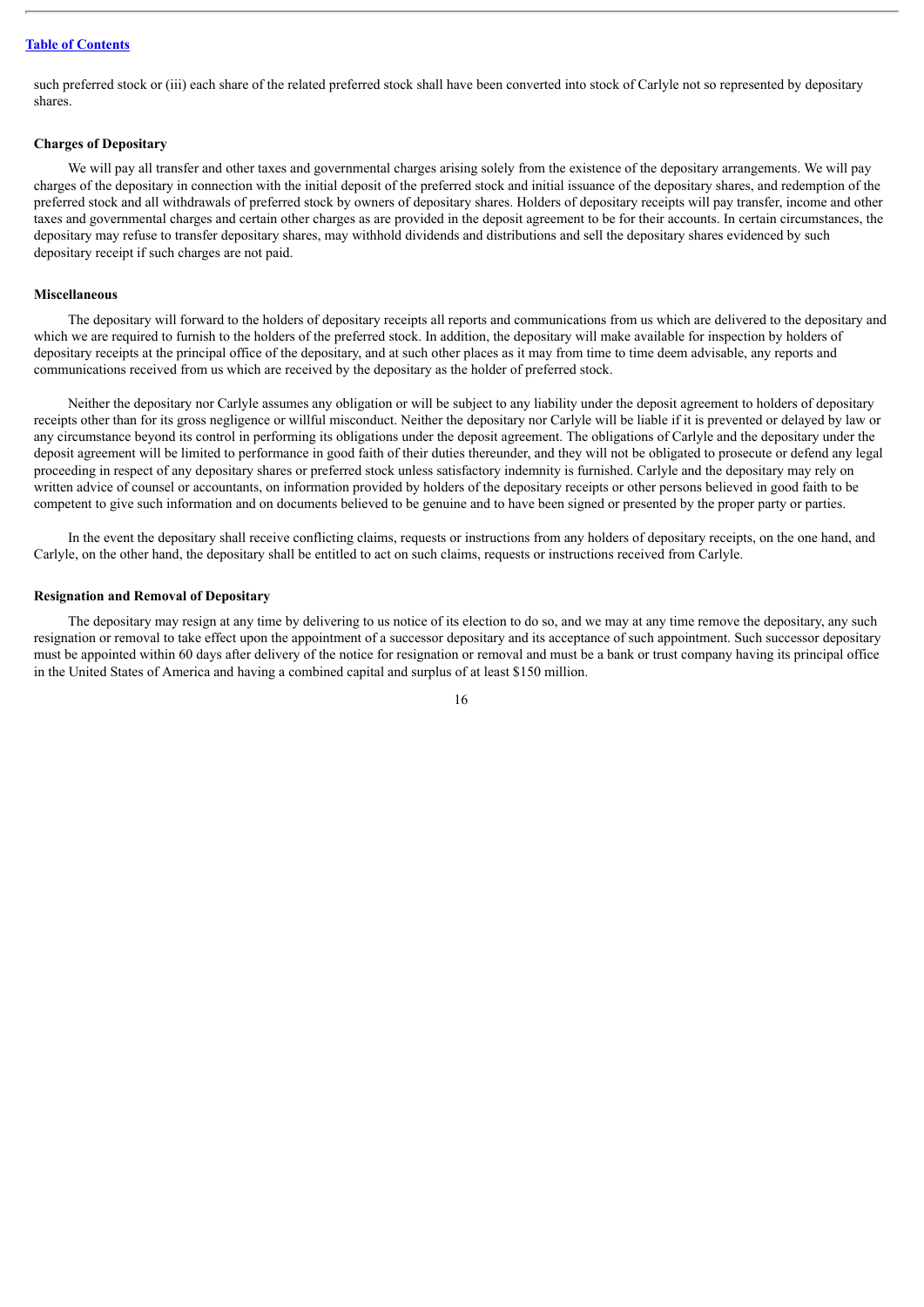# **DESCRIPTION OF DEBT SECURITIES**

<span id="page-36-0"></span>We may offer the debt securities from time to time in as many distinct series as we may determine under an indenture to be entered into between us and a trustee. We may use different trustees for different series of debt securities issued under the indenture. When we offer to sell a particular series of debt securities, we urge you to read the indenture, including any related supplemental indentures, applicable to a particular series of debt securities because they, and not this description, define your rights as the holders of debt securities, copies of which may be obtained in the manner described under "Where You Can Find More Information."

For purposes of this section of this prospectus, references to "we," "us" and "our" are to The Carlyle Group Inc. (parent company only) and not to any of its subsidiaries.

#### **General**

When we offer to sell a particular series of debt securities, we will describe the specific terms and conditions of the series in a prospectus supplement to this prospectus, which may include, without limitation, the following:

- the title of the series;
- the maximum aggregate principal amount, if any, established for debt securities of the series;
- the person to whom any interest on a debt security of the series will be payable, if other than the person in whose name that debt security (or one or more predecessor debt securities) is registered at the close of business on the regular record date for that interest;
- whether the debt securities rank as senior debt, subordinated debt or any combination thereof and the terms of any subordination;
- the date or dates on which the principal of any debt securities of the series will be payable or the method used to determine or extend those dates;
- the rate or rates at which any debt securities of the series will bear interest, if any, the date or dates from which interest, if any, will accrue, the interest payment dates on which interest, if any, will be payable and the regular record date for interest, if any, payable on any interest payment date;
- the place or places where the principal of and premium, if any, and interest on any debt securities of the series will be payable and the manner in which any payment may be made;
- the period or periods within which, the price or prices at which and the terms and conditions upon which any debt securities of the series may be redeemed, in whole or in part, at our option and, if other than by a board resolution, the manner in which any election by us to redeem the debt securities will be evidenced;
- our obligation or right, if any, to redeem or purchase any debt securities of the series pursuant to any sinking fund or at the option of the holder thereof and the period or periods within which, the price or prices at which and the terms and conditions upon which any debt securities of the series will be redeemed or purchased, in whole or in part, pursuant to that obligation;
- if other than denominations of \$2,000 and any integral multiples of \$1,000 in excess thereof, the denominations in which any debt securities of the series will be issuable;
- if the amount of principal of or premium, if any, or interest on any debt securities of the series may be determined with reference to a financial or economic measure or index or pursuant to a formula, the manner in which those amounts will be determined;
- if other than U.S. dollars, the currency, currencies or currency units in which the principal of or premium, if any, or interest on any debt securities of the series will be payable and the manner of determining the equivalent thereof in U.S. dollars for any purpose;

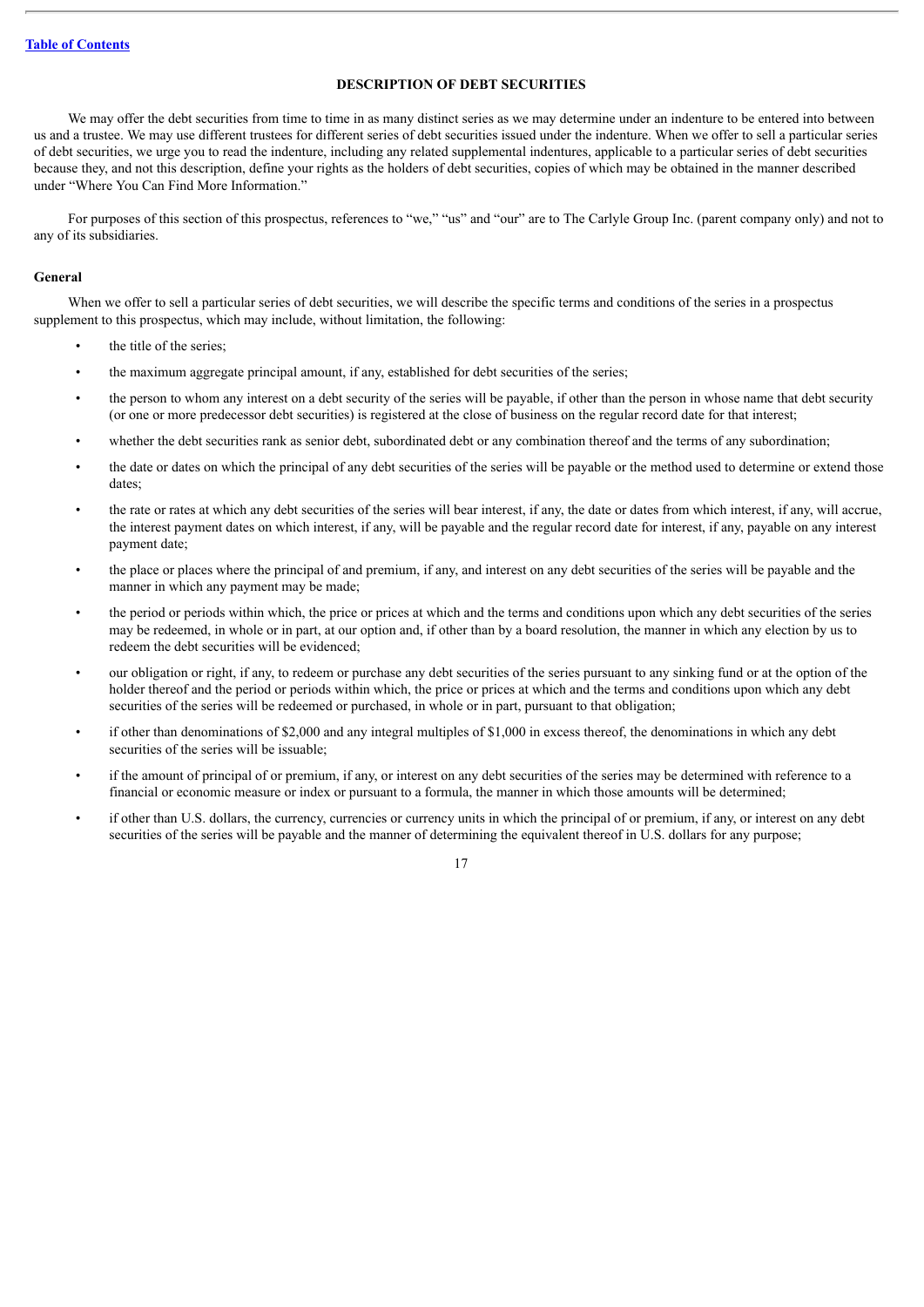- if the principal of or premium, if any, or interest on any debt securities of the series is to be payable, at our election or the election of the holder thereof, in one or more currencies or currency units other than that or those in which those debt securities are stated to be payable. the currency, currencies or currency units in which the principal of or premium, if any, or interest on the debt securities as to which that election is made will be payable, the periods within which and the terms and conditions upon which that election is to be made and the amount so payable (or the manner in which that amount will be determined);
- if other than the entire principal amount thereof, the portion of the principal amount of any debt securities of the series which will be payable upon declaration of acceleration of the maturity thereof pursuant to the indenture;
- if the principal amount payable at the stated maturity of any debt securities of the series will not be determinable as of any one or more dates prior to the stated maturity, the amount which will be deemed to be the principal amount of those debt securities as of any date for any purpose, including the principal amount thereof which will be due and payable upon any maturity other than the stated maturity or which will be deemed to be outstanding as of any date prior to the stated maturity (or, in any case, the manner in which the amount deemed to be the principal amount will be determined);
- if other than by a board resolution, the manner in which any election by us to defease any debt securities of the series pursuant to the indenture will be evidenced; whether any debt securities of the series other than debt securities denominated in U.S. dollars and bearing interest at a fixed rate are to be subject to the defeasance provisions of the indenture; or, in the case of debt securities denominated in U.S. dollars and bearing interest at a fixed rate, if applicable, that the debt securities of the series, in whole or any specified part, will not be defeasible pursuant to the indenture;
- if applicable, that any debt securities of the series will be issuable in whole or in part in the form of one or more global securities and, in that case, the respective depositaries for those global securities and the form of any legend or legends which will be borne by any global securities, and any circumstances in which any global security may be exchanged in whole or in part for debt securities registered, and any transfer of a global security in whole or in part may be registered, in the name or names of persons other than the depositary for that global security or a nominee thereof and any other provisions governing exchanges or transfers of global securities;
- any events of default applicable to any debt securities of the series and any right of the trustee or the holders of those debt securities to declare the principal amount thereof due and payable;
- any covenants applicable to the debt securities of the series;
- if the debt securities of the series are to be convertible into or exchangeable for cash and/or any securities or other property of any person (including us), the terms and conditions upon which those debt securities will be so convertible or exchangeable;
- whether the debt securities of the series will be guaranteed by any persons and, if so, the identity of those persons, the terms and conditions upon which those debt securities will be guaranteed and, if applicable, the terms and conditions upon which those guarantees may be subordinated to other indebtedness of the respective guarantors:
- whether the debt securities of the series will be secured by any collateral and, if so, the terms and conditions upon which those debt securities will be secured and, if applicable, upon which those liens may be subordinated to other liens securing other indebtedness of us or of any guarantor;
- if appropriate, a discussion of U.S. federal income tax consequences:
- the name and corporate trust office of the trustee;
- any other terms of the debt securities of the series (which terms will not be inconsistent with the provisions of the indenture, except as permitted thereunder);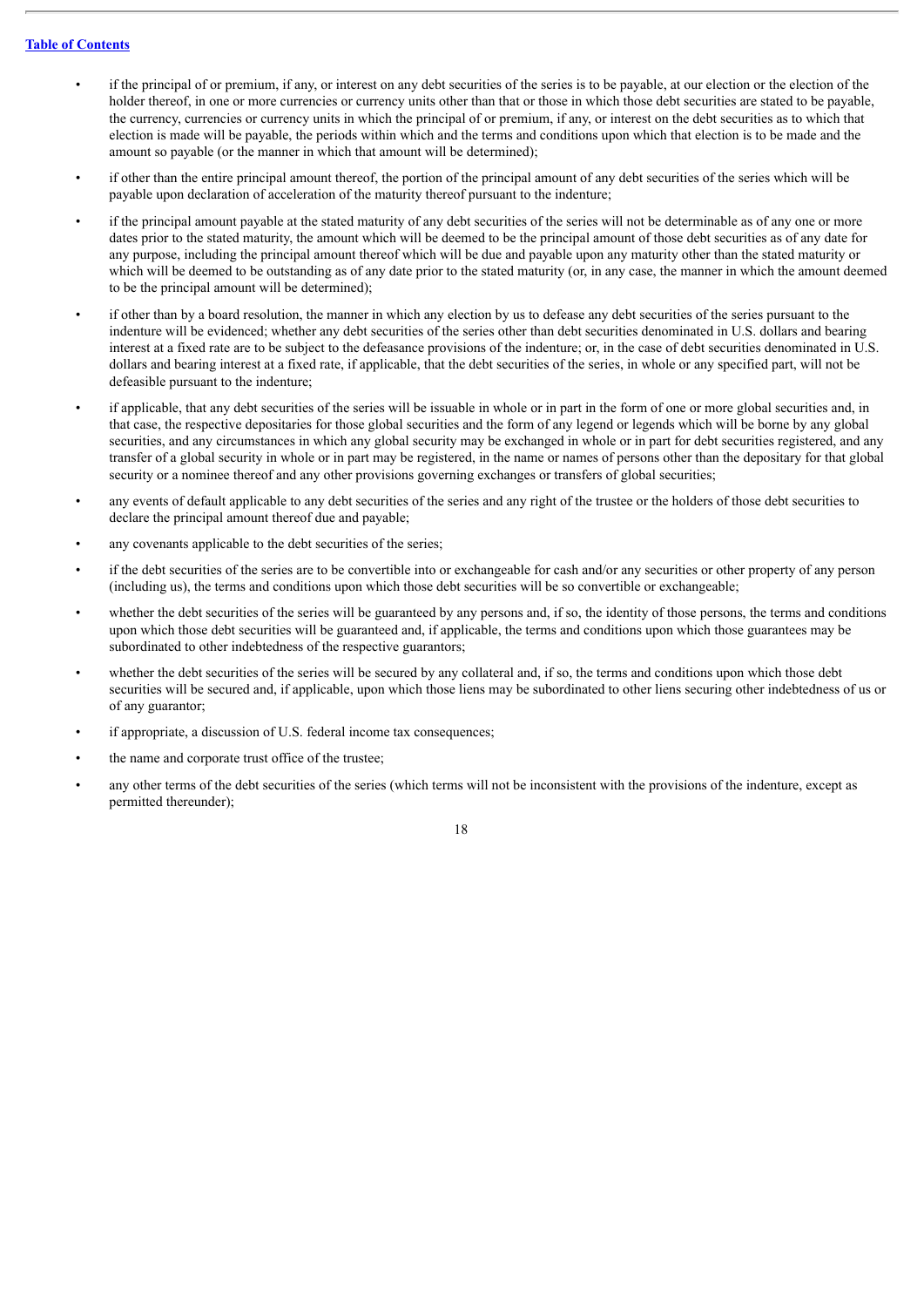- the CUSIP and/or ISIN number(s) of the debt securities of the series; and
- the law that will govern the indenture and the debt securities of the series.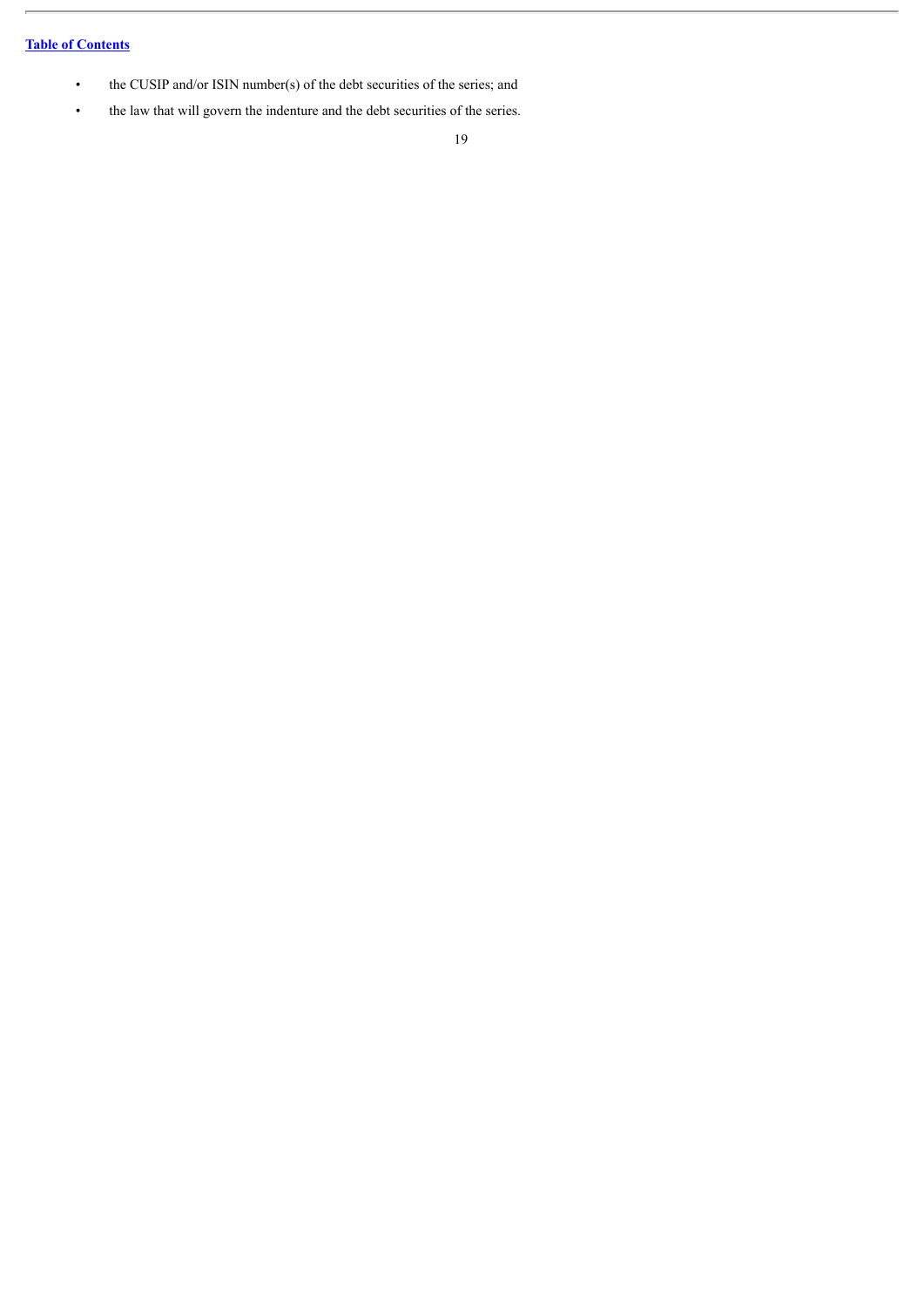# **DESCRIPTION OF WARRANTS**

<span id="page-39-0"></span>The following description of the terms of the warrants sets forth certain general terms and provisions of the warrants to which any prospectus supplement may relate. We may issue warrants for the purchase of debt or equity securities described in this prospectus. Warrants may be issued independently or together with any offered securities and may be attached to or separate from such securities. Each series of warrants will be issued under one or more warrant agreements we will enter into with a warrant agent specified in the agreement. The warrant agent will act solely as our agent in connection with the warrants of that series and will not assume any obligation or relationship of agency or trust for or with any holders or beneficial owners of warrants. The following summary of certain provisions of the warrants does not purport to be complete and is subject to, and qualified in its entirety by reference to, the provisions of the warrant agreement that will be filed with the SEC in connection with an offering of our warrants.

A prospectus supplement relating to any series of warrants being offered will include specific terms relating to the offering. They will include, where applicable:

- the title of the warrants;
- the aggregate number of warrants;
- the price or prices at which the warrants will be issued;
- the currencies in which the price or prices of the warrants may be payable;
- the designation, amount and terms of the offered securities purchasable upon exercise of the warrants;
- the designation and terms of the other offered securities, if any, with which the warrants are issued and the number of warrants issued with the security;
- if applicable, the date on and after which the warrants and the offered securities purchasable upon exercise of the warrants will be separately transferable;
- the price or prices at which, and currency or currencies in which, the offered securities purchasable upon exercise of the warrants may be purchased;
- the date on which the right to exercise the warrants shall commence and the date on which the right shall expire;
- the effect of any merger, consolidation, sale or other disposition of our business on the warrant agreement and the warrants;
- the terms of any rights to redeem or call the warrants;
- any minimum or maximum amount of warrants that may be exercised at any one time;
- information with respect to book-entry procedures, if any;
- any listing of warrants on any securities exchange;
- if appropriate, a discussion of U.S. federal income tax consequences; and
- any other material term of the warrants, including terms, procedures and limitations relating to the exchange and exercise of the warrants.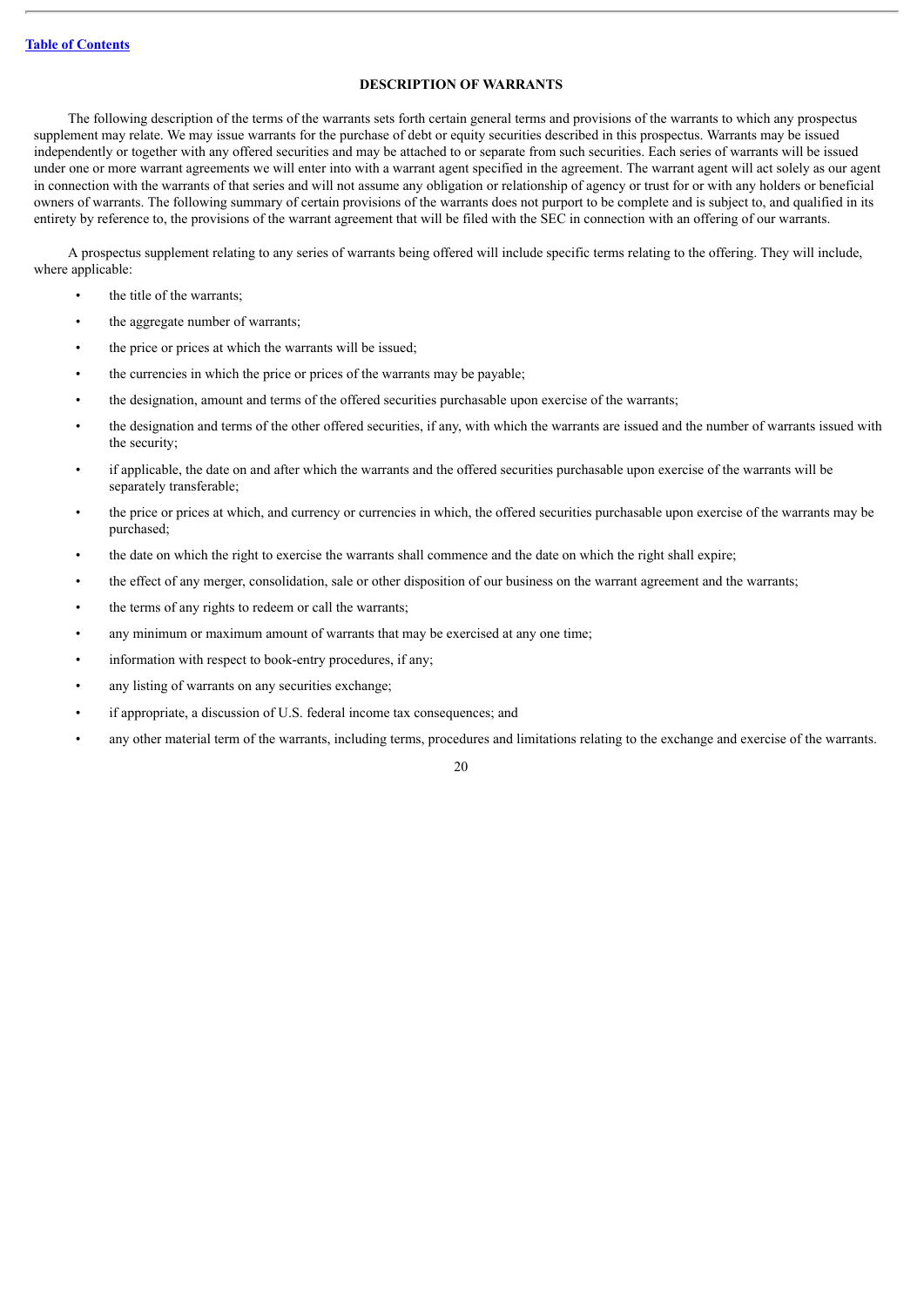# **DESCRIPTION OF SUBSCRIPTION RIGHTS**

<span id="page-40-0"></span>The following is a general description of the terms of the subscription rights we may issue from time to time. Particular terms of any subscription rights we offer will be described in the prospectus supplement relating to such subscription rights.

We may issue subscription rights to purchase our equity or debt securities. These subscription rights may be issued independently or together with any other security offered hereby and may or may not be transferable by the stockholder receiving the subscription rights in such offering. In connection with any offering of subscription rights, we may enter into a standby arrangement with one or more underwriters or other purchasers pursuant to which the underwriters or other purchasers may be required to purchase any securities remaining unsubscribed for after such offering.

The applicable prospectus supplement will describe the specific terms of any offering of subscription rights for which this prospectus is being delivered, including the following:

- the price, if any, for the subscription rights;
- the exercise price payable for our equity or debt securities upon the exercise of the subscription rights;
- the number of subscription rights issued to each stockholder;
- the amount of our equity or debt securities that may be purchased per each subscription right;
- the extent to which the subscription rights are transferable;
- any other terms of the subscription rights, including the terms, procedures and limitations relating to the exchange and exercise of the subscription rights;
- the date on which the right to exercise the subscription rights shall commence, and the date on which the subscription rights shall expire;
- the extent to which the subscription rights may include an over-subscription privilege with respect to unsubscribed securities; and
- if applicable, the material terms of any standby underwriting or purchase arrangement entered into by us in connection with the offering of subscription rights.

The description in the applicable prospectus supplement of any subscription rights we offer will not necessarily be complete and will be qualified in its entirety by reference to the applicable subscription rights certificate or subscription rights agreement, which will be filed with the SEC if we offer subscription rights.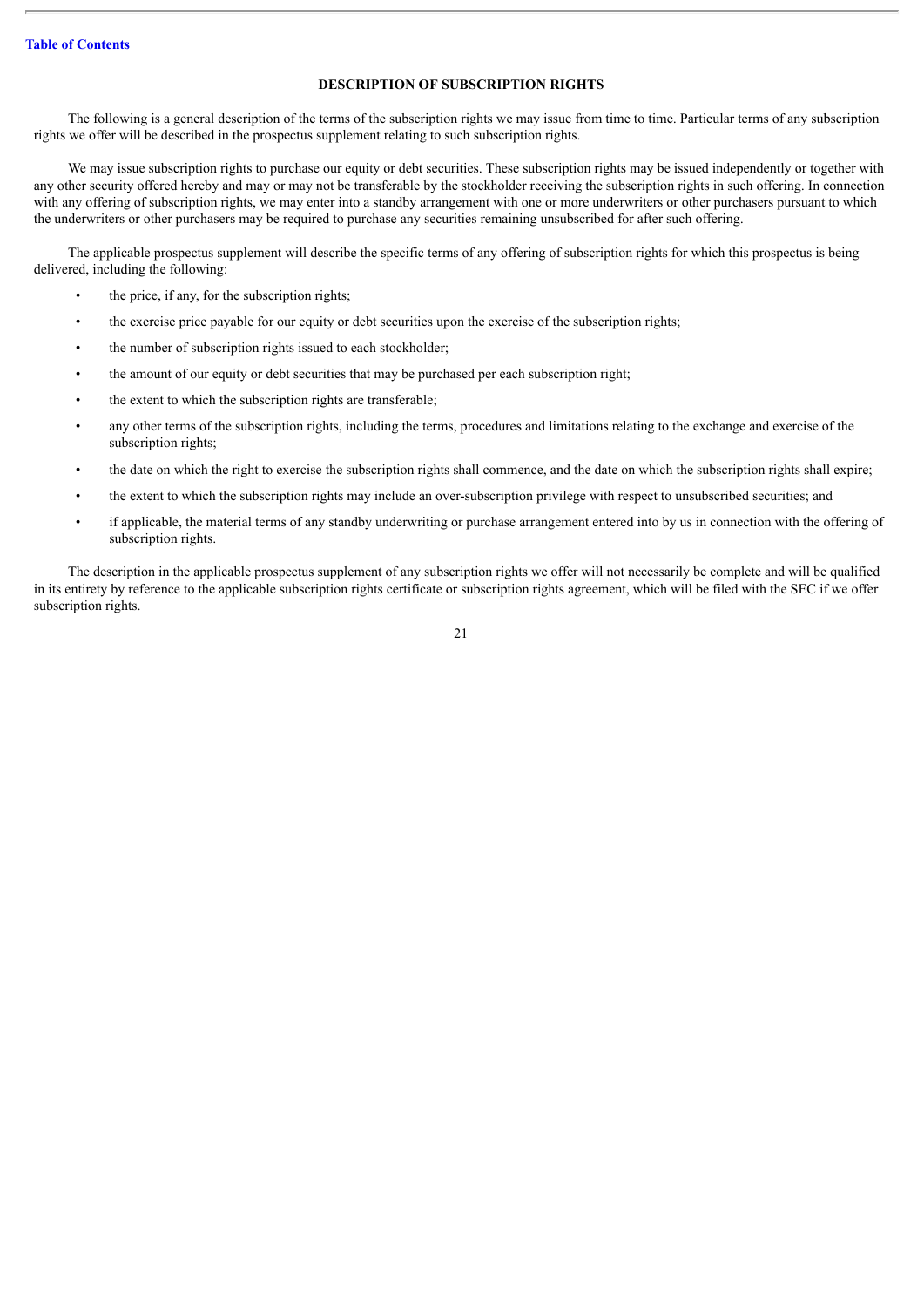# **DESCRIPTION OF PURCHASE CONTRACTS**

<span id="page-41-0"></span>We may issue purchase contracts, including contracts obligating holders to purchase from or sell to us, and for us to sell to or purchase from the holders, a specified principal amount of debt securities or a specified number of shares of common stock, shares of preferred stock or depositary shares at a future date or dates. The consideration for the debt securities, common stock, preferred stock or depositary shares and the principal amount of debt securities or number of shares of each may be fixed at the time the purchase contracts are issued or may be determined by reference to a specific formula set forth in the purchase contracts. The purchase contracts may be issued separately or as part of units, often known as purchase units, consisting of a purchase contract and other securities or obligations issued by us or third parties, including U.S. Treasury securities, which may secure the holders' obligations to purchase the debt securities, common stock, preferred stock or depositary shares under the purchase contracts. The purchase contracts may require us to make periodic payments to the holders of the purchase contracts or units or vice versa, and these payments may be unsecured or prefunded on some basis. The purchase contracts may require holders to secure their obligations under those contracts in a specified manner.

The applicable prospectus supplement will describe the terms of the purchase contracts and purchase units, including, if applicable, collateral or depositary arrangements.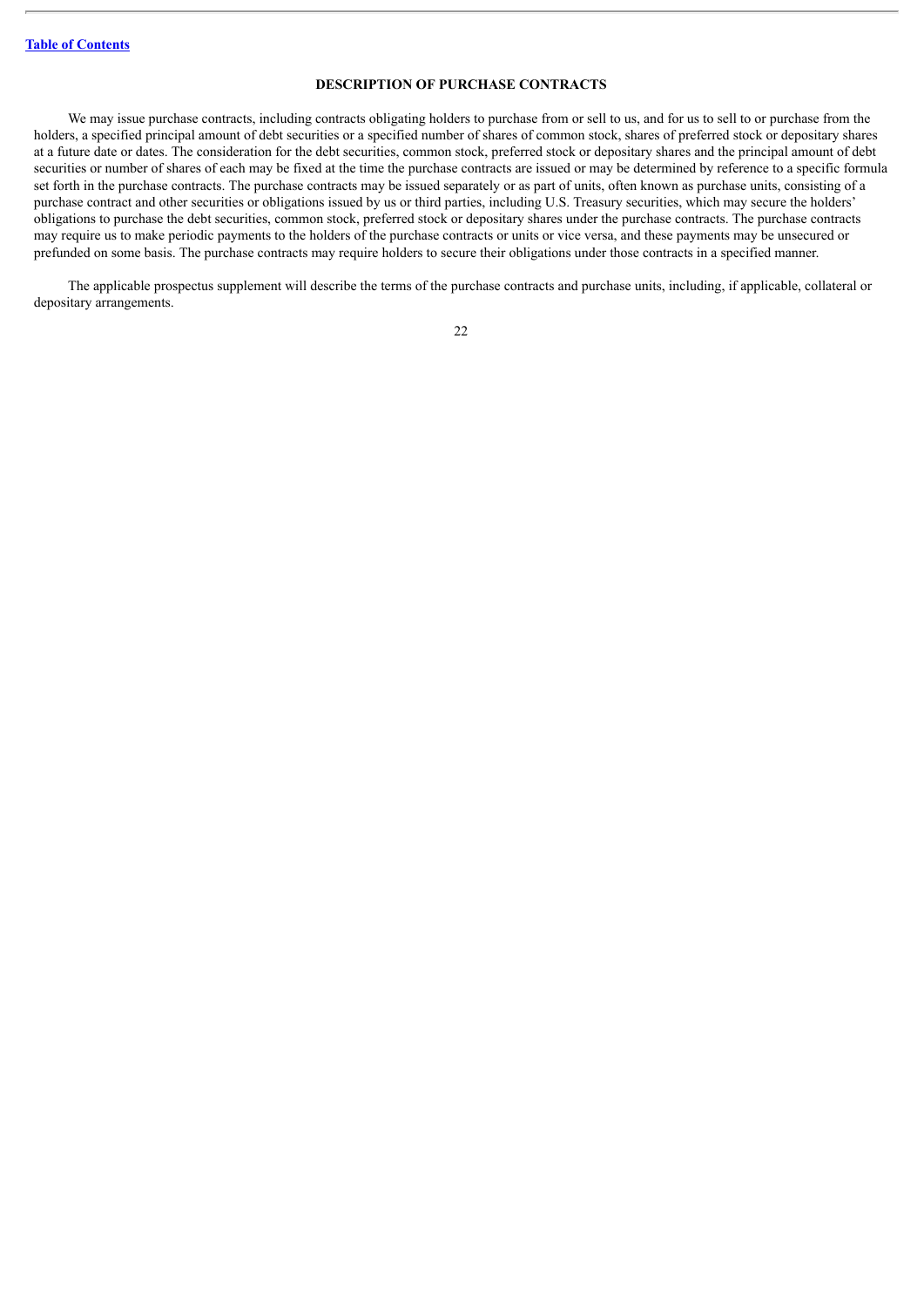# **DESCRIPTION OF UNITS**

<span id="page-42-0"></span>As specified in the applicable prospectus supplement, we may issue units consisting of one or more shares of common stock, shares of preferred stock, depositary shares, debt securities, warrants, subscription rights, purchase contracts or any combination of such securities.

The applicable prospectus supplement will specify the following terms of any units in respect of which this prospectus is being delivered:

- the terms of the units and of any of the common stock, preferred stock, depositary shares, debt securities, warrants, subscription rights or purchase contracts comprising the units, including whether and under what circumstances the securities comprising the units may be held or transferred separately;
- a description of the terms of any unit agreement governing the units;
- a description of the provisions for the payment, settlement, transfer or exchange of the units; and
- whether the units will be issued in fully registered or global form.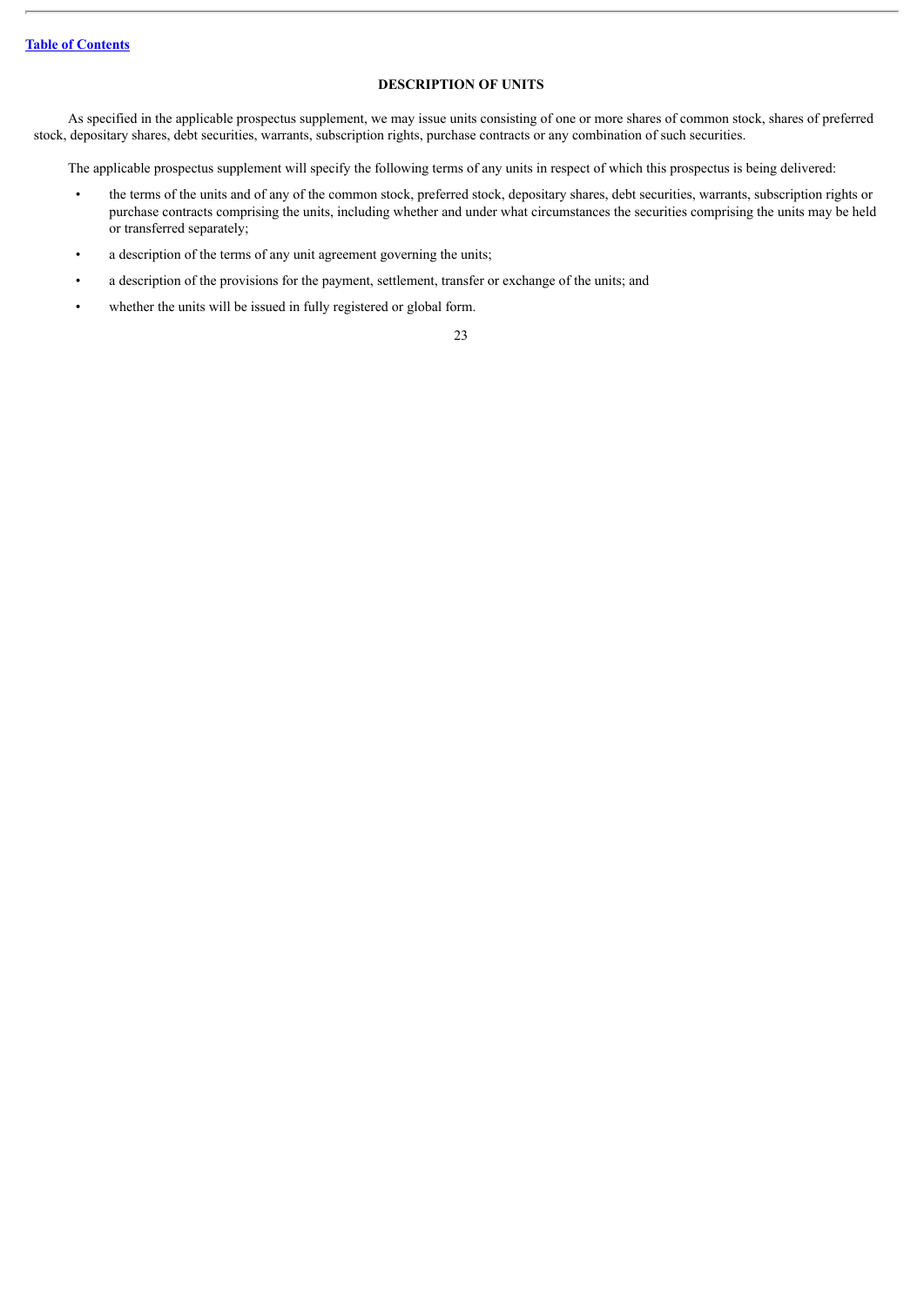#### **BOOK-ENTRY; DELIVERY AND FORM; GLOBAL SECURITIES**

<span id="page-43-0"></span>Unless otherwise specified in the applicable prospectus supplement, the debt securities of each series will be issued in the form of one or more global securities, in definitive, fully registered form without interest coupons, each of which we refer to as a "global security." Each global security will be deposited with the trustee as custodian for DTC and registered in the name of a nominee of DTC in New York, New York for the accounts of participants in DTC.

Investors may hold their interests in a global security directly through DTC if they are DTC participants, or indirectly through organizations that are DTC participants. Except in the limited circumstances described below, holders of securities represented by interests in a global security will not be entitled to receive their securities in fully registered certificated form.

DTC has advised us as follows: DTC is a limited-purpose trust company organized under New York Banking Law, a "banking organization" within the meaning of the New York Banking Law, a member of the Federal Reserve System, a "clearing corporation" within the meaning of the New York Uniform Commercial Code and a "clearing agency" registered pursuant to the provisions of Section 17A of the Exchange Act. DTC was created to hold securities of institutions that have accounts with DTC ("participants") and to facilitate the clearance and settlement of securities transactions among its participants in those securities through electronic book-entry changes in accounts of the participants, thereby eliminating the need for physical movement of securities certificates. DTC's participants include both U.S. and non-U.S. securities brokers and dealers, banks, trust companies, clearing corporations and certain other organizations. Access to DTC's book-entry system is also available to others, such as both U.S. and non-U.S. securities brokers and dealers, banks, trust companies and clearing corporations that clear through or maintain a custodial relationship with a participant, whether directly or indirectly.

#### *Ownership of Beneficial Interests*

Upon the issuance of each global security, DTC will credit, on its book-entry registration and transfer system, the respective principal amount of the individual beneficial interests represented by the global security to the accounts of participants. Ownership of beneficial interests in each global security will be limited to participants or persons that may hold interests through participants. Ownership of beneficial interests in each global security will be shown on, and the transfer of those ownership interests will be effected only through, records maintained by DTC (with respect to participants' interests) and those participants (with respect to the owners of beneficial interests in the global security other than participants).

So long as DTC or its nominee is the registered holder and owner of a global security, DTC or that nominee, as the case may be, will be considered the sole legal owner of the security represented by the global security for all purposes under security and applicable law. Except as set forth below, owners of beneficial interests in a global security will not be entitled to receive certificated securities and will not be considered to be the owners or holders of any securities represented by the global security. We understand that under existing industry practice, in the event an owner of a beneficial interest in a global security desires to take any actions that DTC, as the holder of the global security, is entitled to take, DTC would authorize the participants to take that action, and that participants would authorize beneficial owners owning through those participants to take that action or would otherwise act upon the instructions of beneficial owners owning through them. No beneficial owner of an interest in a global security will be able to transfer that interest except in accordance with DTC's applicable procedures, in addition to those provided for under the indenture. Because DTC can only act on behalf of participants, who in turn act on behalf of others, the ability of a person having a beneficial interest in a global security to pledge that interest to persons that do not participate in the DTC system, or otherwise to take actions in respect of that interest, may be impaired by the lack of a physical certificate representing that interest.

All payments on the securities represented by a global security registered in the name of and held by DTC or its nominee will be made to DTC or its nominee, as the case may be, as the registered owner and holder of the global security.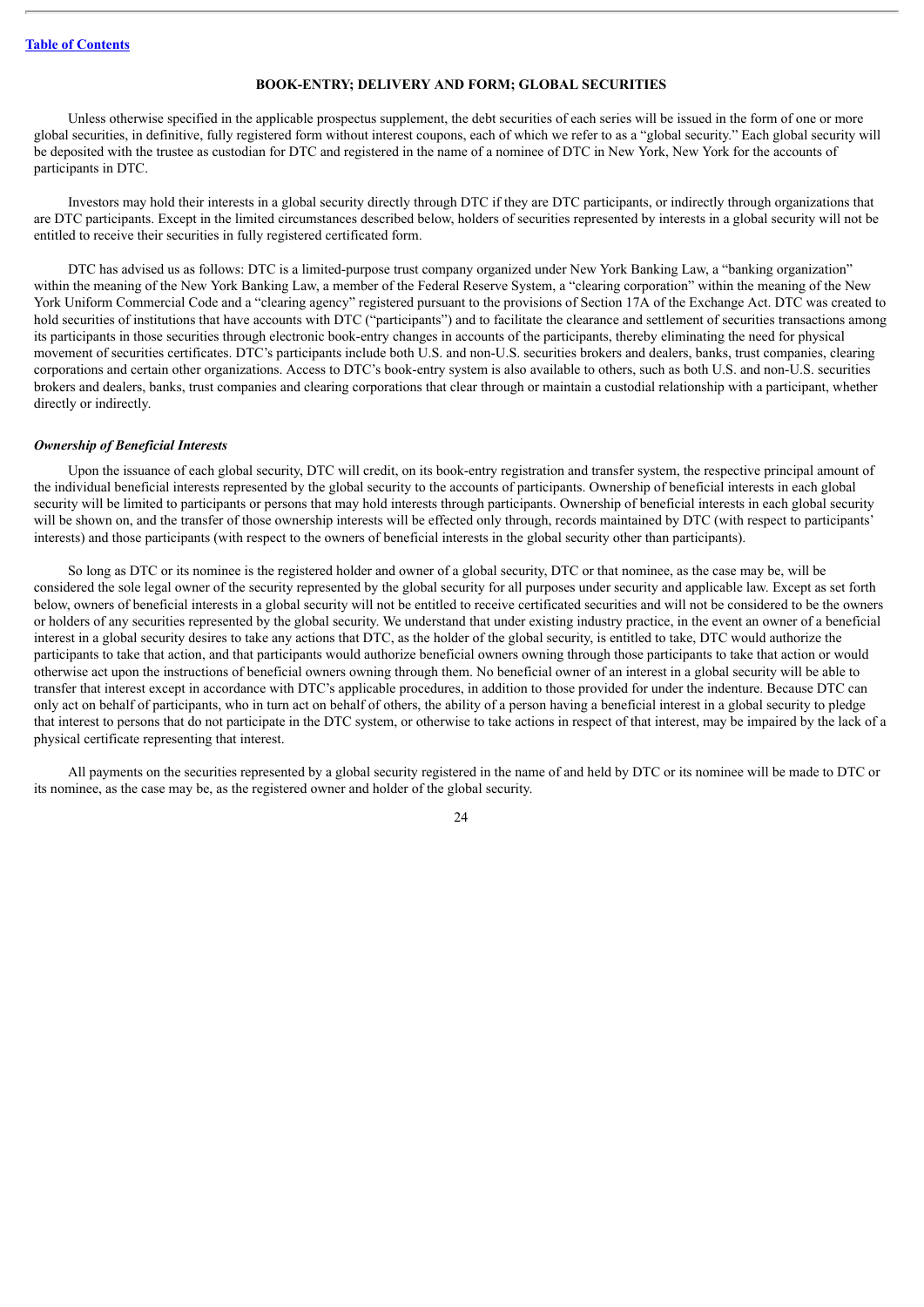We expect that DTC or its nominee, upon receipt of any payment of principal or premium, if any, or interest in respect of a global security, will credit participants' accounts with payments in amounts proportionate to their respective beneficial interests in the principal amount of the global security as shown on the records of DTC or its nominee. We also expect that payments by participants to owners of beneficial interests in the global security held through those participants will be governed by standing instructions and customary practices as is now the case with securities held for accounts for customers registered in the names of nominees for those customers. These payments, however, will be the responsibility of those participants and indirect participants, and none of we, the trustee or any paying agent will have any responsibility or liability for any aspect of the records relating to, or payments made on account of, beneficial ownership interests in any global security or for maintaining, supervising or reviewing any records relating to those beneficial ownership interests or for any other aspect of the relationship between DTC and its participants or the relationship between those participants and the owners of beneficial interests in a global security.

Unless and until it is exchanged in whole or in part for certificated securities, each global security may not be transferred except as a whole by DTC to a nominee of DTC or by a nominee of DTC to DTC or another nominee of DTC. Transfers between participants in DTC will be effected in the ordinary way in accordance with DTC rules and will be settled in same-day funds.

We expect that DTC will take any action permitted to be taken by a holder of securities only at the direction of one or more participants to whose account the DTC interests in a global security are credited and only in respect of that portion of the aggregate principal amount of the securities as to which that participant or participants has or have given that direction. However, if there is an event of default under the securities, DTC will exchange each global security for certificated securities, which it will distribute to its participants.

Although we expect that DTC will agree to the foregoing procedures in order to facilitate transfers of interests in each global security among participants of DTC, DTC is under no obligation to perform or continue to perform those procedures, and those procedures may be discontinued at any time. Neither we nor the trustee will have any responsibility for the performance or nonperformance by DTC or its participants or indirect participants of their respective obligations under the rules and procedures governing their operations.

Global securities will be exchanged for securities in certificated form of like tenor and of an equal principal amount, in authorized denominations in the following limited circumstances:

- (1) DTC notifies us that it is unwilling or unable to continue as depository for such global securities or if DTC ceases to be registered under the Exchange Act and we do not appoint a successor depository within 90 days;
- (2) we determine in our discretion that such global securities will be exchangeable for certificated securities in registered form; or
- (3) if applicable to the particular type of security, there shall have occurred and be continuing an event of default.

These certificated securities will be registered in the name or names as DTC instructs. It is expected that those instructions may be based upon directions received by DTC from participants with respect to ownership of beneficial interests in global securities.

The information in this section of this prospectus concerning DTC and DTC's book-entry system has been obtained from sources that we believe to be reliable.

#### *Euroclear and Clearstream*

If the depositary for a global security is DTC, you may hold interests in the global security through Clearstream Banking, *société anonyme*, which we refer to as "Clearstream," or Euroclear Bank SA/ NV, as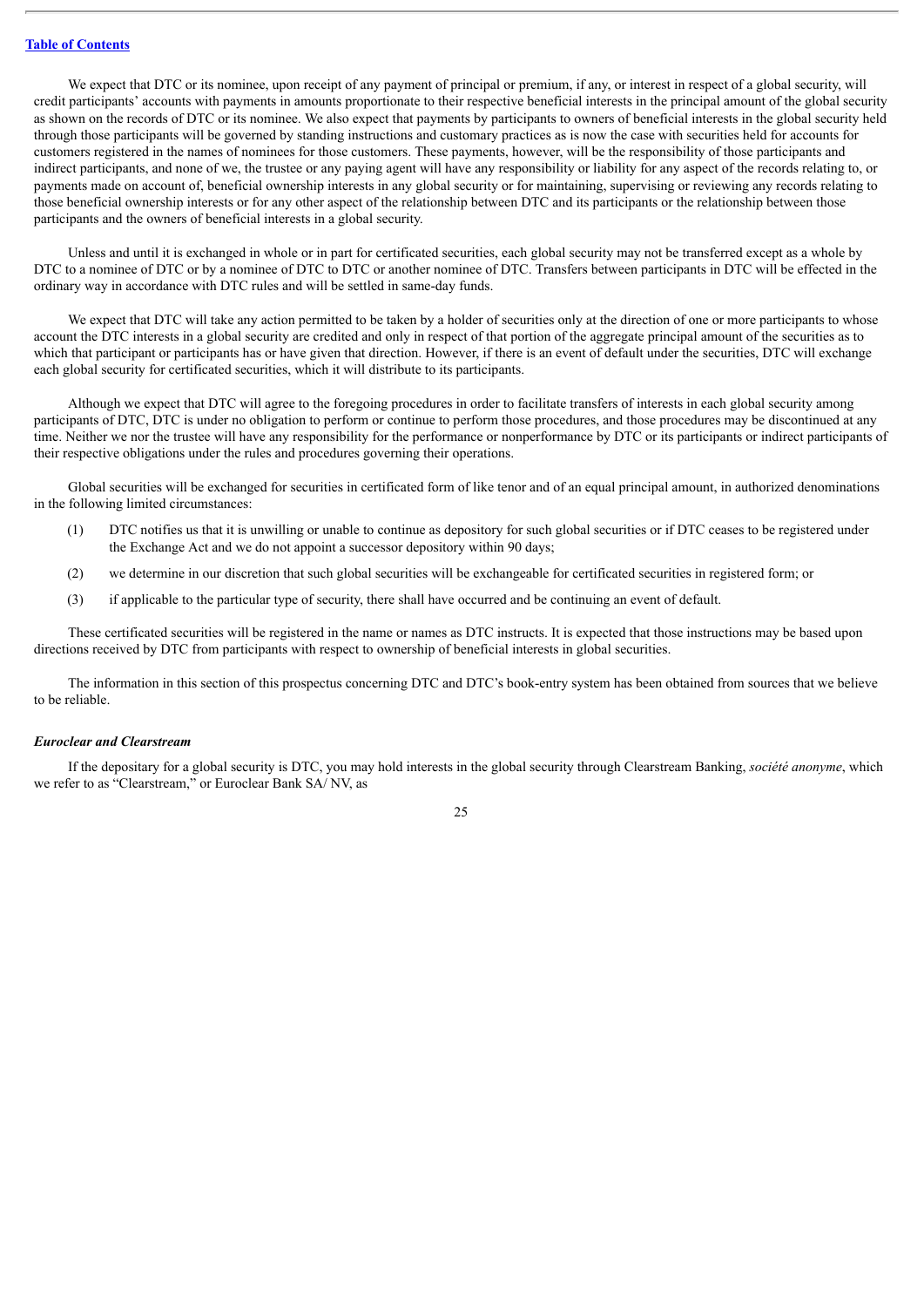operator of the Euroclear System, which we refer to as "Euroclear," in each case, as a participant in DTC. Euroclear and Clearstream will hold interests, in each case, on behalf of their participants through customers' securities accounts in the names of Euroclear and Clearstream on the books of their respective depositaries, which in turn will hold those interests in customers' securities in the depositaries' names on DTC's books.

Payments, deliveries, transfers, exchanges, notices and other matters relating to the securities made through Euroclear or Clearstream must comply with the rules and procedures of those systems. Those systems could change their rules and procedures at any time. We have no control over those systems or their participants, and we take no responsibility for their activities. Transactions between participants in Euroclear or Clearstream, on one hand, and other participants in DTC, on the other hand, would also be subject to DTC's rules and procedures.

Investors will be able to make and receive through Euroclear and Clearstream payments, deliveries, transfers, exchanges, notices and other transactions involving any securities held through those systems only on days when those systems are open for business. Those systems may not be open for business on days when banks, brokers and other institutions are open for business in the United States.

In addition, because of time-zone differences, U.S. investors who hold their interests in the securities through these systems and wish on a particular day, to transfer their interests, or to receive or make a payment or delivery or exercise any other right with respect to their interests, may find that the transaction will not be effected until the next business day in Luxembourg or Brussels, as applicable. Thus, investors who wish to exercise rights that expire on a particular day may need to act before the expiration date. In addition, investors who hold their interests through both DTC and Euroclear or Clearstream may need to make special arrangements to finance any purchase or sales of their interests between the U.S. and European clearing systems, and those transactions may settle later than transactions within one clearing system.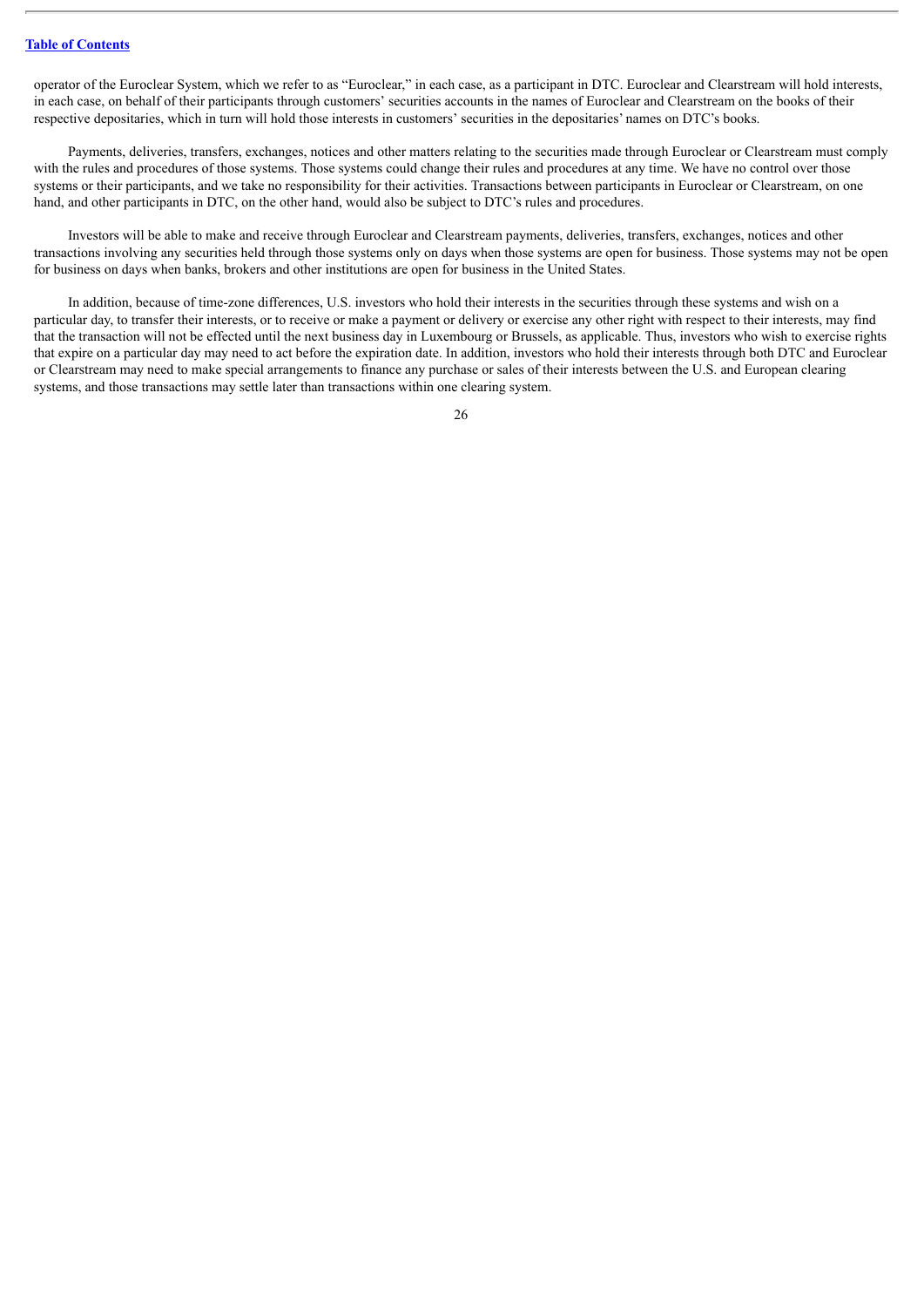# **MATERIAL U.S. FEDERAL INCOME TAX CONSIDERATIONS**

<span id="page-46-0"></span>The following is a summary of certain material U.S. federal income and (where noted below) estate tax consequences of the purchase, ownership and disposition of the debt securities and common and preferred stock as of the date hereof.

Except where noted, this summary deals only with debt securities and common and preferred stock held as capital assets and does not represent a detailed description of the U.S. federal income tax consequences applicable to you if you are subject to special treatment under the U.S. federal income tax laws, including if you are:

- a dealer in securities or currencies;
- a financial institution:
- a regulated investment company;
- a real estate investment trust;
- a tax-exempt organization;
- an insurance company;
- a person holding the debt securities or common or preferred stock as part of a hedging, integrated, conversion or constructive sale transaction or a straddle;
- a trader in securities that has elected the mark-to-market method of accounting for your securities;
- a person liable for alternative minimum tax;
- a partnership or other pass-through entity for U.S. federal income tax purposes;
- a U.S. holder (as defined below) whose "functional currency" is not the U.S. dollar;
- a "controlled foreign corporation";
- a "passive foreign investment company";
- a person required to accelerate the recognition of any item of gross income with respect to the debt securities or common or preferred stock as a result of such income being recognized on an applicable financial statement; or
- a United States expatriate.

This summary is based upon provisions of the Internal Revenue Code of 1986, as amended (the "Code"), and regulations, rulings and judicial decisions as of the date hereof. Those authorities may be changed, perhaps retroactively, so as to result in U.S. federal income and estate tax consequences different from those summarized below.

The discussion below assumes that all debt securities issued under this prospectus will be classified as our indebtedness for U.S. federal income tax purposes, and you should note that in the event of an alternative characterization, the tax consequences to you would differ from those discussed below. Accordingly, if we intend to treat a debt security as other than debt for U.S. federal income tax purposes, we will disclose the relevant tax considerations in the applicable prospectus supplement. We will summarize any special U.S. federal tax considerations relevant to a particular issue of the debt securities or common or preferred stock (for example, any convertible debt securities) in the applicable prospectus supplement. We will also summarize the material U.S. federal income tax consequences, if any, applicable to any offering of depositary shares, warrants, subscription rights, purchase contracts and units in the applicable prospectus supplement.

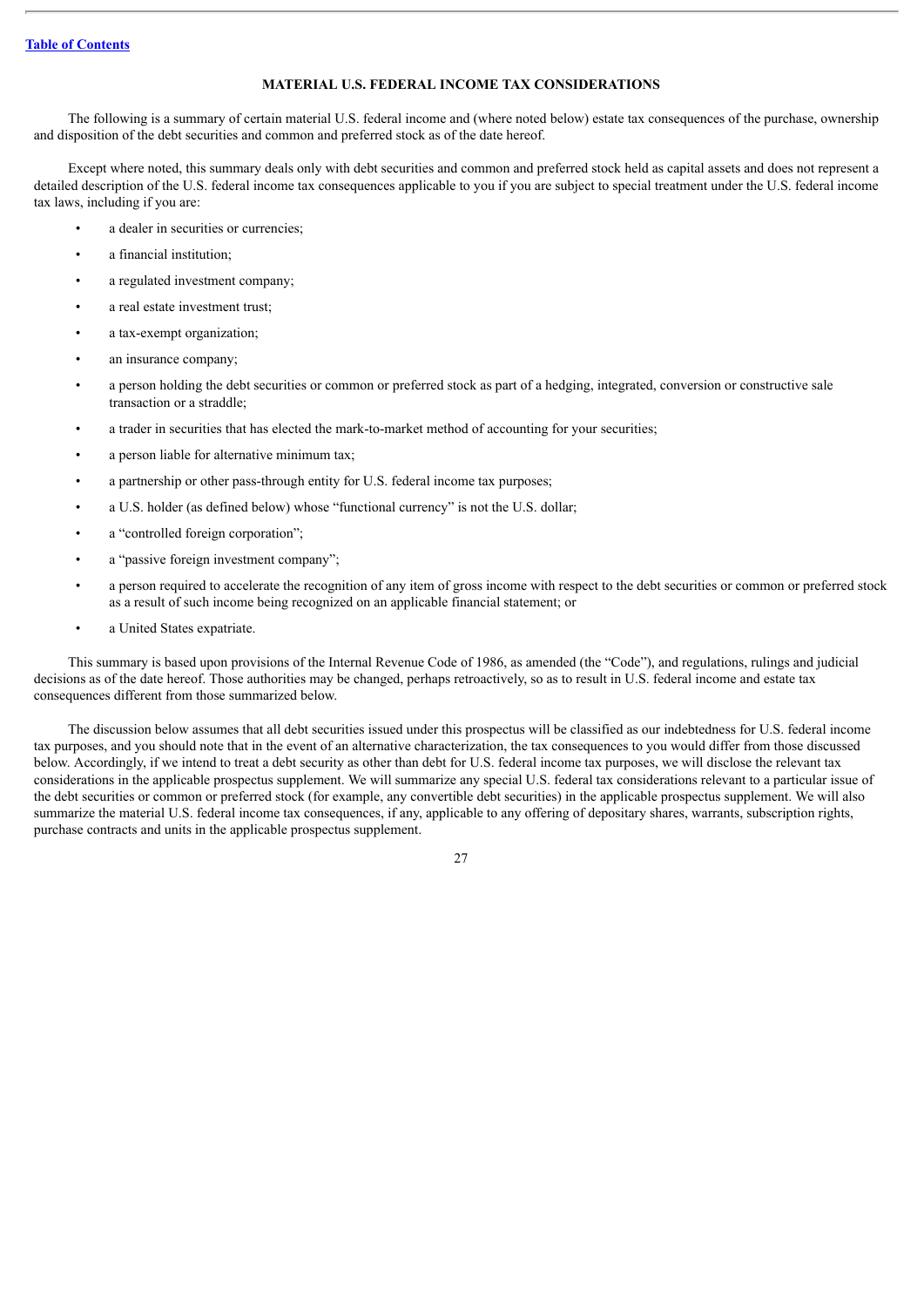For the purposes of this summary, a "U.S. holder" means a beneficial owner of the debt securities or common or preferred stock that is, for U.S. federal income tax purposes, any of the following:

- an individual citizen or resident of the United States;
- a corporation (or any other entity treated as a corporation for U.S. federal income tax purposes) created or organized in or under the laws of the United States, any state thereof or the District of Columbia;
- an estate the income of which is subject to U.S. federal income taxation regardless of its source; or
- a trust if it (1) is subject to the primary supervision of a court within the United States and one or more United States persons have the authority to control all substantial decisions of the trust or (2) has a valid election in effect under applicable U.S. Treasury regulations to be treated as a United States person.

A "non-U.S. holder" means a beneficial owner of the debt securities or common or preferred stock who is neither a United States holder nor a partnership for U.S. federal income tax purposes.

If a partnership (or other entity treated as a partnership for U.S. federal income tax purposes) holds the debt securities or common or preferred stock, the tax treatment of a partner will generally depend upon the status of the partner and the activities of the partnership. If you are a partner of a partnership holding the debt securities or common or preferred stock, you should consult your own tax advisors.

This summary does not represent a detailed description of the U.S. federal income tax consequences to you in light of your particular circumstances and does not address Medicare tax on net investment income or the effects of any state, local or non-United States tax laws. If you are considering the purchase of the debt securities or common or preferred stock, you should consult your own tax advisors concerning the particular U.S. federal income and estate tax consequences to you of the ownership of the debt securities or common or preferred stock, as well as the consequences to you arising under other U.S. federal tax laws and the laws of any other taxing jurisdiction.

#### **Debt Securities**

## *Consequences to U.S. Holders*

The following is a summary of the material U.S. federal income tax consequences that will apply to you if you are a U.S. holder of debt securities.

#### *Payments of Interest*

Except as set forth below, interest on a debt security will generally be taxable to you as ordinary income at the time it is paid or accrued in accordance with your method of accounting for U.S. federal income tax purposes.

### *Original Issue Discount*

If you own debt securities issued with original issue discount ("OID" and such debt securities, "original issue discount debt securities"), you will be subject to special tax accounting rules, as described in greater detail below. In that case, you should be aware that you generally must include OID in gross income (as ordinary income) in advance of the receipt of cash attributable to that income. However, you generally will not be required to include separately in income cash payments received on the debt securities, even if denominated as interest, to the extent those payments do not constitute "qualified stated interest," as defined below. Notice will be given in the applicable prospectus supplement when we determine that a particular debt security will be an original issue discount debt security.

Additional OID rules applicable to debt securities that are denominated in or determined by reference to a currency other than the U.S. dollar ("foreign currency debt securities") are described under "—Foreign Currency

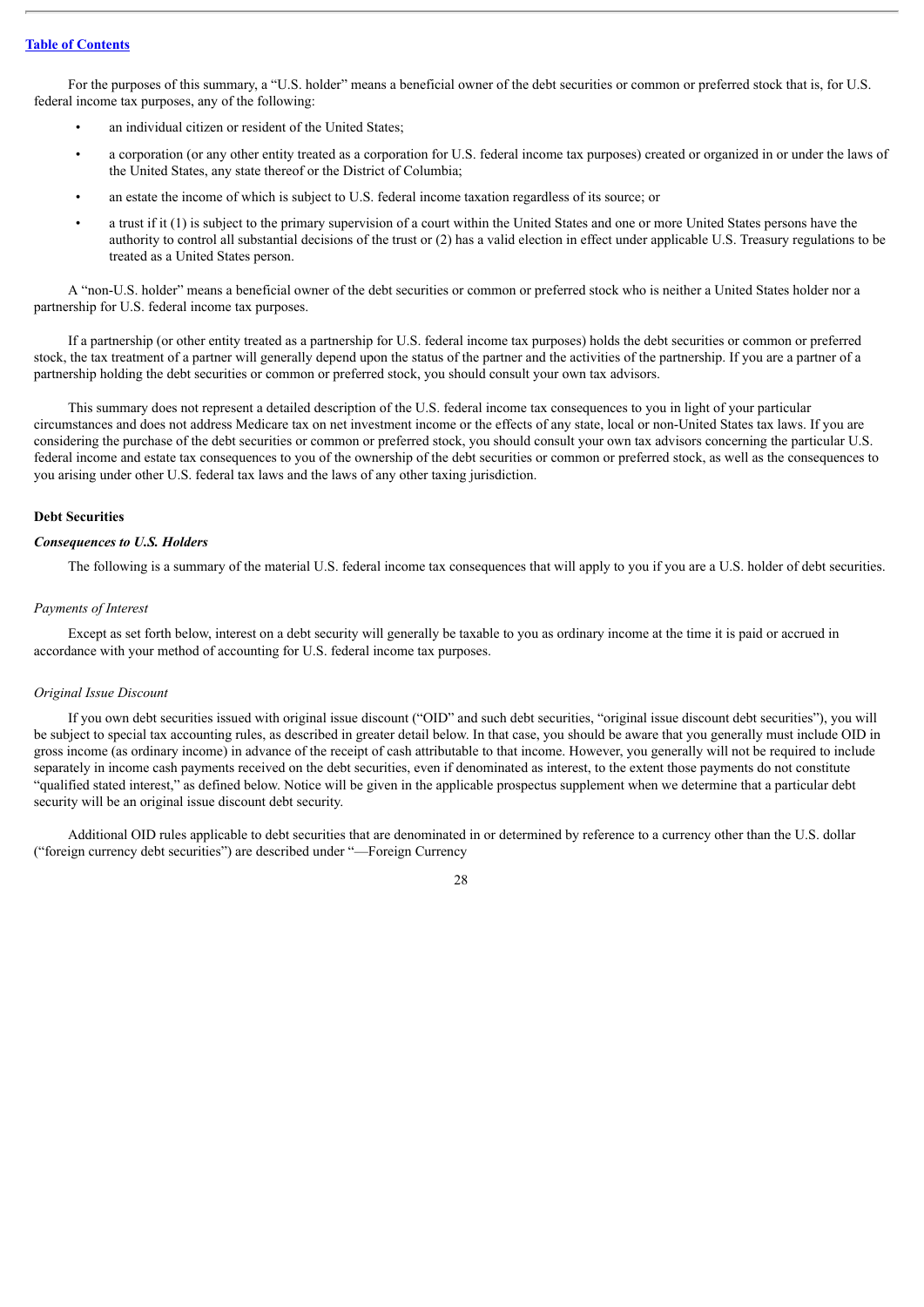Debt Securities" below. A debt security with an "issue price" that is less than its stated redemption price at maturity (the sum of all payments to be made on the debt security other than "qualified stated interest") generally will be issued with OID in an amount equal to that difference if that difference is at least 0.25% of the stated redemption price at maturity multiplied by the number of complete years to maturity.

The "issue price" of each debt security in a particular offering will be the first price at which a substantial amount of that particular offering is sold to the public for cash. The term "qualified stated interest" means stated interest that is unconditionally payable in cash or in property, other than debt instruments of the issuer, and meets all of the following conditions:

- it is payable at least once per year;
- it is payable over the entire term of the debt security; and
- it is payable at a single fixed rate or, subject to certain conditions, a rate based on one or more interest indices.

We will give you notice in the applicable prospectus supplement when we determine that a particular debt security will bear interest that is not qualified stated interest.

If you own a debt security issued with de minimis OID, which is discount that is not OID because it is less than 0.25% of the stated redemption price at maturity multiplied by the number of complete years to maturity, you generally must include the de minimis OID in income at the time principal payments on the debt securities are made in proportion to the amount paid. Any amount of de minimis OID that you have included in income will be treated as capital gain.

Certain of the debt securities may contain provisions permitting them to be redeemed prior to their stated maturity at our option and/or at your option. Original issue discount debt securities containing those features may be subject to rules that differ from the general rules discussed herein. If you are considering the purchase of original issue discount debt securities with those features, you should carefully examine the applicable prospectus supplement and should consult your own tax advisors with respect to those features since the tax consequences to you with respect to OID will depend, in part, on the particular terms and features of the debt securities.

If you own original issue discount debt securities with a maturity upon issuance of more than one year, you generally must include OID in income in advance of the receipt of some or all of the related cash payments using the "constant yield method" described in the following paragraphs.

The amount of OID that you must include in income if you are the initial holder of an original issue discount debt security is the sum of the "daily portions" of OID with respect to the debt security for each day during the taxable year or portion of the taxable year in which you held that debt security ("accrued OID"). The daily portion is determined by allocating to each day in any "accrual period" a pro rata portion of the OID allocable to that accrual period. The "accrual period" for an original issue discount debt security may be of any length and may vary in length over the term of the debt security, provided that each accrual period is no longer than one year and each scheduled payment of principal or interest occurs on the first day or the final day of an accrual period. The amount of OID allocable to any accrual period other than the final accrual period is an amount equal to the excess, if any, of:

- the debt security's "adjusted issue price" at the beginning of the accrual period multiplied by its yield to maturity, determined on the basis of compounding at the close of each accrual period and properly adjusted for the length of the accrual period, over
- the aggregate of all qualified stated interest allocable to the accrual period.

OID allocable to a final accrual period is the difference between the amount payable at maturity, other than a payment of qualified stated interest, and the adjusted issue price at the beginning of the final accrual period.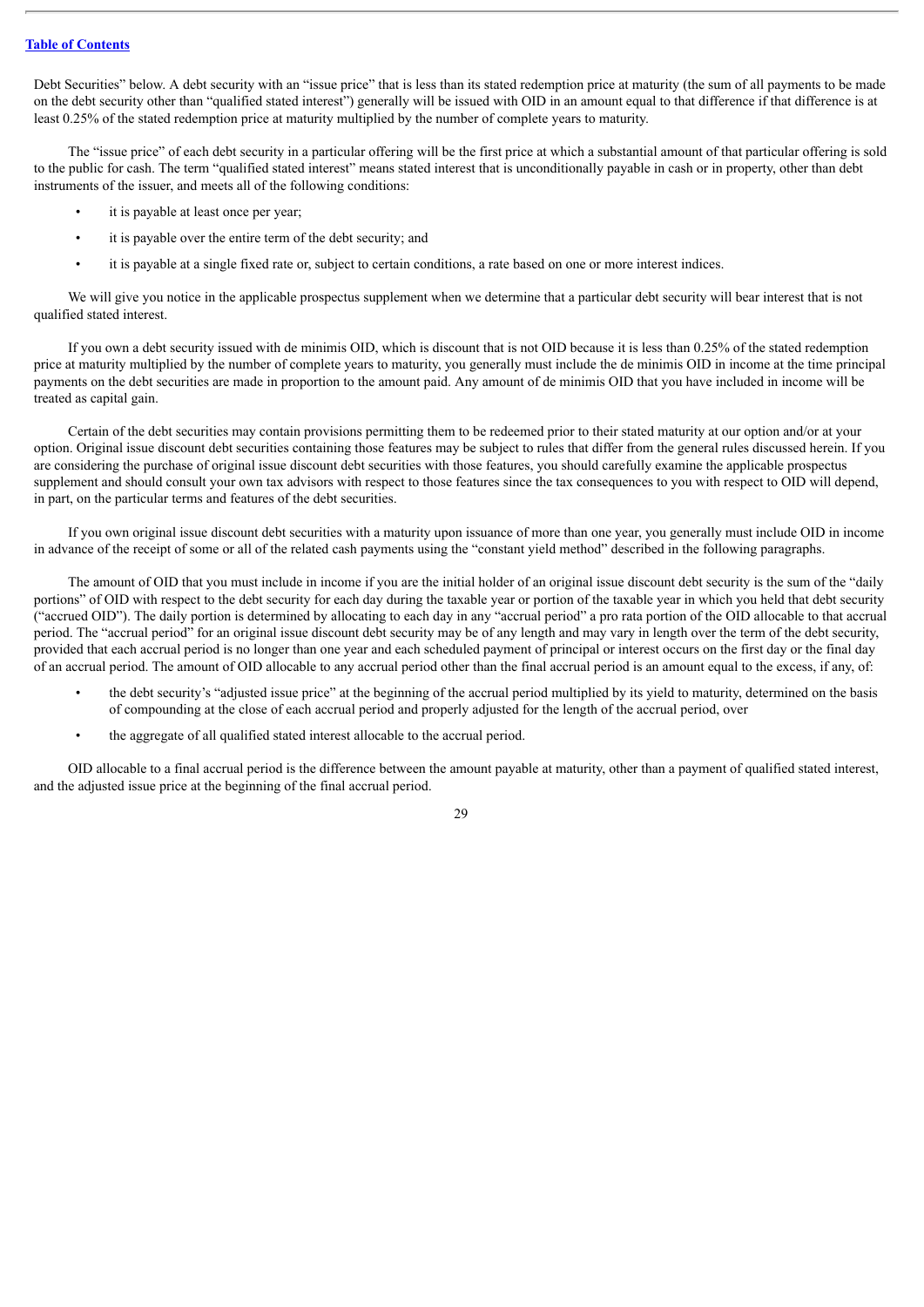Special rules will apply for calculating OID for an initial short accrual period. The "adjusted issue price" of a debt security at the beginning of any accrual period is equal to its issue price increased by the accrued OID for each prior accrual period, determined without regard to the amortization of any acquisition or bond premium, as described below, and reduced by any payments previously made on the debt security other than a payment of qualified stated interest. Under these rules, you will have to include in income increasingly greater amounts of OID in successive accrual periods. We are required to provide information returns stating the amount of OID accrued on debt securities held by persons of record other than certain exempt holders.

Debt securities that provide for a variable rate of interest and that meet certain other requirements ("floating rate debt securities") are subject to special OID rules. In the case of an original issue discount debt security that is a floating rate debt security, the "yield to maturity" and "qualified stated interest" will be determined solely for purposes of calculating the accrual of OID as though the debt security will bear interest in all periods at a fixed rate generally equal to the rate that would be applicable to interest payments on the debt security on its date of issue or, in the case of certain floating rate debt securities, the rate that reflects the yield to maturity that is reasonably expected for the debt security. Additional rules may apply if either:

- the interest on a floating rate debt security is based on more than one interest index; or
- the principal amount of the debt security is indexed in any manner.

The discussion above generally does not address debt securities providing for contingent payments. You should carefully examine the applicable prospectus supplement regarding the U.S. federal income tax consequences of the holding and disposition of any debt securities providing for contingent payments.

You may elect to treat all interest on any debt security as OID and calculate the amount includible in gross income under the constant yield method described above. For purposes of this election, interest includes stated interest, acquisition discount, OID, de minimis OID, market discount, de minimis market discount and unstated interest, as adjusted by any amortizable bond premium or acquisition premium. You should consult with your own tax advisors about this election.

#### *Short-Term Debt Securities*

In the case of debt securities having a term of one year or less ("short-term debt securities"), all payments, including all stated interest, will be included in the stated redemption price at maturity and will not be qualified stated interest. As a result, you will generally be taxed on the discount instead of stated interest. The discount will be equal to the excess of the stated redemption price at maturity over the issue price of a short-term debt security, unless you elect to compute this discount using tax basis instead of issue price. In general, individuals and certain other cash method U.S. holders of short-term debt securities are not required to include accrued discount in their income currently unless they elect to do so, but may be required to include stated interest in income as the income is received. U.S. holders that report income for U.S. federal income tax purposes on the accrual method and certain other U.S. holders are required to accrue discount on short-term debt securities (as ordinary income) on a straight-line basis, unless an election is made to accrue the discount according to a constant yield method based on daily compounding. If you are not required, and do not elect, to include discount in income currently, any gain you realize on the sale, exchange or retirement of a short-term debt security will generally be ordinary income to you to the extent of the discount accrued by you through the date of sale, exchange or retirement. In addition, if you do not elect to currently include accrued discount in income, you may be required to defer deductions for a portion of your interest expense with respect to any indebtedness attributable to the short-term debt securities.

#### *Market Discount*

If you purchase a debt security for an amount that is less than its stated redemption price at maturity (or, in the case of an original issue discount debt security, its adjusted issue price), the amount of the difference will be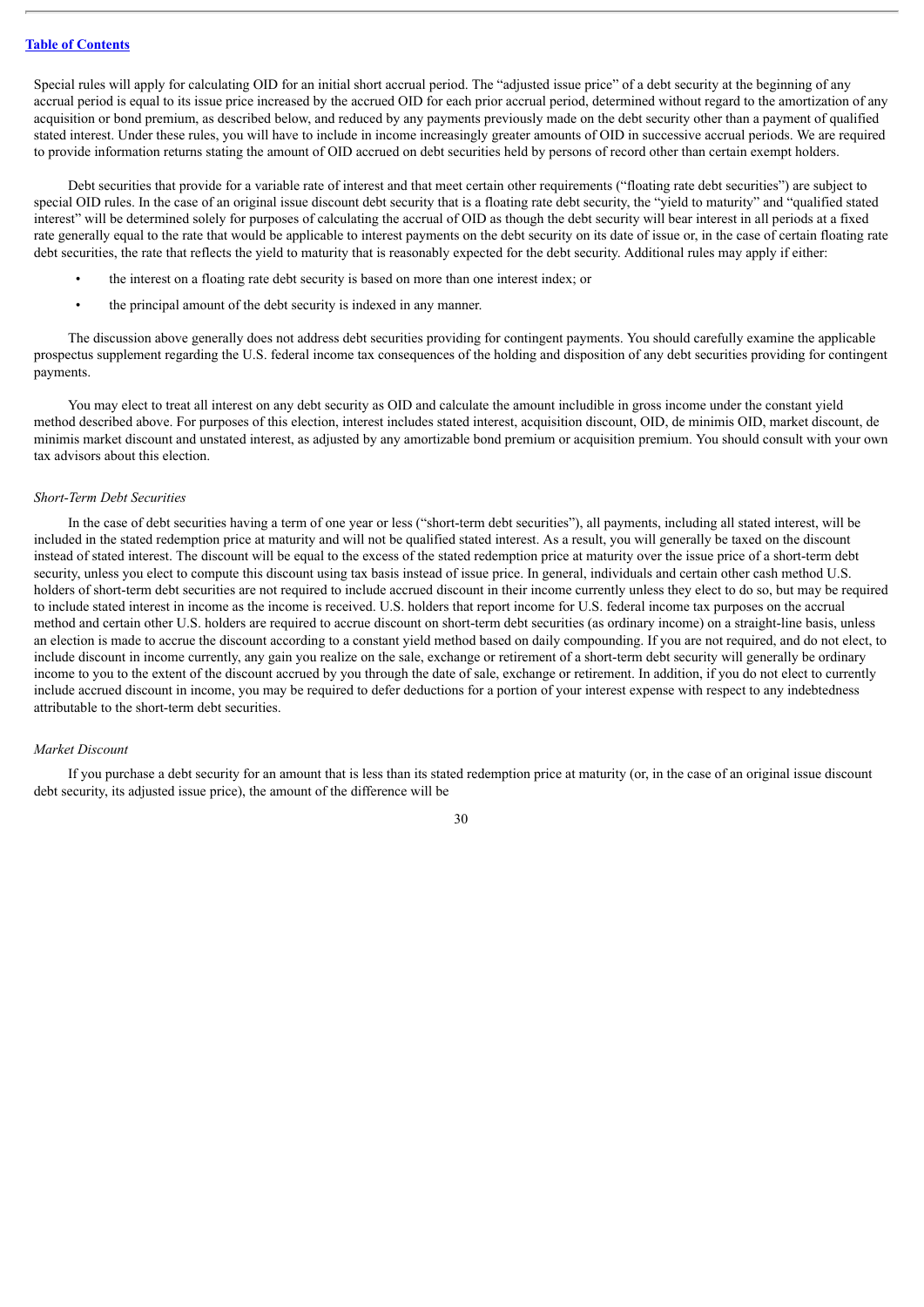treated as "market discount" for U.S. federal income tax purposes, unless that difference is less than a specified de minimis amount. Under the market discount rules, you will be required to treat any principal payment on, or any gain on the sale, exchange, retirement or other taxable disposition of, a debt security as ordinary income to the extent of the market discount that you have not previously included in income and are treated as having accrued on the debt security at the time of the payment or disposition.

In addition, you may be required to defer, until the maturity of the debt security or its earlier disposition in a taxable transaction, the deduction of all or a portion of the interest expense on any indebtedness attributable to the debt security. You may elect, on a debt security-by-debt security basis, to deduct the deferred interest expense in a tax year prior to the year of disposition. You should consult your own tax advisors before making this election.

Any market discount will be considered to accrue ratably during the period from the date of acquisition to the maturity date of the debt security, unless you elect to accrue on a constant interest method. You may elect to include market discount in income currently as it accrues, on either a ratable or constant interest method, in which case the rule described above regarding deferral of interest deductions will not apply. An election to accrue market discount on a current basis will apply to all debt instruments acquired with market discount that you acquire on or after the first day of the first taxable year to which the election applies. The election may not be revoked without the consent of the Internal Revenue Service ("IRS").

#### *Acquisition Premium, Amortizable Bond Premium*

If you purchase an original issue discount debt security for an amount that is greater than its adjusted issue price but equal to or less than the sum of all amounts payable on the debt security after the purchase date other than payments of qualified stated interest, you will be considered to have purchased that debt security at an "acquisition premium." Under the acquisition premium rules, the amount of OID that you must include in gross income with respect to the debt security for any taxable year will be reduced by the portion of the acquisition premium properly allocable to that year.

If you purchase a debt security (including an original issue discount debt security) for an amount in excess of the sum of all amounts payable on the debt security after the purchase date other than qualified stated interest, you will be considered to have purchased the debt security at a "premium" and, if it is an original issue discount debt security, you will not be required to include any OID in income. You generally may elect to amortize the premium over the remaining term of the debt security on a constant yield method as an offset to interest when includible in income under your regular accounting method. Special rules limit the amortization of premium in the case of convertible debt instruments. If you do not elect to amortize bond premium, that premium will decrease the gain or increase the loss you would otherwise recognize on retirement or other disposition of the debt security.

#### *Sale, Exchange, Retirement or Other Taxable Disposition of Debt Securities*

Upon the sale, exchange, retirement or other taxable disposition of a debt security, you will recognize gain or loss equal to the difference between the amount you realize upon the sale, exchange, retirement or other taxable disposition (less an amount equal to any accrued but unpaid qualified stated interest, which will be taxable as interest income to the extent not previously included in income) and your adjusted tax basis in the debt security. Your adjusted tax basis in a debt security will generally be your cost for that debt security, increased by OID, market discount or any discount with respect to a short-term debt security that you previously included in income, and reduced by any amortized premium and any cash payments on the debt security other than qualified stated interest. Except as described above with respect to certain short-term debt securities or market discount, or with respect to gain or loss attributable to changes in exchange rates as discussed below with respect to foreign currency debt securities, any gain or loss you recognize will generally be capital gain or loss and will generally be long-term capital gain or loss if you have held the debt security for more than one year. Longterm capital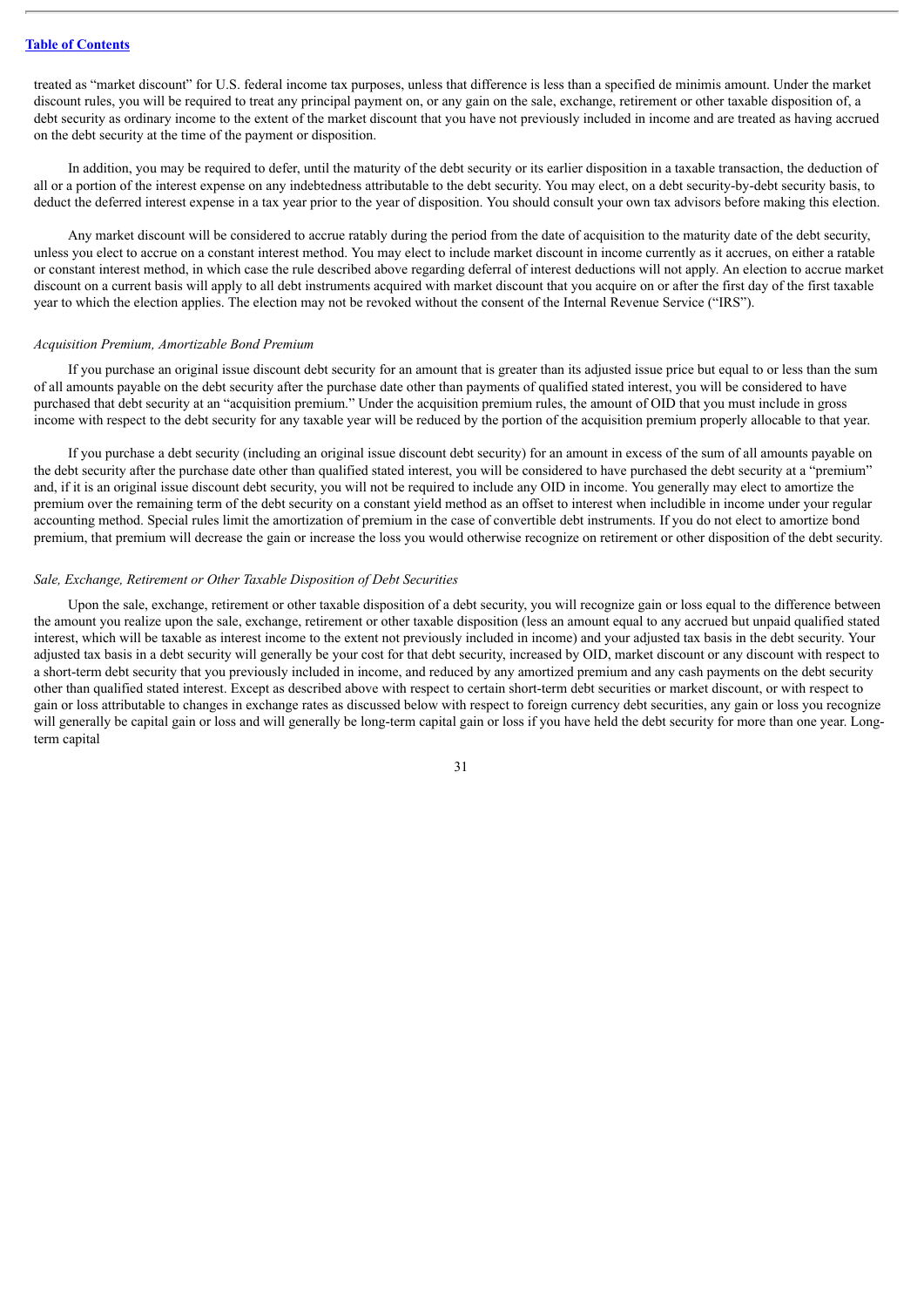gains of non-corporate U.S. holders (including individuals) are eligible for reduced rates of taxation. The deductibility of capital losses is subject to **limitations** 

#### *Foreign Currency Debt Securities*

*Payments of Interest*. If you receive interest payments made in a foreign currency and you use the cash basis method of accounting for U.S. federal income tax purposes, you will be required to include in income the U.S. dollar value of the amount received, determined by translating the foreign currency received at the spot rate of exchange (the "spot rate") in effect on the date such payment is received regardless of whether the payment is in fact converted into U.S. dollars. You will not recognize exchange gain or loss with respect to the receipt of such payment.

If you use the accrual method of accounting for U.S. federal income tax purposes, you may determine the amount of income recognized with respect to such interest in accordance with either of two methods. Under the first method, you will be required to include in income for each taxable year the U.S. dollar value of the interest that has accrued during such year, determined by translating such interest at the average rate of exchange for the period or periods (or portions thereof) in such year during which such interest accrued. Under the second method, you may elect to translate interest income at the spot rate on the last day of the accrual period (or the last day of the taxable year if the accrual period straddles your taxable year) or the date the interest payment is received if such date is within five business days of the end of the accrual period.

In addition, if you use the accrual method of accounting, upon receipt of an interest payment on a debt security (including, upon the sale or other taxable disposition of a debt security, the receipt of proceeds which include amounts attributable to accrued interest previously included in income), you will recognize exchange gain or loss in an amount equal to the difference between the U.S. dollar value of such payment (determined by translating the foreign currency received at the spot rate for such foreign currency on the date such payment is received) and the U.S. dollar value of the interest income you previously included in income with respect to such payment. Any such exchange gain or loss will generally be treated as U.S. source ordinary income or loss.

*Original Issue Discount*. OID on a debt security that is also a foreign currency debt security will be determined for any accrual period in the applicable foreign currency and then translated into U.S. dollars, in the same manner as interest income accrued by a holder on the accrual basis, as described above. You will recognize exchange gain or loss when OID is paid (including, upon the sale or other taxable disposition of a debt security, the receipt of proceeds that include amounts attributable to OID previously included in income) to the extent of the difference between the U.S. dollar value of such payment (determined by translating the foreign currency received at the spot rate for such foreign currency on the date such payment is received) and the U.S. dollar value of the accrued OID (determined in the same manner as for accrued interest). For these purposes, all receipts on a debt security will be viewed:

- first, as the receipt of any stated interest payments called for under the terms of the debt security,
- second, as receipts of previously accrued OID (to the extent thereof), with payments considered made for the earliest accrual periods first, and
- third, as the receipt of principal.

*Market Discount and Bond Premium.* The amount of market discount includible in income with respect to a foreign currency debt security will generally be determined by translating the market discount (determined in the foreign currency) into U.S. dollars at the spot rate on the date the foreign currency debt security is retired or otherwise disposed of. If you have elected to accrue market discount currently, then the amount which accrues is determined in the foreign currency and then translated into U.S. dollars on the basis of the average exchange rate in effect during the accrual period. You will recognize exchange gain or loss with respect to market discount which is accrued currently using the approach applicable to the accrual of interest income as described above.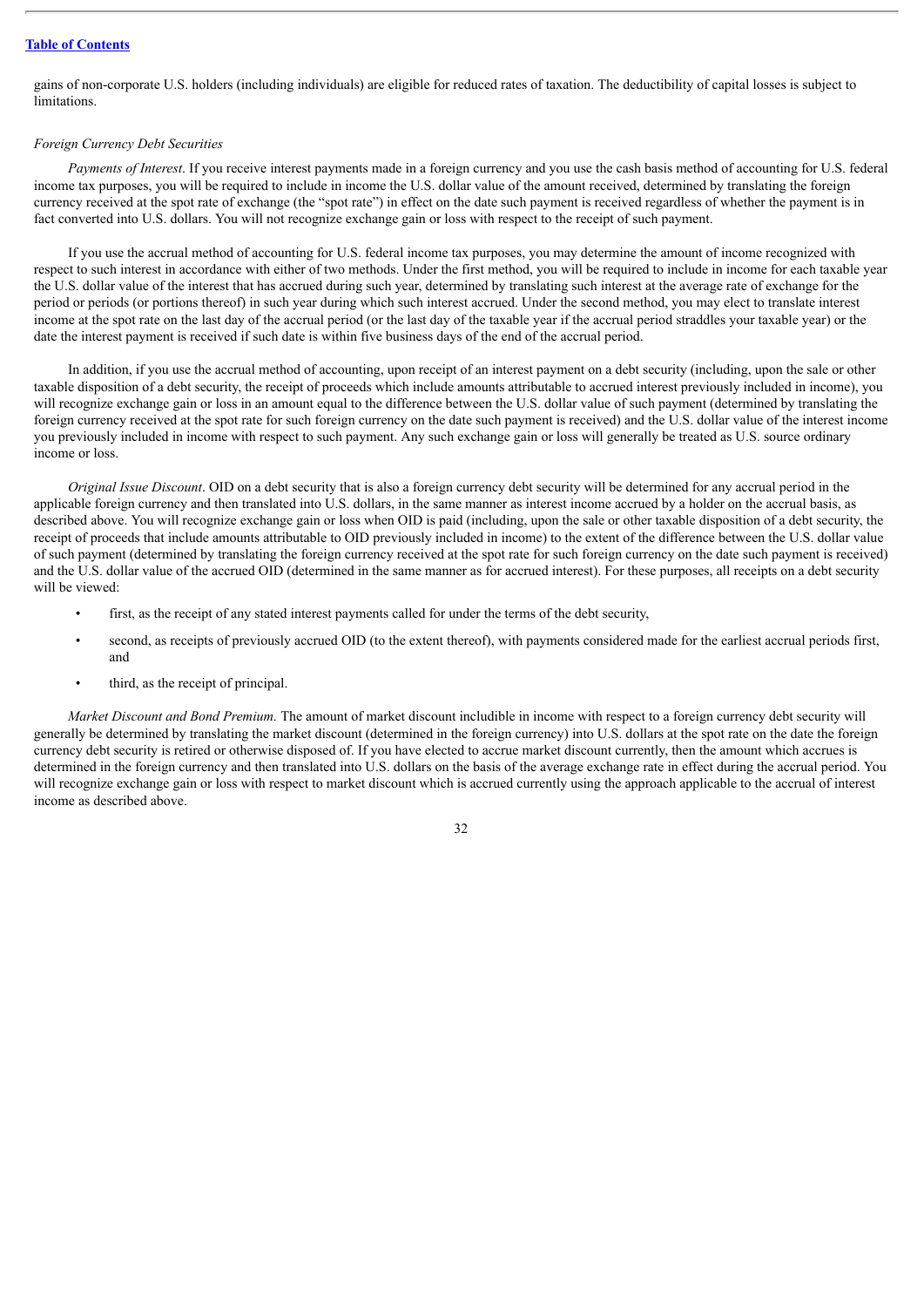Bond premium on a foreign currency debt security will be computed in the applicable foreign currency. If you have elected to amortize the premium, the amortizable bond premium will reduce interest income in the applicable foreign currency. At the time bond premium is amortized, exchange gain or loss will be realized with respect to such amortized premium based on the difference between spot rates at such time and the time of acquisition of the foreign currency debt security.

*Sale, Exchange, Retirement or Other Taxable Disposition of Foreign Currency Debt Securities*. Upon the sale, exchange, retirement or other taxable disposition of a foreign currency debt security, you will recognize gain or loss equal to the difference between the amount realized upon the sale, exchange, retirement or other taxable disposition (less an amount equal to any accrued but unpaid qualified stated interest, which will be treated as a payment of interest for U.S. federal income tax purposes) and your adjusted tax basis in the foreign currency debt security. Your initial tax basis in a foreign currency debt security will generally be your U.S. dollar cost. If you purchased a foreign currency debt security with foreign currency, your U.S. dollar cost will generally be the U.S. dollar value of the foreign currency amount paid for such foreign currency debt security, determined by translating the foreign currency at the spot rate at the time of such purchase. If your foreign currency debt security is sold, exchanged, retired or otherwise disposed of for an amount denominated in foreign currency, then your amount realized generally will be based on the spot rate of the foreign currency on the date of the sale, exchange, retirement or other taxable disposition. If, however, you are a cash method taxpayer and the foreign currency debt securities are traded on an established securities market for U.S. federal income tax purposes, foreign currency paid or received will be translated into U.S. dollars at the spot rate on the settlement date of the purchase or sale. An accrual method taxpayer may elect the same treatment with respect to the purchase and sale of foreign currency debt securities traded on an established securities market, provided that the election is applied consistently.

Except as described above with respect to certain short-term debt securities or market discount, and subject to the foreign currency rules discussed below, any gain or loss recognized upon the sale, exchange, retirement or other taxable disposition of a foreign currency debt security will generally be capital gain or loss and will generally be long-term capital gain or loss if you have held the foreign currency debt security for more than one year. Longterm capital gains of non-corporate U.S. holders (including individuals) are eligible for reduced rates of taxation. The deductibility of capital losses is subject to limitations. Gain or loss realized by you on the sale, exchange, retirement or other taxable disposition of a foreign currency debt security will generally be treated as U.S. source gain or loss.

A portion of your gain or loss with respect to the principal amount of a foreign currency debt security may be treated as exchange gain or loss. Exchange gain or loss will generally be treated as U.S. source ordinary income or loss. For these purposes, the principal amount of the foreign currency debt security is your purchase price for the foreign currency debt security calculated in the foreign currency on the date of purchase, and the amount of exchange gain or loss recognized is equal to the difference between (i) the U.S. dollar value of the principal amount determined at the spot rate on the date of the sale, exchange, retirement or other taxable disposition of the foreign currency debt security and (ii) the U.S. dollar value of the principal amount determined at the spot rate on the date you purchased the foreign currency debt security (or, possibly, in the case of cash basis or electing accrual basis taxpayers, the settlement dates of such purchase and taxable disposition, if the foreign currency debt security is treated as traded on an established securities market for U.S. federal income tax purposes). The amount of exchange gain or loss realized on the disposition of the foreign currency debt security (with respect to both principal and accrued interest) will be limited to the amount of overall gain or loss realized on the disposition of the foreign currency debt security.

*Exchange Gain or Loss with Respect to Foreign Currency*. Your tax basis in any foreign currency received as interest on a foreign currency debt security or on the sale, exchange, retirement or other taxable disposition of a foreign currency debt security will be the U.S. dollar value thereof at the spot rate in effect on the date the foreign currency is received. Any gain or loss recognized by you on a sale, exchange or other disposition of the foreign currency will generally be treated as U.S. source ordinary income or loss.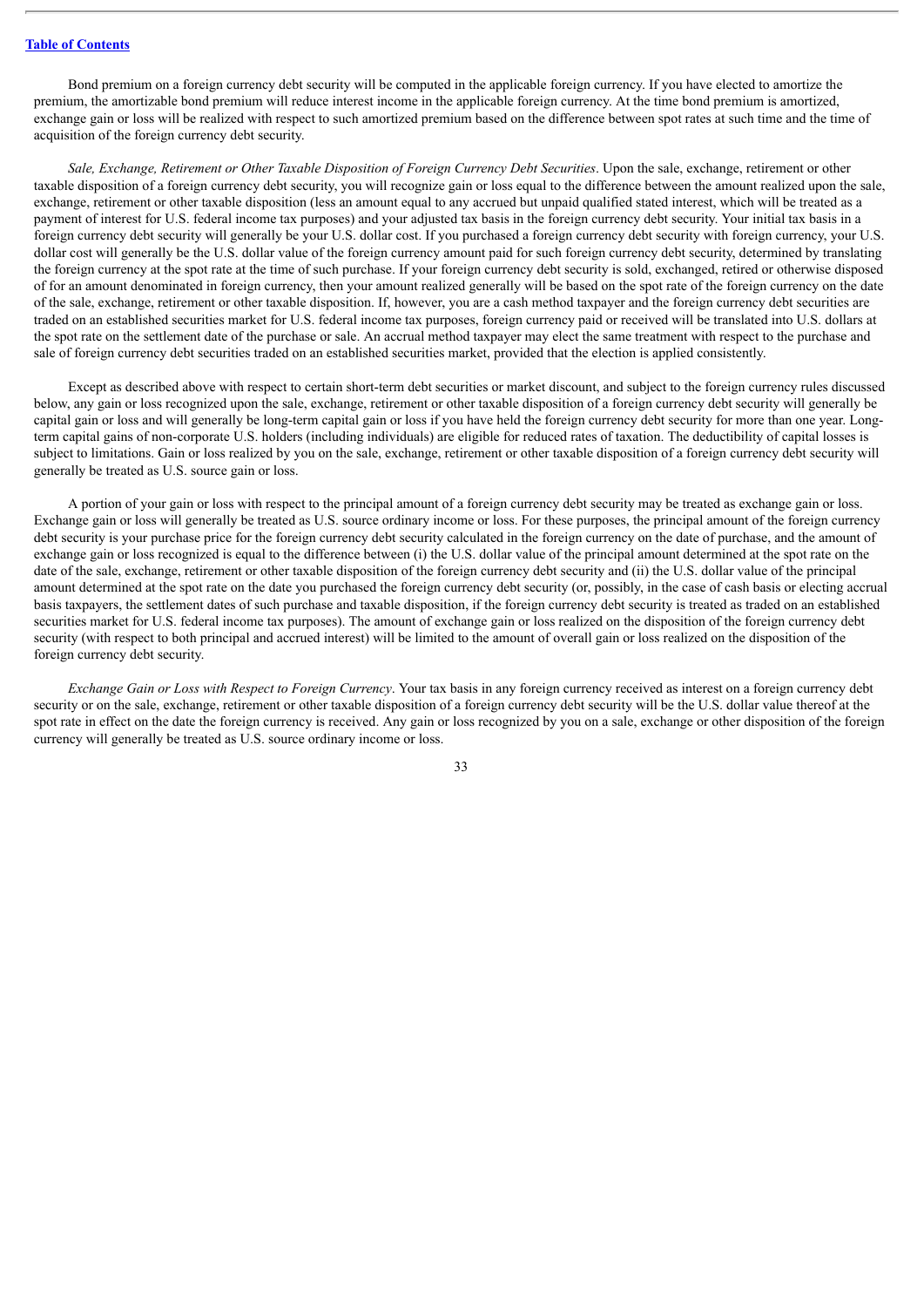*Dual Currency Debt Securities.* If so specified in an applicable prospectus supplement relating to a foreign currency debt security, we may have the option to make all payments of principal and interest scheduled after the exercise of such option in a currency other than the specified currency (such debt securities, "dual currency debt securities"). Applicable U.S. Treasury regulations generally (i) apply the principles contained in the regulations governing contingent debt instruments to dual currency debt securities in the "predominant currency" of the dual currency debt securities and (ii) apply the rules discussed above with respect to foreign currency debt securities with OID for the translation of interest and principal into U.S. dollars. If you are considering the purchase of dual currency debt securities, you should carefully examine the applicable prospectus supplement and should consult your own tax advisors regarding the U.S. federal income tax consequences of the holding and disposition of such debt securities.

*Reportable Transactions*. Treasury regulations issued under the Code meant to require the reporting of certain tax shelter transactions could be interpreted to cover transactions generally not regarded as tax shelters, including certain foreign currency transactions. Under the Treasury regulations, certain transactions are required to be reported to the IRS, including, in certain circumstances, a sale, exchange, retirement or other taxable disposition of a foreign currency debt security or foreign currency received in respect of a foreign currency debt security to the extent that such sale, exchange, retirement or other taxable disposition results in a tax loss in excess of a threshold amount. If you are considering the purchase of a foreign currency debt security, you should consult with your own tax advisors to determine the tax return obligations, if any, with respect to an investment in the debt securities, including any requirement to file IRS Form 8886 (Reportable Transaction Disclosure Statement).

#### *Consequences to Non-U.S. Holders*

The following is a summary of the material U.S. federal income and estate tax consequences that will apply to you if you are a non-U.S. holder of debt securities.

# *U.S. Federal Withholding Tax*

Subject to the discussions of backup withholding and FATCA below, U.S. federal withholding tax will not apply to any payment of interest on the debt securities (including OID) under the "portfolio interest rule," provided that:

- interest paid on the debt securities is not effectively connected with your conduct of a trade or business in the United States;
- you do not actually (or constructively) own 10% or more of the total combined voting power of all classes of our voting stock within the meaning of the Code and applicable U.S. Treasury regulations;
- you are not a controlled foreign corporation that is related to us through stock ownership;
- you are not a bank whose receipt of interest on the debt securities is described in Section  $881(c)(3)(A)$  of the Code;
- the interest is not considered contingent interest under Section 871(h)(4)(A) of the Code and the U.S. Treasury regulations; and
- either (a) you provide your name and address on an applicable IRS Form W-8, and certify, under penalties of perjury, that you are not a United States person as defined under the Code or (b) you hold your debt securities through certain foreign intermediaries and satisfy the certification requirements of applicable U.S. Treasury regulations. Special certification rules apply to non-U.S. holders that are passthrough entities rather than corporations or individuals.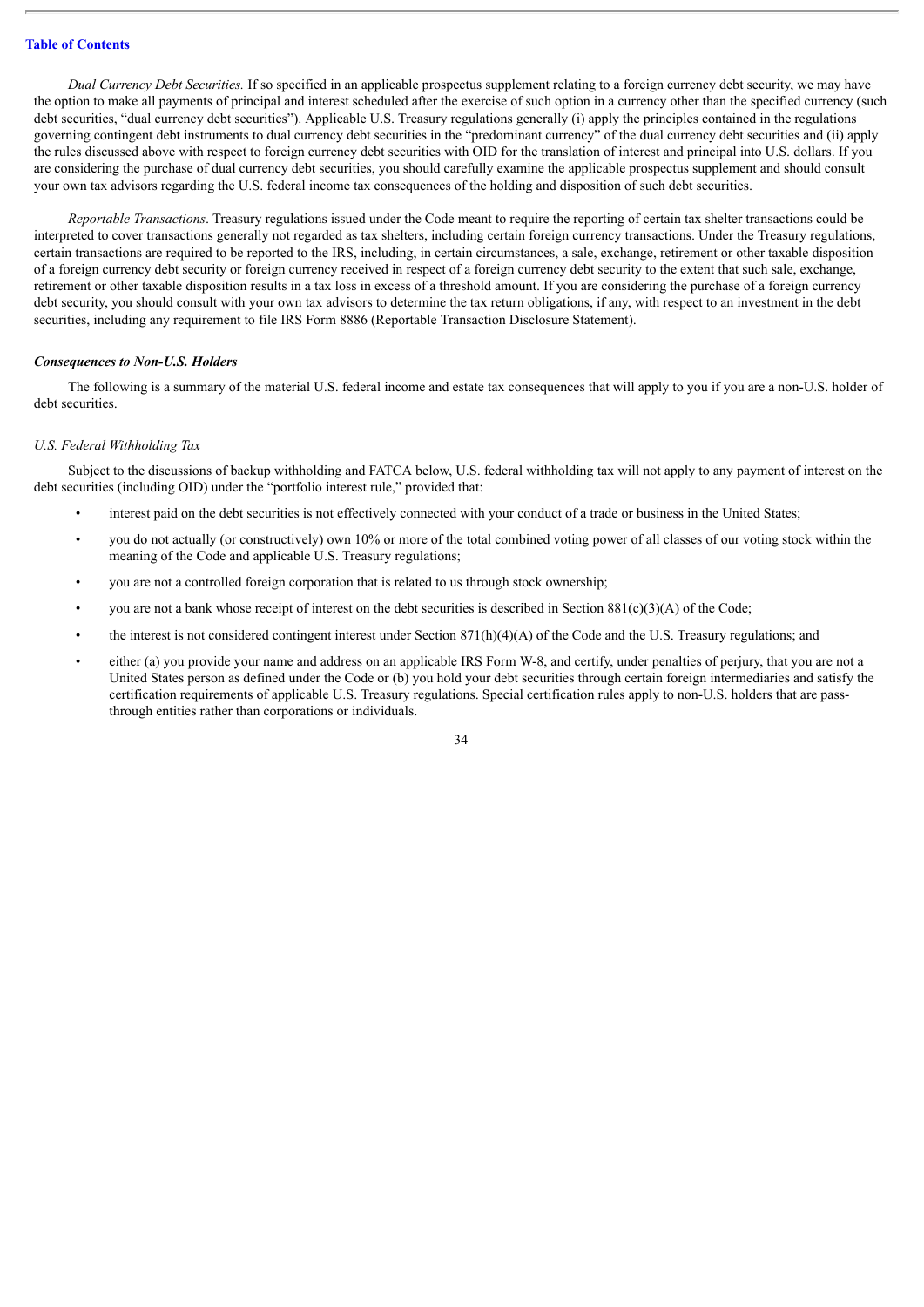If you cannot satisfy the requirements described above, payments of interest, including OID, made to you will be subject to a 30% U.S. federal withholding tax, unless you provide the applicable withholding agent with a properly executed:

- IRS Form W-8BEN or IRS Form W-8BEN-E (or other applicable form) claiming an exemption from or reduction in withholding under the benefit of an applicable income tax treaty or
- IRS Form W-8ECI (or other applicable form) stating that interest paid on the debt securities is not subject to withholding tax because it is effectively connected with your conduct of a trade or business in the United States (as discussed below under "—U.S. Federal Income Tax").

The 30% U.S. federal withholding tax generally will not apply to any payment of principal or gain that you realize on the sale, exchange, retirement or other taxable disposition of a debt security.

#### *U.S. Federal Income Tax*

If you are engaged in a trade or business in the United States and interest, including OID, on the debt securities is effectively connected with the conduct of that trade or business (and, if required by an applicable income tax treaty, is attributable to a U.S. permanent establishment), then you will be subject to U.S. federal income tax on that interest on a net income basis in the same manner as if you were a United States person as defined under the Code. In addition, if you are a foreign corporation, you may be subject to a branch profits tax equal to 30% (or lower applicable income tax treaty rate) of your effectively connected earnings and profits, subject to adjustments. Any effectively connected interest will be exempt from the 30% U.S. federal withholding tax, provided the certification requirements discussed above in "—U.S. Federal Withholding Tax" are satisfied.

Subject to the discussion of backup withholding below, any gain realized on the sale, exchange, retirement or other taxable disposition of a debt security generally will not be subject to U.S. federal income tax unless:

- the gain is effectively connected with your conduct of a trade or business in the United States (and, if required by an applicable income tax treaty, is attributable to a U.S. permanent establishment), in which case such gain will generally be subject to U.S. federal income tax (and possibly branch profits tax) in the same manner as effectively connected interest as described above; or
- you are an individual who is present in the United States for 183 days or more in the taxable year of that disposition and certain other conditions are met, in which case, unless an applicable income tax treaty provides otherwise, you will generally be subject to a 30% U.S. federal income tax on any gain recognized, which may be offset by certain U.S. source losses.

# *U.S. Federal Estate Tax*

If you are an individual and are not a U.S. citizen or a resident of the United States (as specifically defined for U.S. federal estate tax purposes), your estate will not be subject to U.S. federal estate tax on debt securities beneficially owned by you at the time of your death, provided that any payment to you of interest on the debt securities (including OID), if received at such time, would be eligible for exemption from the 30% U.S. federal withholding tax under the "portfolio interest rule" described above under "—U.S. Federal Withholding Tax," without regard to the statement requirement described in the sixth bullet point of that section.

# *Information Reporting and Backup Withholding*

#### *U.S. Holders*

In general, information reporting requirements will apply to payments of interest (including OID) and principal on a debt security and the proceeds from the sale or other disposition of a debt security paid to you, unless you are an exempt recipient. A backup withholding tax may apply to such payments if you fail to provide a taxpayer identification number or a certification of exempt status, or if you fail to report in full dividend and interest income.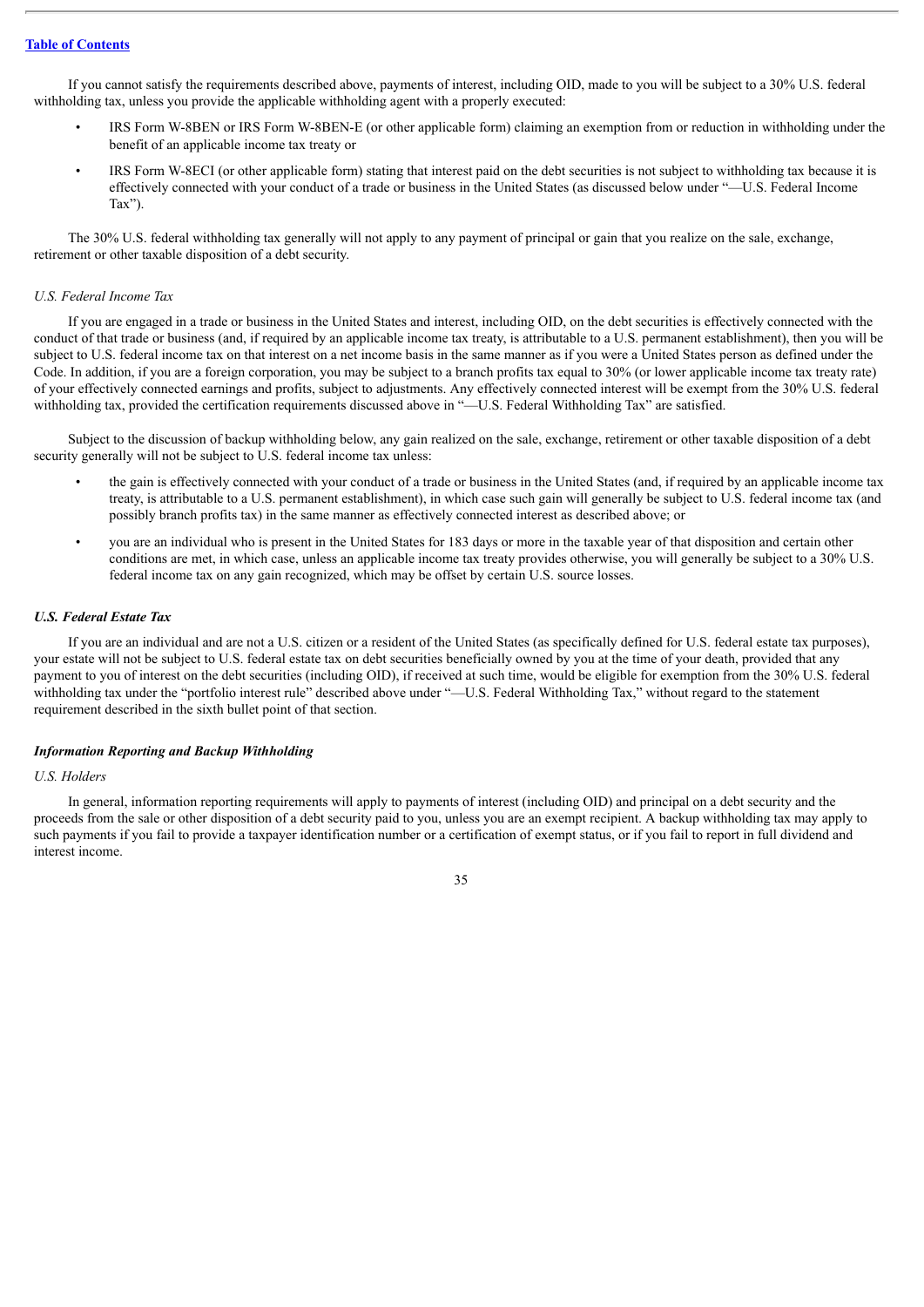Backup withholding is not an additional tax and any amounts withheld under the backup withholding rules will be allowed as a refund or a credit against your U.S. federal income tax liability provided the required information is timely furnished to the IRS.

#### *Non-U.S. Holders*

Interest (including OID) paid to you and the amount of tax, if any, withheld with respect to those payments generally will be reported to the IRS. Copies of the information returns reporting such interest payments and any withholding may also be made available to the tax authorities in the country in which you reside under the provisions of an applicable income tax treaty.

In general, you will not be subject to backup withholding with respect to payments on the debt securities that we make to you provided that the applicable withholding agent does not have actual knowledge or reason to know that you are a United States person as defined under the Code, and such withholding agent has received from you the statement described above in the sixth bullet point under "Consequences to Non-U.S. Holders—U.S. Federal Withholding Tax."

Information reporting and, depending on the circumstances, backup withholding will apply to the proceeds of a sale of debt securities within the United States or conducted through certain U.S.-related financial intermediaries, unless you certify under penalties of perjury that you are a non-U.S. holder (and the payor does not have actual knowledge or reason to know that you are a United States person as defined under the Code), or you otherwise establish an exemption.

Backup withholding is not an additional tax and any amounts withheld under the backup withholding rules will be allowed as a refund or a credit against your U.S. federal income tax liability provided the required information is timely furnished to the IRS.

#### *Additional Withholding Requirements*

Under Sections 1471 through 1474 of the Code (such Sections commonly referred to as "FATCA"), a 30% U.S. federal withholding tax may apply to any interest on the debt securities paid to (i) a "foreign financial institution" (as specifically defined in the Code) which does not provide sufficient documentation, typically on IRS Form W-8BEN-E, evidencing either (x) an exemption from FATCA, or (y) its compliance (or deemed compliance) with FATCA (which may alternatively be in the form of compliance with an intergovernmental agreement with the United States) in a manner which avoids withholding, or (ii) a "non-financial foreign entity" (as specifically defined in the Code) which does not provide sufficient documentation, typically on IRS Form W-8BEN-E, evidencing either (x) an exemption from FATCA, or (y) adequate information regarding certain substantial U.S. beneficial owners of such entity (if any). If an interest payment is both subject to withholding under FATCA and subject to the withholding tax discussed above under "Consequences to Non-U.S. Holders—U.S. Federal Withholding Tax," the withholding under FATCA may be credited against, and therefore reduce, such other withholding tax. You should consult your own tax advisors regarding these rules and whether they may be relevant to your ownership and disposition of the debt securities.

#### **Common and Preferred Stock**

# *Consequences to U.S. Holders*

The U.S. federal income tax consequences of the purchase, ownership or disposition of our stock depend on a number of factors including:

- the terms of the stock;
- any put or call option or redemption provisions with respect to the stock;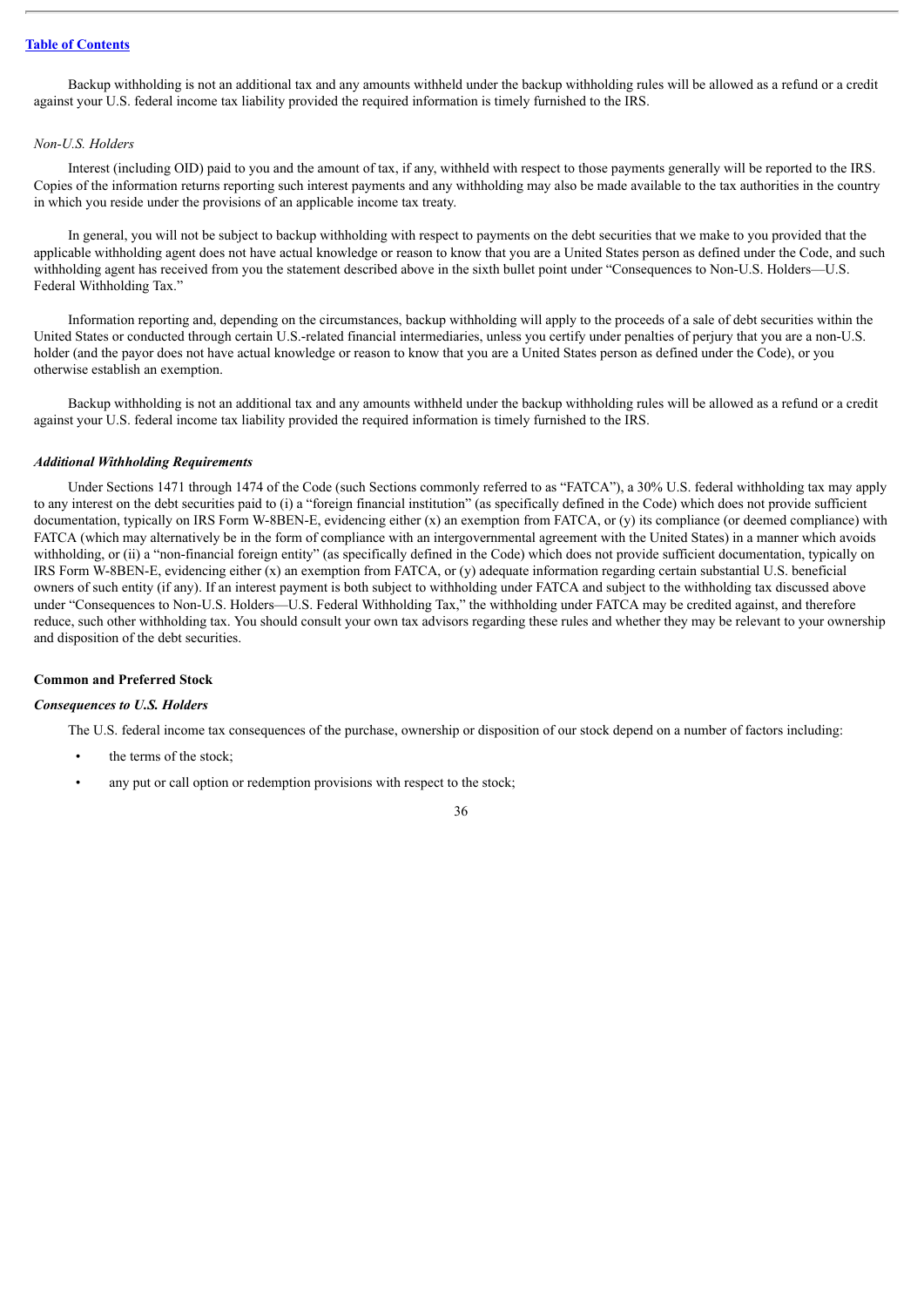- any conversion or exchange feature with respect to the stock; and
- the price at which the stock is sold.

U.S. holders should carefully examine the applicable prospectus supplement regarding the material U.S. federal income tax consequences, if any, of the holding and disposition of our stock.

#### *Consequences to Non-U.S. Holders*

# *Dividends*

In the event that we make a distribution of cash or other property (other than certain pro rata distributions of our stock) in respect of our common or preferred stock, the distribution generally will be treated as a dividend for U.S. federal income tax purposes to the extent it is paid from our current or accumulated earnings and profits, as determined under U.S. federal income tax principles. Any portion of a distribution that exceeds our current and accumulated earnings and profits generally will be treated first as a tax-free return of capital, causing a reduction in the adjusted tax basis of a non-U.S. holder's common or preferred stock, and to the extent the amount of the distribution exceeds a non-U.S. holder's adjusted tax basis in our common or preferred stock, the excess will be treated as gain from the disposition of our common or preferred stock (the tax treatment of which is discussed below under "—Gain on Disposition of Common Stock and Preferred Stock").

Dividends paid to a non-U.S. holder of our common or preferred stock generally will be subject to withholding of U.S. federal income tax at a 30% rate or such lower rate as may be specified by an applicable income tax treaty. However, dividends that are effectively connected with the conduct of a trade or business by the non-U.S. holder within the United States (and, if required by an applicable income tax treaty, are attributable to a U.S. permanent establishment) are not subject to withholding, provided certain certification and disclosure requirements are satisfied. Instead, such dividends are subject to U.S. federal income tax on a net income basis in the same manner as if the non-U.S. holder were a United States person as defined under the Code. Any such effectively connected dividends received by a foreign corporation may be subject to an additional "branch profits tax" at a 30% rate or such lower rate as may be specified by an applicable income tax treaty.

A non-U.S. holder of our common or preferred stock who wishes to claim the benefit of an applicable treaty rate and avoid backup withholding, as discussed below, for dividends will be required (a) to provide the applicable withholding agent with a properly executed IRS Form W-8BEN or IRS Form W-8BEN-E (or other applicable form) certifying under penalties of perjury that such holder is not a United States person as defined under the Code and is eligible for treaty benefits or (b) if our common or preferred stock is held through certain foreign intermediaries, to satisfy the relevant certification requirements of applicable U.S. Treasury regulations. Special certification and other requirements apply to certain non-U.S. holders that are pass-through entities rather than corporations or individuals.

A non-U.S. holder of our common or preferred stock eligible for a reduced rate of U.S. withholding tax pursuant to an income tax treaty may obtain a refund of any excess amounts withheld by timely filing an appropriate claim for refund with the IRS.

#### *Gain on Disposition of Common Stock and Preferred Stock*

Subject to the discussion of backup withholding below, any gain realized on the sale or other disposition of our common or preferred stock generally will not be subject to U.S. federal income tax unless:

- the gain is effectively connected with a trade or business of the non-U.S. holder in the United States (and, if required by an applicable income tax treaty, is attributable to a U.S. permanent establishment of the non-U.S. holder);
- the non-U.S. holder is an individual who is present in the United States for 183 days or more in the taxable year of that disposition, and certain other conditions are met; or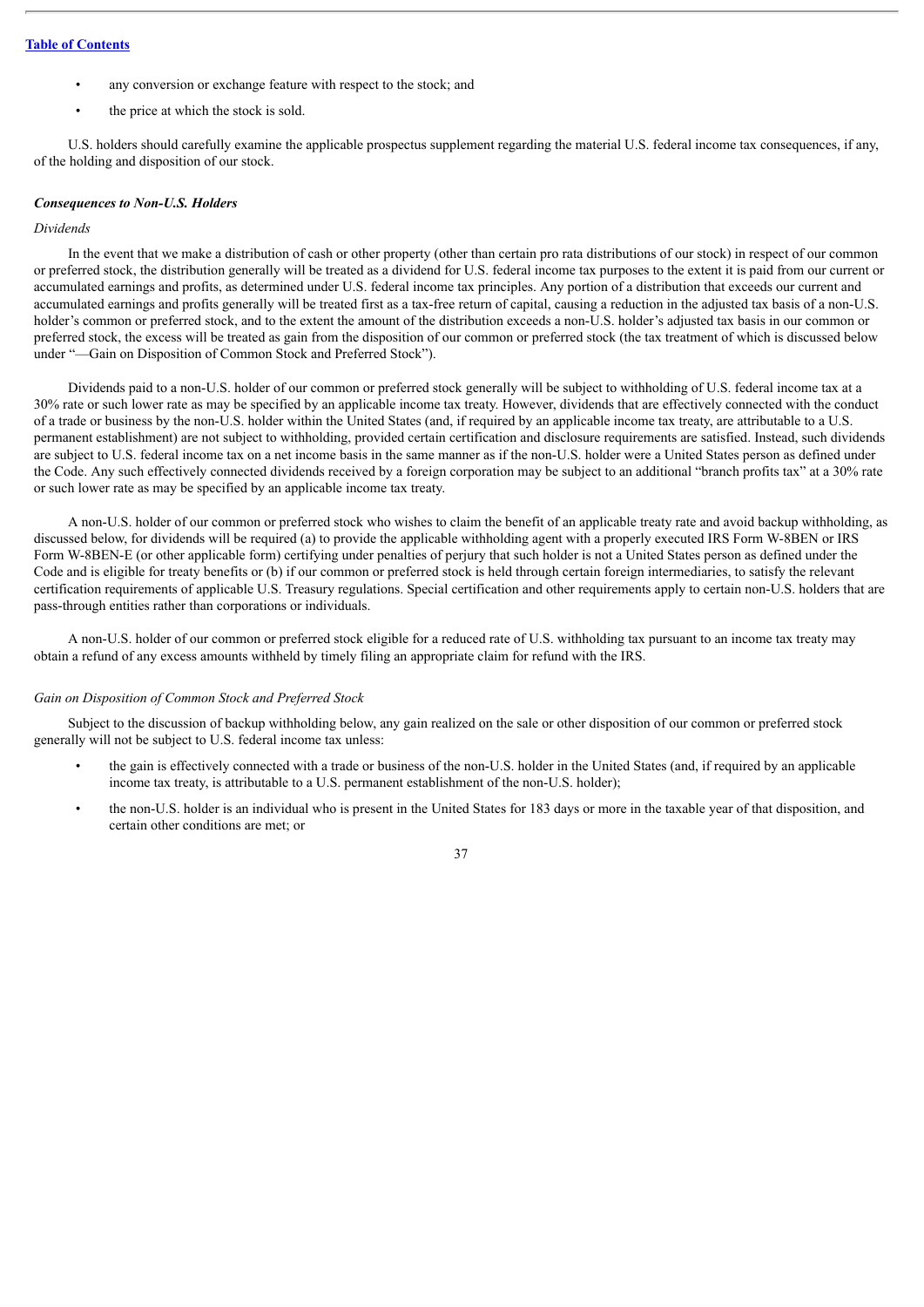• we are or have been a "United States real property holding corporation" for U.S. federal income tax purposes and certain other conditions are met.

A non-U.S. holder described in the first bullet point immediately above will be subject to tax on the net gain derived from the sale or other disposition in the same manner as if such holder were a United States person as defined under the Code. In addition, if a non-U.S. holder described in the first bullet point immediately above is a foreign corporation for U.S. federal income tax purposes, the gain realized by such non-U.S. holder may be subject to an additional "branch profits tax" equal to 30% of its effectively connected earnings and profits or at such lower rate as may be specified by an applicable income tax treaty.

An individual non-U.S. holder described in the second bullet point immediately above will be subject to a flat 30% (or such lower rate as may be specified by an applicable income tax treaty) tax on the gain derived from the sale or other disposition, which gain may be offset by U.S. source capital losses, even though the individual is not considered a resident of the United States.

We believe we are not and do not anticipate becoming a "United States real property holding corporation" for U.S. federal income tax purposes.

#### *Federal Estate Tax*

Common or preferred stock held by an individual non-U.S. holder at the time of death will be included in such holder's gross estate for U.S. federal estate tax purposes, unless an applicable estate tax treaty provides otherwise.

# *Information Reporting and Backup Withholding*

Payors must report annually to the IRS and to each non-U.S. holder the amount of dividends paid to such holder and the tax withheld with respect to such dividends, regardless of whether withholding was required. Copies of the information returns reporting such dividends and withholding may also be made available to the tax authorities in other countries under the provisions of an applicable income tax treaty.

A non-U.S. holder will be subject to backup withholding for dividends paid to such holder unless such holder certifies under penalties of perjury that it is a non-U.S. holder (and the payor does not have actual knowledge or reason to know that such holder is a United States person as defined under the Code), or such holder otherwise establishes an exemption.

Information reporting and, depending on the circumstances, backup withholding will apply to the proceeds of a sale or other disposition of our common or preferred stock within the United States or conducted through certain U.S.-related financial intermediaries, unless the beneficial owner certifies under penalties of perjury that it is a non-U.S. holder (and the payor does not have actual knowledge or reason to know that the beneficial owner is a United States person as defined under the Code), or such owner otherwise establishes an exemption.

Backup withholding is not an additional tax and any amounts withheld under the backup withholding rules will be allowed as a refund or a credit against a non-U.S. holder's U.S. federal income tax liability provided the required information is timely furnished to the IRS.

#### *Additional Withholding Requirements*

Under Sections 1471 through 1474 of the Code (such Sections commonly referred to as "FATCA"), a 30% U.S. federal withholding tax may apply to any dividends on our common or preferred stock paid to (i) a "foreign financial institution" (as specifically defined in the Code) which does not provide sufficient documentation, typically on IRS Form W-8BEN-E, evidencing either (x) an exemption from FATCA, or (y) its compliance (or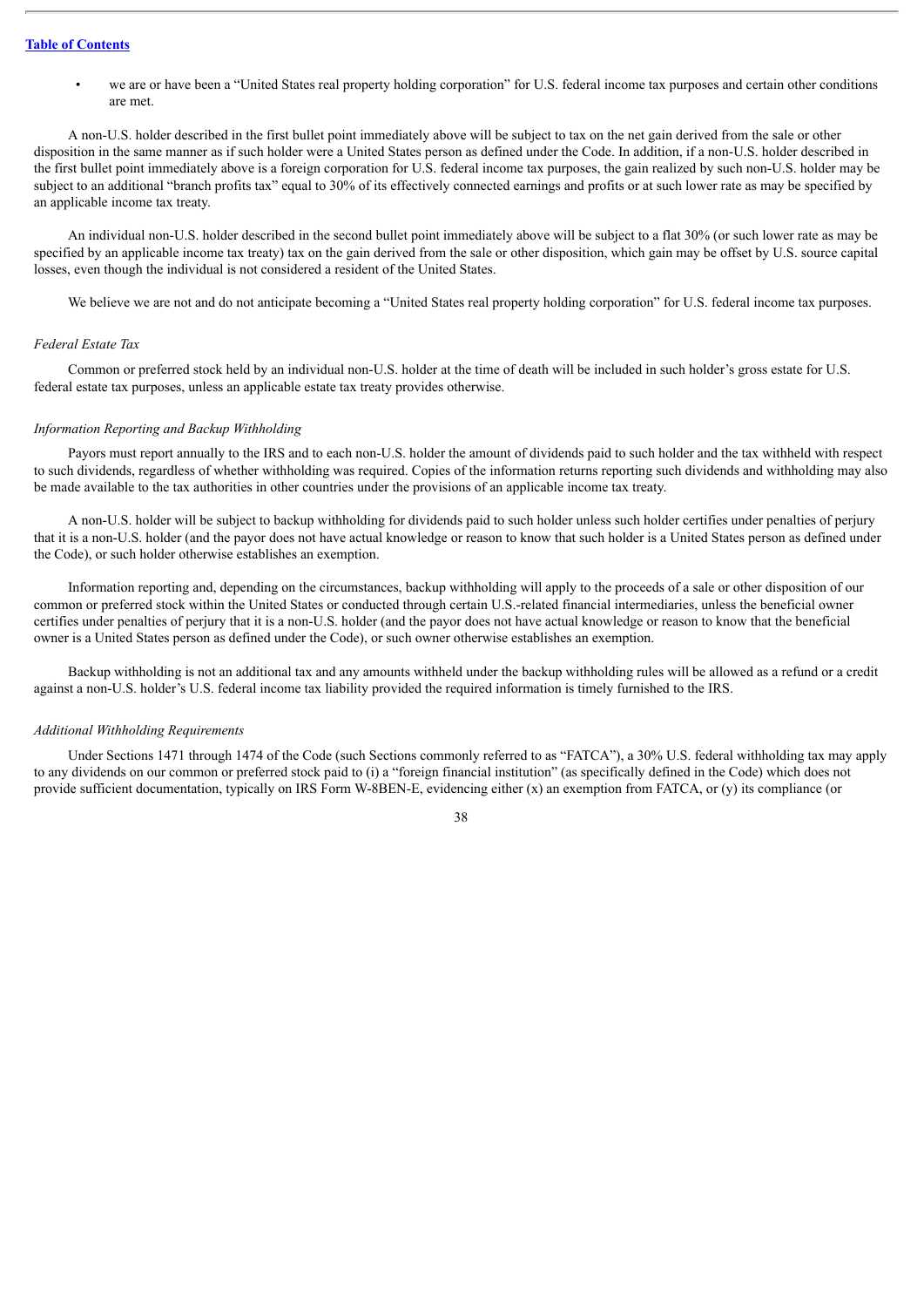deemed compliance) with FATCA (which may alternatively be in the form of compliance with an intergovernmental agreement with the United States) in a manner which avoids withholding, or (ii) a "non-financial foreign entity" (as specifically defined in the Code) which does not provide sufficient documentation, typically on IRS Form W-8BEN-E, evidencing either (x) an exemption from FATCA, or (y) adequate information regarding certain substantial U.S. beneficial owners of such entity (if any). If a dividend payment is both subject to withholding under FATCA and subject to the withholding tax discussed above under "—Dividends," the withholding under FATCA may be credited against, and therefore reduce, such other withholding tax. You should consult your own tax advisors regarding these requirements and whether they may be relevant to your ownership and disposition of our common or preferred stock.

#### **Other Securities**

If you are considering the purchase of depositary shares, warrants, subscription rights, purchase contracts or units, you should carefully examine the applicable prospectus supplement regarding the material U.S. federal income tax consequences, if any, of the holding and disposition of such securities, including any tax considerations relating to the specific terms of such securities.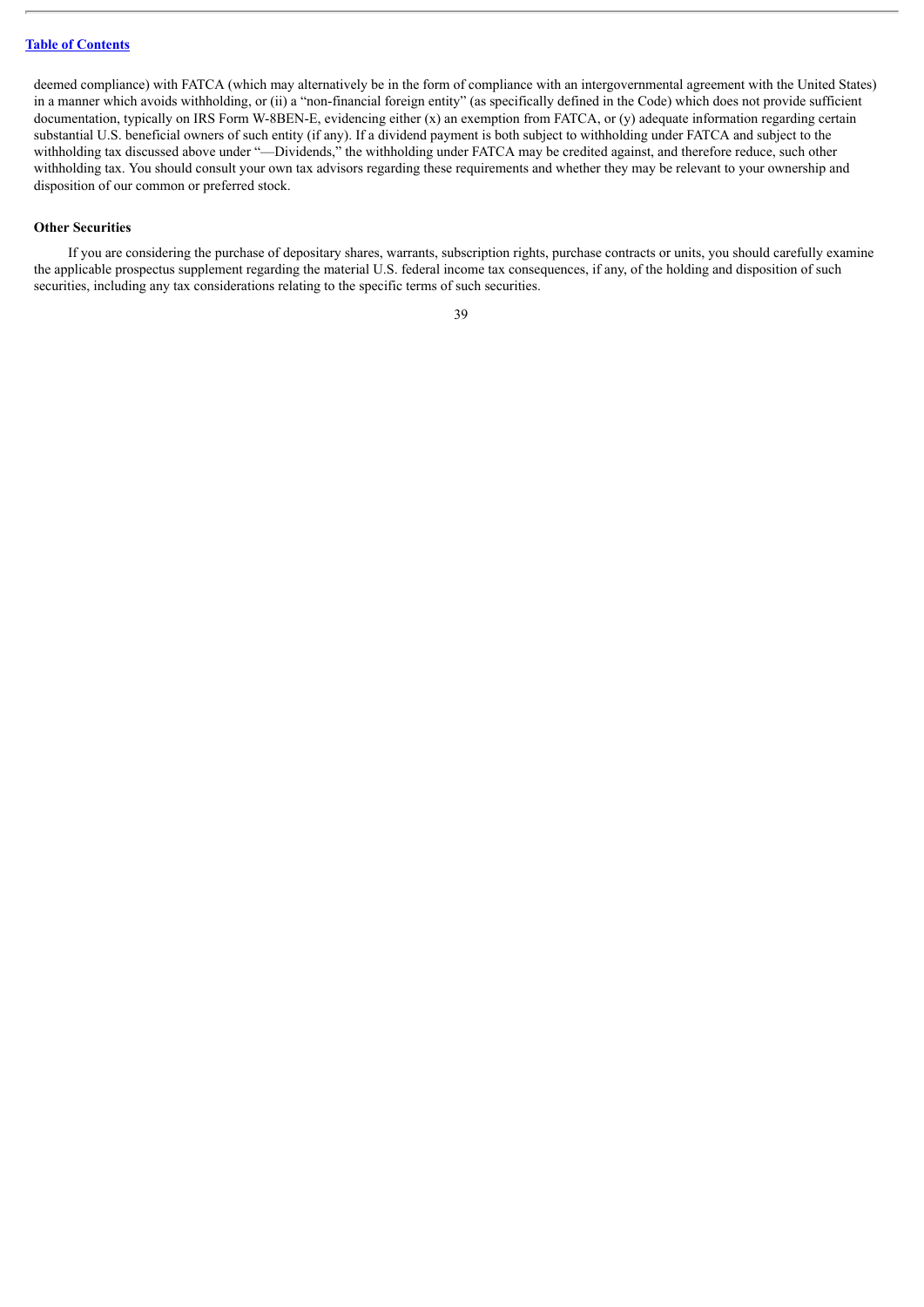# **PLAN OF DISTRIBUTION**

## <span id="page-59-0"></span>**General**

We and/or the selling securityholders, and their pledgees, donees, transferees or other successors in interest, may sell the securities being offered by this prospectus in one or more of the following ways from time to time:

- to or through underwriters or dealers;
- through agents;
- in "at the market offerings" to or through a market maker or into an existing trading market, or a securities exchange or otherwise;
- directly to purchasers; or
- through a combination of any of these methods of sale or by any other legally available means.

A distribution of the securities offered by this prospectus may also be effected through the issuance of derivative securities, including without limitation, warrants, subscriptions, exchangeable securities, forward delivery contracts and the writing of options. In addition, the manner in which we and/or the selling securityholders may sell some or all of the securities covered by this prospectus includes, without limitation, through:

- a block trade in which a broker-dealer will attempt to sell as agent, but may position or resell a portion of the block, as principal, in order to facilitate the transaction;
- purchases by a broker-dealer, as principal, and resale by the broker-dealer for its account;
- ordinary brokerage transactions and transactions in which a broker solicits purchasers; or
- privately negotiated transactions.

We may also enter into derivative, hedging, forward sale, option or other types of transactions. For example, we may:

- enter into transactions with a broker-dealer or affiliate thereof in connection with which such broker-dealer or affiliate will engage in short sales of, or maintain short positions in, the common stock pursuant to this prospectus, in which case such broker-dealer or affiliate may use shares of common stock received from us to close out or hedge its short positions;
- sell securities short and redeliver such shares to close out or hedge our short positions;
- enter into option or other types of transactions that require us to deliver common stock to a broker-dealer or an affiliate thereof, who will then resell or transfer the common stock under this prospectus; or
- loan or pledge the common stock to a broker-dealer or an affiliate thereof, who may sell the loaned shares or, in an event of default in the case of a pledge, sell the pledged shares pursuant to this prospectus.

In addition, we may enter into derivative, hedging, forward sale, option or other types of transactions with third parties, or sell securities not covered by this prospectus to third parties, through a stock exchange, including block trades or ordinary broker's transactions, or through broker-dealers acting either as principal or agent, or through an underwritten public offering, through privately negotiated transactions or through a combination of any such methods of sale. In connection with such a transaction, the third parties may sell securities covered by and pursuant to this prospectus and any applicable prospectus supplement or pricing supplement, as the case may be. If so, the third party may use securities borrowed from us or others to settle such sales and may use securities received from us to close out or hedge any related short positions. We may also loan or pledge securities covered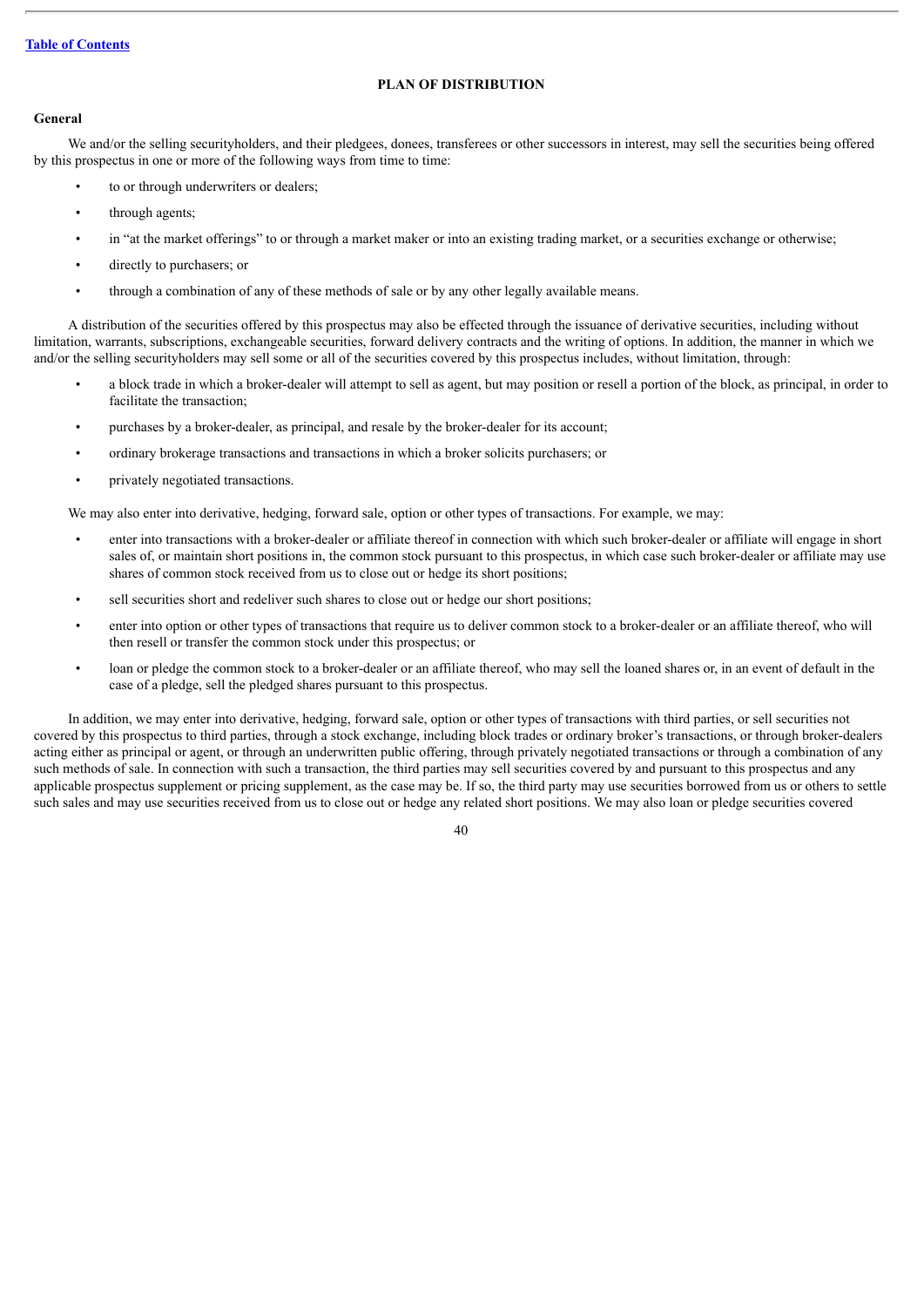by this prospectus and an applicable prospectus supplement to third parties, who may sell the loaned securities or, in an event of default in the case of a pledge, sell the pledged securities pursuant to this prospectus and the applicable prospectus supplement or pricing supplement, as the case may be.

If indicated in an applicable prospectus supplement, we may sell shares of our common stock under a direct stock purchase and dividend reinvestment plan. The terms of any such plan will be set forth in the applicable prospectus supplement.

If applicable, a prospectus supplement with respect to each series of securities will state the terms of the offering of the securities, including:

- the terms of the offering;
- the name or names of any underwriters, dealers or agents and the amounts of securities underwritten or purchased by each of them, if any;
- the public offering price or purchase price of the securities and the net proceeds to be received by us from the sale;
- any delayed delivery arrangements;
- the terms of any subscription rights;
- any initial public offering price;
- any underwriting discounts and commissions or agency fees and other items constituting underwriters' or agents' compensation;
- any discounts or concessions allowed or reallowed or paid to dealers; and
- any securities exchange on which the securities may be listed.

The offer and sale of the securities described in this prospectus by us and/or the selling securityholders or the underwriters or the third parties described above may be effected from time to time in one or more transactions, including privately negotiated transactions, either:

- at a fixed price or prices, which may be changed;
- at market prices prevailing at the time of sale, including in "at the market offerings";
- at prices related to the prevailing market prices; or
- at negotiated prices.

#### **Selling Securityholders**

The selling securityholders, and their pledgees, donees, transferees or other successors in interest, may offer our securities in one or more offerings, and if required by applicable law or in connection with an underwritten offering, pursuant to one or more prospectus supplements, and any such prospectus supplement will set forth the terms of the relevant offering as described above. To the extent our securities offered by a selling securityholder pursuant to a prospectus supplement remain unsold, the selling securityholder may offer those securities on different terms pursuant to another prospectus supplement. Sales by the selling securityholders may not require the provision of a prospectus supplement.

In addition to the foregoing, each of the selling securityholders may offer our securities at various times in one or more of the following transactions: through short sales, derivative and hedging transactions; by pledge to secure debts and other obligations; through offerings of securities exchangeable, convertible or exercisable for our securities; under forward purchase contracts with trusts, investment companies or other entities (which may, in turn, distribute their own securities); through distribution to its members, partners or shareholders; in exchange or over-the-counter market transactions; and/or in private transactions.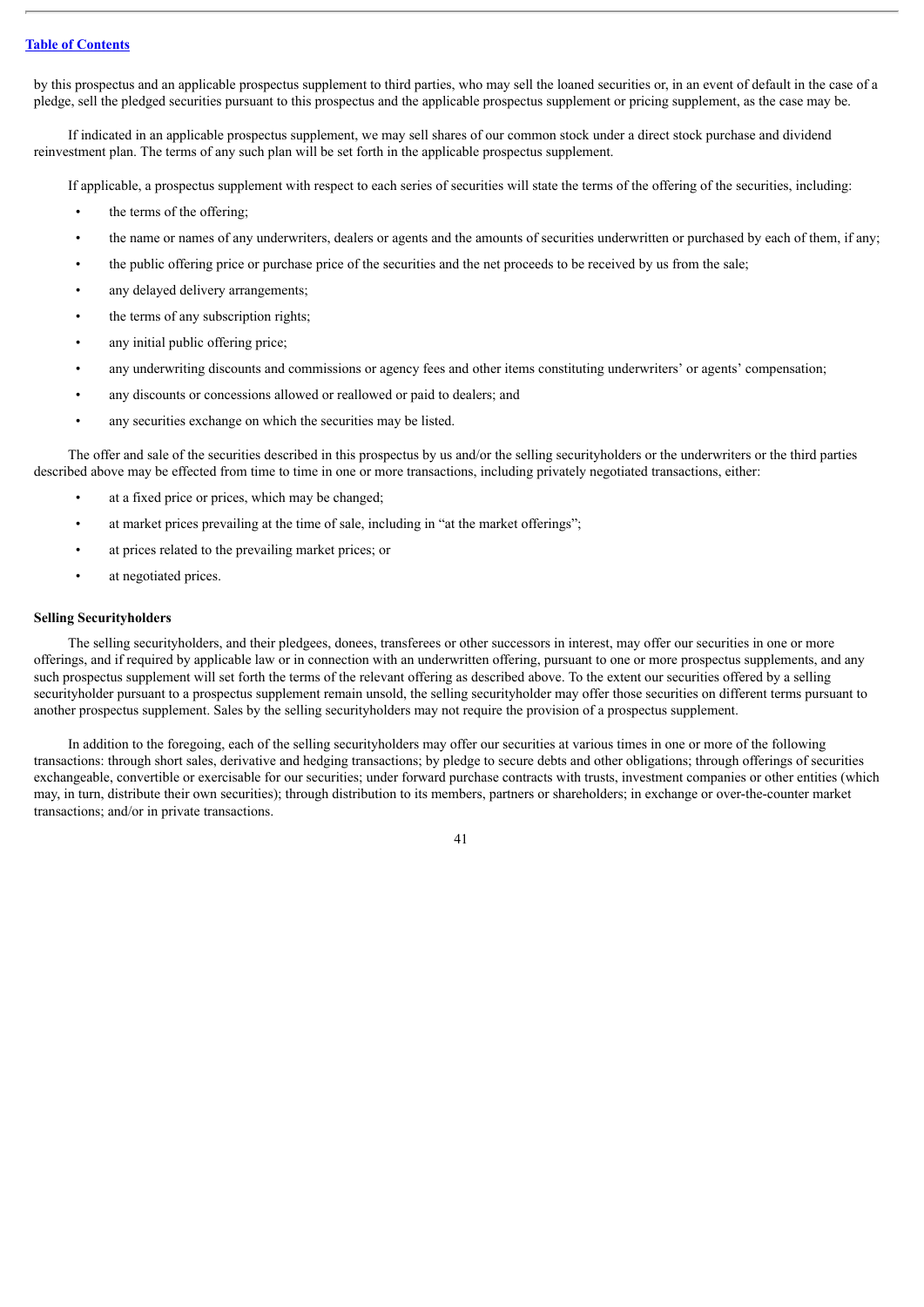Each of the selling securityholders also may resell all or a portion of our securities that the selling securityholder owns in open market transactions in reliance upon Rule 144 under the Securities Act provided the selling securityholder meets the criteria and conforms to the requirements of Rule 144.

We will not receive any of the proceeds from the sale of securities by selling securityholders.

#### **Underwriting Compensation**

Any public offering price and any fees, discounts, commissions, concessions or other items constituting compensation allowed or reallowed or paid to underwriters, dealers, agents or remarketing firms may be changed from time to time. Underwriters, dealers, agents and remarketing firms that participate in the distribution of the offered securities may be "underwriters" as defined in the Securities Act. Any discounts or commissions they receive from us and/or the selling securityholders and any profits they receive on the resale of the offered securities may be treated as underwriting discounts and commissions under the Securities Act. We will identify any underwriters, agents or dealers and describe their fees, commissions or discounts in the applicable prospectus supplement or pricing supplement, as the case may be.

#### **Underwriters and Agents**

If underwriters are used in a sale, they will acquire the offered securities for their own account. The underwriters may resell the offered securities in one or more transactions, including negotiated transactions. We and/or the selling securityholders may offer the securities to the public either through an underwriting syndicate represented by one or more managing underwriters or through one or more underwriter(s). The underwriters in any particular offering will be identified in the applicable prospectus supplement or pricing supplement, as the case may be.

Unless otherwise specified in connection with any particular offering of securities, the obligations of the underwriters to purchase the offered securities will be subject to certain conditions contained in an underwriting agreement that we and/or the selling securityholders will enter into with the underwriters at the time of the sale to them. The underwriters will be obligated to purchase all of the securities of the series offered if any of the securities are purchased, unless otherwise specified in connection with any particular offering of securities. Any initial offering price and any discounts or concessions allowed, reallowed or paid to dealers may be changed from time to time.

We and/or the selling securityholders may designate agents to sell the offered securities. Unless otherwise specified in connection with any particular offering of securities, the agents will agree to use their best efforts to solicit purchases for the period of their appointment. We and/or the selling securityholders may also sell the offered securities to one or more remarketing firms, acting as principals for their own accounts or as agents for us and/or the selling securityholders. These firms will remarket the offered securities upon purchasing them in accordance with a redemption or repayment pursuant to the terms of the offered securities. A prospectus supplement or pricing supplement, as the case may be will identify any remarketing firm and will describe the terms of its agreement, if any, with us and/or the selling securityholders, and its compensation.

In connection with offerings made through underwriters or agents, we and/or the selling securityholders may enter into agreements with such underwriters or agents pursuant to which we receive our outstanding securities in consideration for the securities being offered to the public for cash. In connection with these arrangements, the underwriters or agents may also sell securities covered by this prospectus to hedge their positions in these outstanding securities, including in short sale transactions. If so, the underwriters or agents may use the securities received from us under these arrangements to close out any related open borrowings of securities.

#### **Dealers**

We and/or the selling securityholders may sell the offered securities to dealers as principals. We and/or the selling securityholders may negotiate and pay dealers' commissions, discounts or concessions for their services.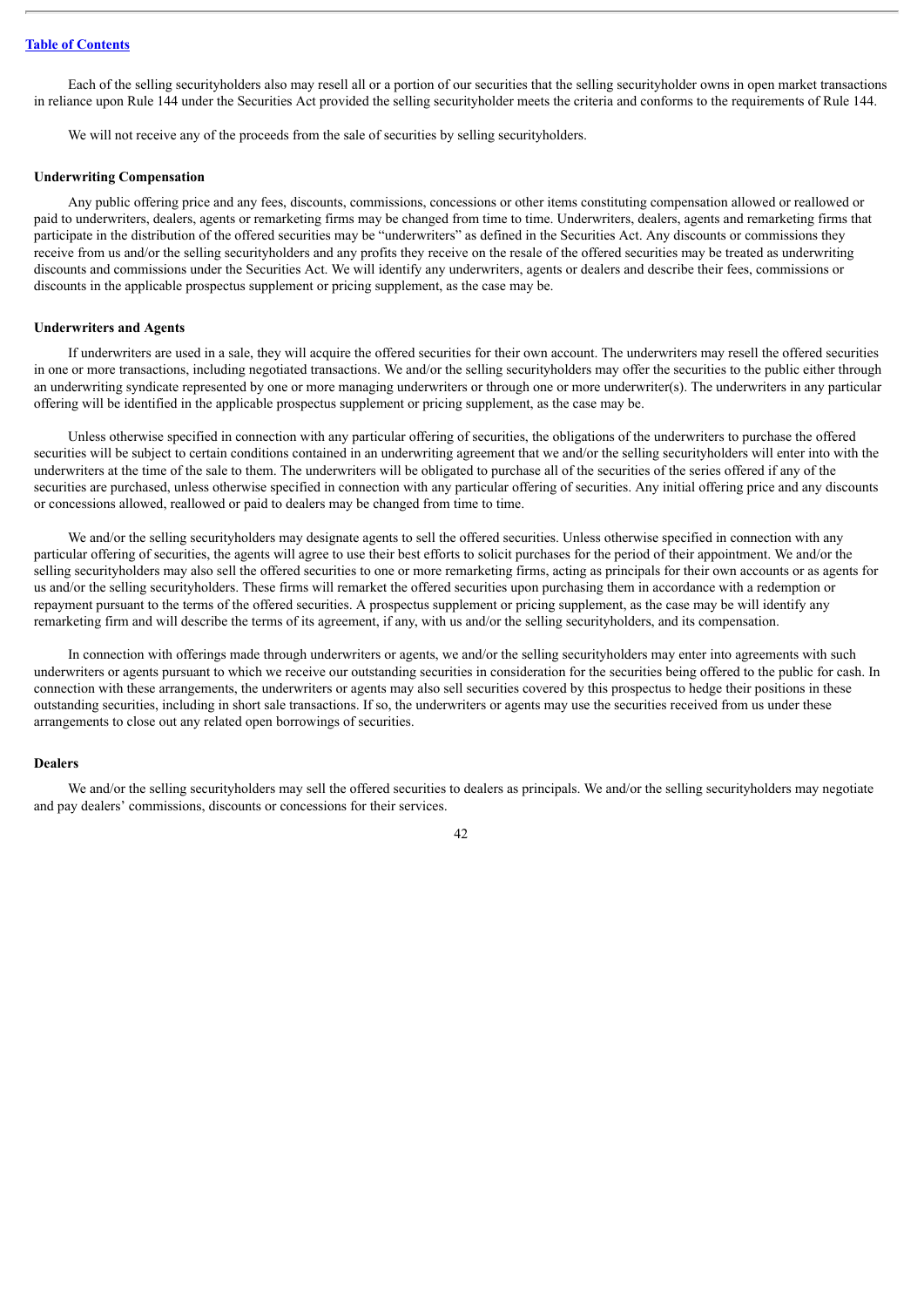The dealer may then resell such securities to the public either at varying prices to be determined by the dealer or at a fixed offering price agreed to with us at the time of resale. Dealers engaged by us may allow other dealers to participate in resales.

#### **Direct Sales**

We and/or the selling securityholders may choose to sell the offered securities directly to multiple purchasers or a single purchaser. In this case, no underwriters or agents would be involved.

### **Subscription Offerings**

Direct sales to investors or our stockholders may be accomplished through subscription offerings or through stockholder subscription rights distributed to stockholders. In connection with subscription offerings or the distribution of stockholder subscription rights to stockholders, if all of the underlying securities are not subscribed for, we may sell any unsubscribed securities to third parties directly or through underwriters or agents. In addition, whether or not all of the underlying securities are subscribed for, we may concurrently offer additional securities to third parties directly or through underwriters or agents. If securities are to be sold through stockholder subscription rights, the stockholder subscription rights will be distributed as a dividend to the stockholders for which they will pay no separate consideration. The prospectus supplement with respect to the offer of securities under stockholder purchase rights will set forth the relevant terms of the stockholder subscription rights, including:

- whether common stock, preferred stock, depositary shares or warrants for those securities will be offered under the stockholder subscription rights:
- the number of those securities or warrants that will be offered under the stockholder subscription rights;
- the period during which and the price at which the stockholder subscription rights will be exercisable;
- the number of stockholder subscription rights then outstanding;
- any provisions for changes to or adjustments in the exercise price of the stockholder subscription rights; and
- any other material terms of the stockholder subscription rights.

#### **Indemnification; Other Relationships**

We and/or the selling securityholders may agree to indemnify underwriters, dealers, agents and remarketing firms against certain civil liabilities. including liabilities under the Securities Act and to make contribution to them in connection with those liabilities. Underwriters, dealers, agents and remarketing firms, and their affiliates, may engage in transactions with, or perform services for us, and our affiliates, in the ordinary course of business, including commercial banking transactions and services.

#### **Market Making, Stabilization and Other Transactions**

Each series of securities will be a new issue of securities and will have no established trading market, other than our common stock, which is listed on the Nasdaq. Any shares of our common stock sold pursuant to a prospectus supplement will be listed on the Nasdaq, subject to official notice of issuance. Any underwriters to whom we and/or the selling securityholders sell securities for public offering and sale may make a market in the securities, but such underwriters will not be obligated to do so and may discontinue any market making at any time without notice. The securities, other than the common stock, may or may not be listed on a national securities exchange, and any such listing if pursued will be described in the applicable prospectus supplement.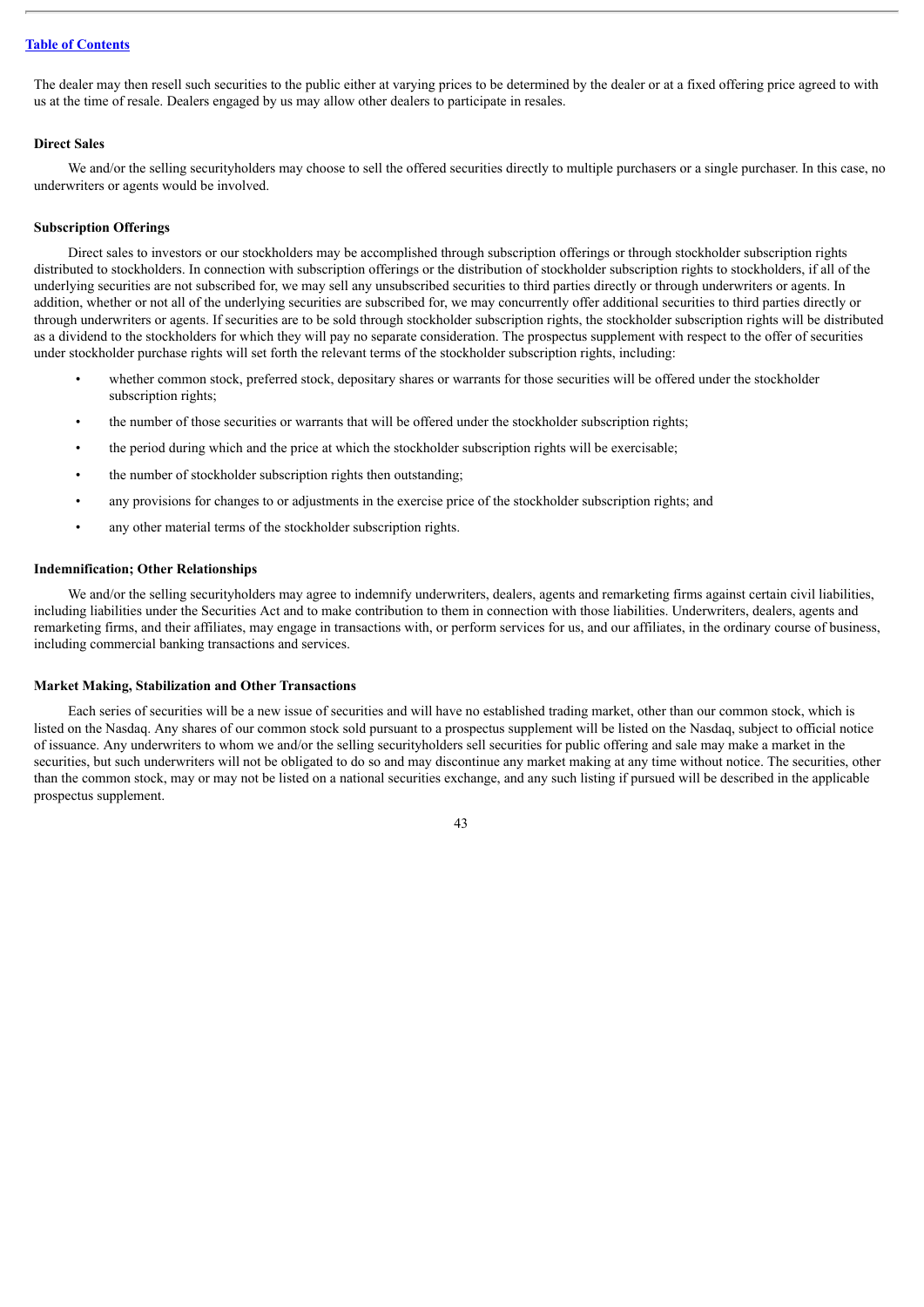To facilitate the offering of the securities, certain persons participating in the offering may engage in transactions that stabilize, maintain, or otherwise affect the price of the securities. This may include over-allotments or short sales of the securities, which involves the sale by persons participating in the offering of more securities than we sold to them. In these circumstances, these persons would cover the over-allotments or short positions by making purchases in the open market or by exercising their over-allotment option. In addition, these persons may stabilize or maintain the price of the debt securities by bidding for or purchasing debt securities in the open market or by imposing penalty bids, whereby selling concessions allowed to dealers participating in the offering may be reclaimed if securities sold by them are repurchased in connection with stabilization transactions. The effect of these transactions may be to stabilize or maintain the market price of the securities at a level above that which might otherwise prevail in the open market. These transactions may be discontinued at any time.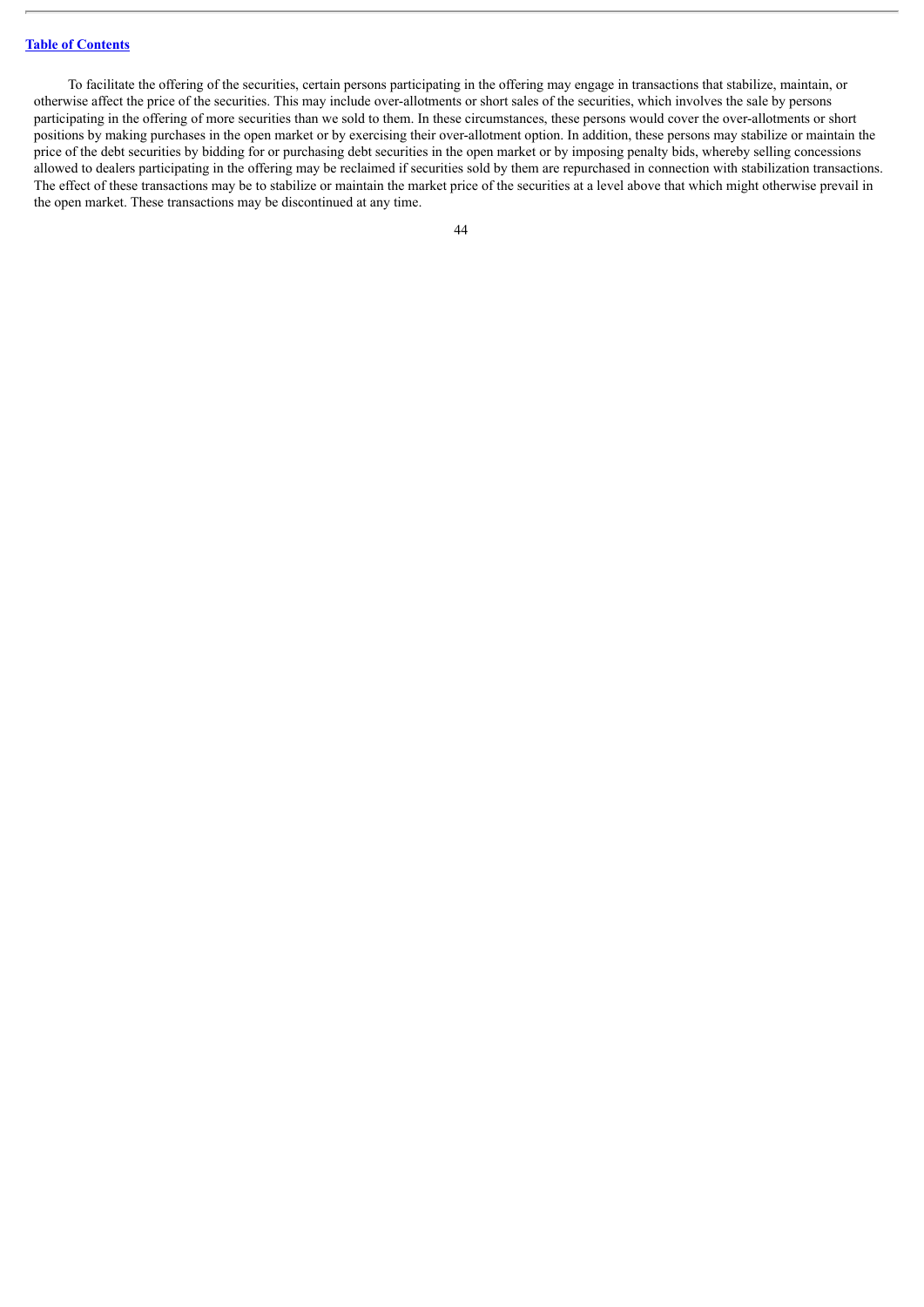#### **LEGAL MATTERS**

<span id="page-64-0"></span>Unless otherwise indicated in the applicable prospectus supplement, certain legal matters will be passed upon for us by Simpson Thacher & Bartlett LLP, Washington, D.C. An investment vehicle composed of certain partners of Simpson Thacher & Bartlett LLP, members of their families, related parties and others owns interests representing less than 1% of the capital commitments of certain investment funds advised by Carlyle.

# **EXPERTS**

<span id="page-64-1"></span>Ernst & Young LLP, independent registered public accounting firm, has audited our consolidated financial statements included in our Annual Report on Form 10-K for the year ended December 31, 2019, and the effectiveness of our internal control over financial reporting as of December 31, 2019, as set forth in their reports, which are incorporated by reference in this prospectus and elsewhere in the registration statement. Our financial statements are incorporated by reference in reliance on Ernst & Young LLP's reports, given on their authority as experts in accounting and auditing.

# **WHERE YOU CAN FIND MORE INFORMATION**

<span id="page-64-2"></span>We have filed with the SEC a registration statement on Form S-3 under the Securities Act with respect to the securities offered in this prospectus. This prospectus, filed as part of the registration statement, does not contain all of the information set forth in the registration statement and its exhibits and schedules, portions of which have been omitted as permitted by the rules and regulations of the SEC. For further information about us and our securities, we refer you to the registration statement and to its exhibits and schedules. Statements in this prospectus about the contents of any contract, agreement or other document are not necessarily complete and, in each instance, we refer you to the copy of such contract, agreement or document filed as an exhibit to the registration statement, with each such statement being qualified in all respects by reference to the document to which it refers. You may inspect these reports and other information without charge at a website maintained by the SEC. The address of this site is *http://www.sec.gov.*

We are subject to the informational requirements of the Exchange Act, and are required to file reports and other information with the SEC. You may inspect them without charge at the SEC's website. We intend to make available to our common stockholders annual reports containing consolidated financial statements audited by an independent registered public accounting firm.